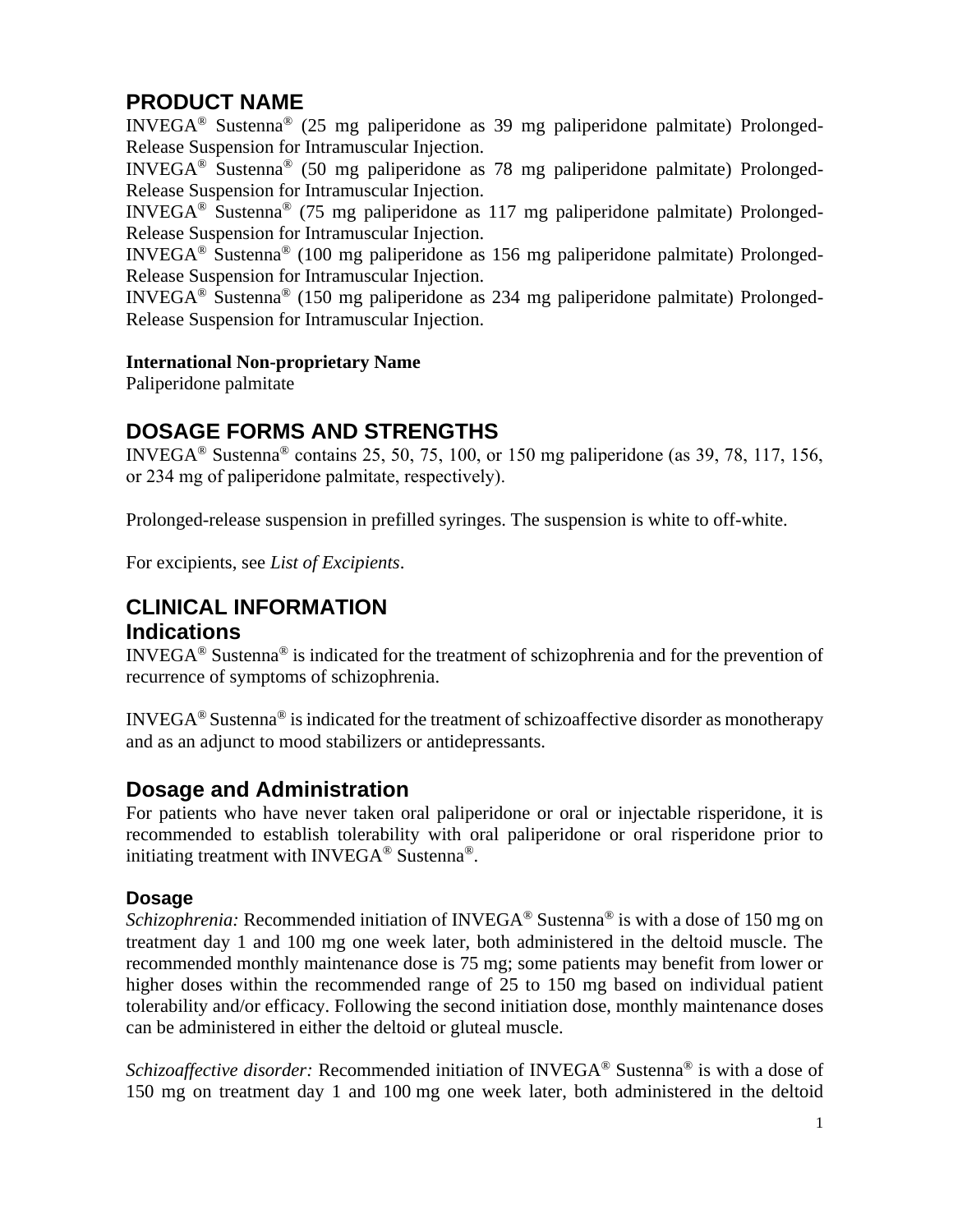muscle. The recommended monthly maintenance dose is within the range of 50 to 150 mg adjusted based on tolerability and/or efficacy using available strengths. The 25 mg strength was not studied in schizoaffective disorder. Following the second initiation dose, monthly maintenance doses can be administered in either the deltoid or gluteal muscle.

Adjustment of the maintenance dose may be made monthly. When making dose adjustments, the prolonged-release characteristics of INVEGA® Sustenna® should be considered (see *Pharmacokinetic Properties*), as the full effect of the dose adjustment may not be evident for several months.

## **Missed Doses** *Avoiding Missed Doses*

It is recommended that the second initiation dose of  $INVEGA^{\circledast}$  Sustenna<sup>®</sup> be given one week after the first dose. To avoid a missed dose, patients may be given the second dose 2 days before or after the one-week timepoint. Similarly, the third and subsequent injections after the initiation regimen are recommended to be given monthly. To avoid a missed monthly dose, patients may be given the injection up to 7 days before or after the monthly timepoint.

If the target date for the second INVEGA<sup>®</sup> Sustenna<sup>®</sup> Injection (one week  $\pm$  2 days) is missed, the recommended reinitiation depends on the length of time which has elapsed since the patient's first injection.

### *Missed second initiation dose (< 4 weeks from first injection)*

If less than 4 weeks have elapsed since the first injection, then the patient should be administered the second injection of 100 mg in the deltoid muscle as soon as possible. A third INVEGA<sup>®</sup> Sustenna<sup>®</sup> injection of 75 mg in either the deltoid or gluteal muscles should be administered 5 weeks after the first injection (regardless of the timing of the second injection). The normal monthly cycle of injections in either the deltoid or gluteal muscle of 25 mg to 150 mg based on individual patient tolerability and/or efficacy should be followed thereafter.

### *Missed second initiation dose (4-7 weeks from first injection)*

If 4 to 7 weeks have elapsed since the first injection of INVEGA<sup>®</sup> Sustenna<sup>®</sup>, resume dosing with two injections of 100 mg in the following manner: a deltoid injection as soon as possible followed by another deltoid injection one week later, then resumption of the normal monthly cycle of injections in either the deltoid or gluteal muscle of 25 mg to 150 mg based on individual patient tolerability and/or efficacy.

### *Missed second initiation dose (> 7 weeks from first injection)*

If more than 7 weeks have elapsed since the first injection of  $INVEG\AA^{\circledast}$  Sustenna<sup>®</sup>, initiate dosing as described for the initial recommended initiation of INVEGA® Sustenna® above.

### *Missed Maintenance Dose (1 Month to 6 Weeks)*

After initiation, the recommended injection cycle of INVEGA<sup>®</sup> Sustenna<sup>®</sup> is monthly. If less than 6 weeks have elapsed since the last injection, then the previously stabilized dose should be administered as soon as possible, followed by injections at monthly intervals.

### *Missed Maintenance Dose (> 6 Weeks to 6 Months)*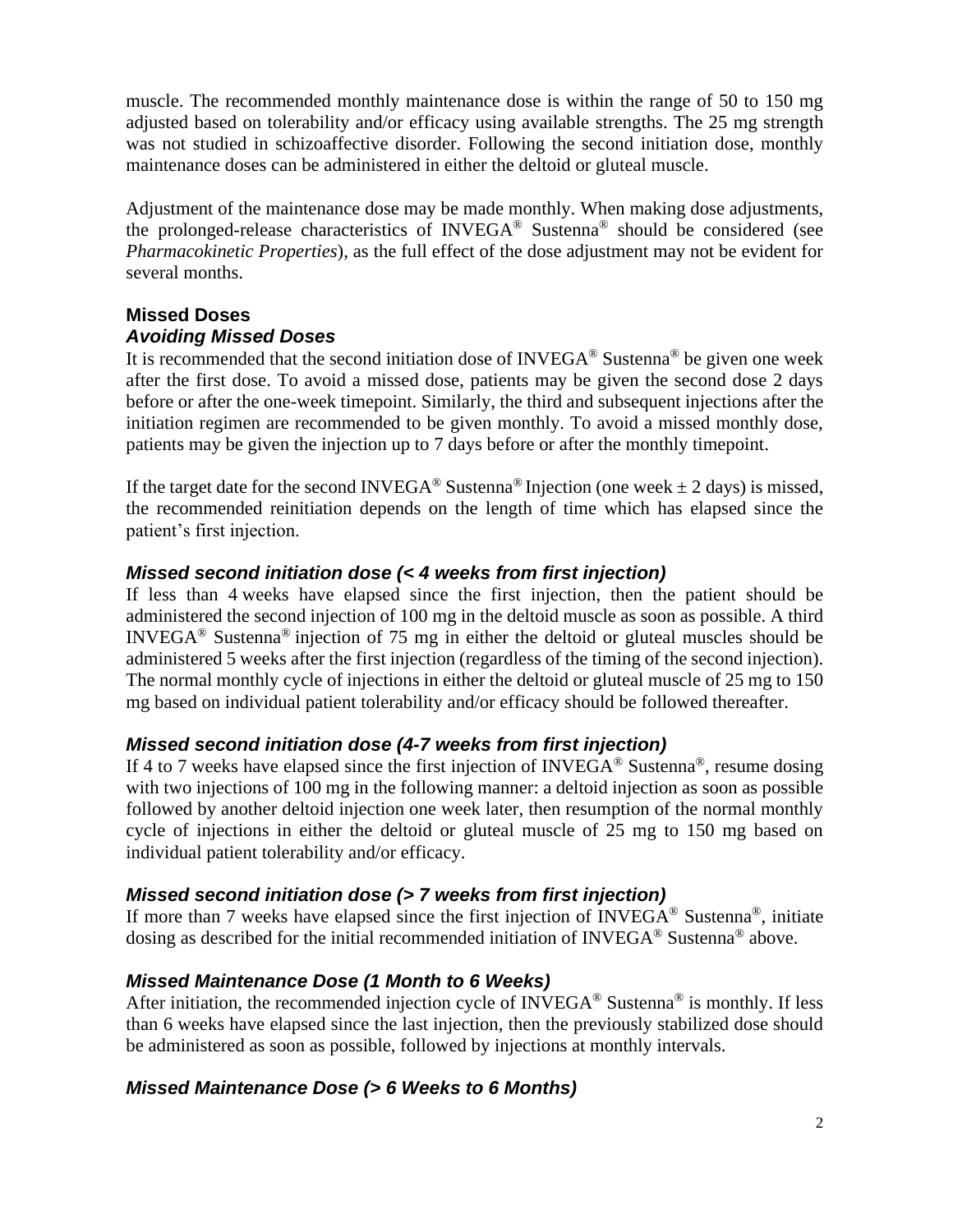If more than 6 weeks have elapsed since the last injection of  $INVEGA^{\circledast}$  Sustenna<sup>®</sup>, the recommendation is as follows:

### *For patients stabilized with doses of 25 to 100 mg:*

- 1. A deltoid injection as soon as possible at the same dose the patient was previously stabilised on.
- 2. Another deltoid injection (same dose) one week later (day 8).
- 3. Resumption of the normal monthly cycle of injections in either the deltoid or gluteal muscle of 25 mg to 150 mg based on individual patient tolerability and/or efficacy.

### *For patients stabilized with 150 mg:*

- 1. A deltoid injection as soon as possible at the 100 mg dose.
- 2. Another deltoid injection one week later (day 8) at the 100 mg dose.
- 3. Resumption of the normal monthly cycle of injections in either the deltoid or gluteal muscle of 25 mg to 150 mg based on individual patient tolerability and/or efficacy.

### *Missed Maintenance Dose (> 6 Months)*

If more than 6 months have elapsed since the last injection of INVEGA® Sustenna®, initiate dosing as described for the initial recommended initiation of INVEGA® Sustenna® above.

### **Administration**

INVEGA<sup>®</sup> Sustenna<sup>®</sup> is intended for intramuscular use only. Inject slowly, deep into the muscle. Care should be taken to avoid inadvertent injection into a blood vessel. Each injection should be administered by a health care professional. Administration should be in a single injection. Do not administer the dose in divided injections. Do not administer intravascularly or subcutaneously.

The recommended needle size for administration of INVEGA® Sustenna® into the deltoid muscle is determined by the patient's weight. For those  $\geq 90$  kg ( $\geq 200$  lb), the 1½ inch, 22gauge needle is recommended. For those  $< 90 \text{ kg}$  ( $< 200 \text{ lb}$ ), the 1-inch, 23-gauge needle is recommended. Deltoid injections should be alternated between the two deltoid muscles.

The recommended needle size for administration of  $INVEGA^{\circledast}$  Sustenna<sup>®</sup> into the gluteal muscle is the 1½-inch, 22-gauge needle. Administration should be made into the upper-outer quadrant of the gluteal area. Gluteal injections should be alternated between the two gluteal muscles.

Since paliperidone is the major active metabolite of risperidone, caution should be exercised when INVEGA<sup>®</sup> Sustenna<sup>®</sup> is coadministered with risperidone or with oral paliperidone for extended periods of time. Safety data involving concomitant use of INVEGA<sup>®</sup> Sustenna<sup>®</sup> with other antipsychotics is limited.

### **Special Populations** *Pediatrics (less than 18 years of age)*

Safety and effectiveness of INVEGA<sup>®</sup> Sustenna<sup>®</sup> in patients < 18 years of age have not been studied.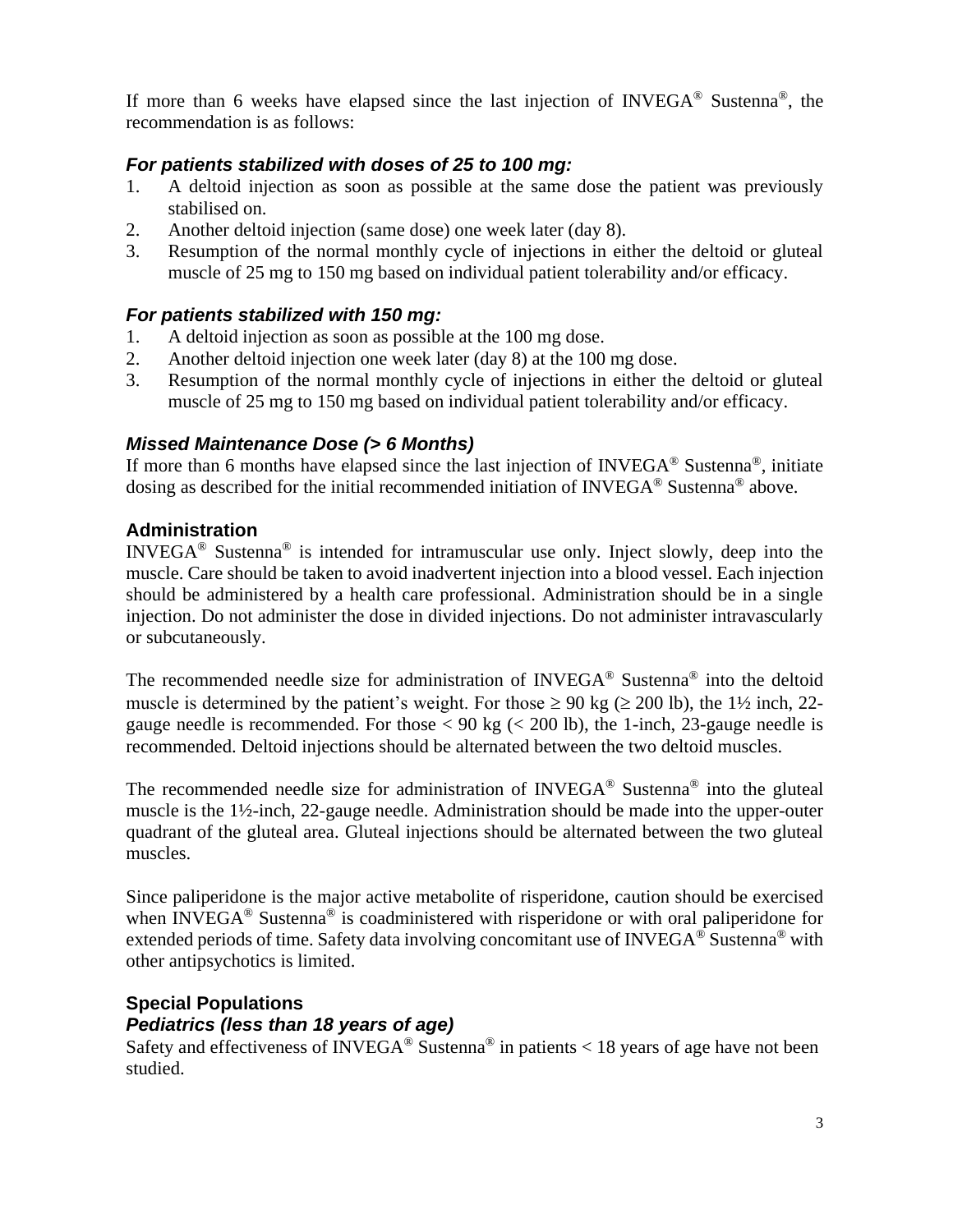## *Elderly (65 years of age and older)*

In general, recommended dosing of INVEGA® Sustenna® for elderly patients with normal renal function is the same as for younger adult patients with normal renal function. As elderly patients may have reduced renal function, see *Renal Impairment* below for dosing recommendations in patients with renal impairment.

## *Renal Impairment*

 $INVEGA^{\circledast}$  Sustenna<sup>®</sup> has not been systematically studied in patients with renal impairment (see *Pharmacokinetic Properties*). For patients with mild renal impairment (creatinine clearance  $> 50$  to  $< 80$  mL/min), recommended initiation of INVEGA<sup>®</sup> Sustenna<sup>®</sup> is with a dose of 100 mg on treatment day 1 and 75 mg one week later, both administered in the deltoid muscle. Thereafter, follow with monthly injections of 50 mg in either the deltoid or gluteal muscle, adjusted within the range of 25 to 100 mg based on patient tolerability and/or efficacy.

INVEGA® Sustenna® is not recommended in patients with moderate or severe renal impairment (creatinine clearance < 50 mL/min).

### *Hepatic Impairment*

INVEGA<sup>®</sup> Sustenna<sup>®</sup> has not been studied in patients with hepatic impairment. Based on a study with oral paliperidone, no dose adjustment is required in patients with mild or moderate hepatic impairment. Paliperidone has not been studied in patients with severe hepatic impairment (see *Pharmacokinetic Properties*).

### *Other Special Populations*

No dose adjustment for INVEGA® Sustenna® is recommended based on gender, race, or smoking status (for pregnant women and nursing mothers, see *Pregnancy and Breast-feeding*).

## **Switching From Other Antipsychotic Agents**

There are no systematically collected data to specifically address switching patients with schizophrenia or schizoaffective disorder from other antipsychotics to INVEGA® Sustenna®, or concerning concomitant administration with other antipsychotics. For patients who have never taken oral paliperidone or oral or injectable risperidone, tolerability should be established with oral paliperidone or oral risperidone prior to initiating treatment with INVEGA® Sustenna® (see *Dosage and Administration*).

Previous oral antipsychotics can be immediately or gradually discontinued at the time of initiation of treatment with INVEGA® Sustenna®. INVEGA® Sustenna® should be initiated as described at the beginning of *Dosage and Administration* above.

Patients previously stabilized on different doses of paliperidone extended-release tablets can attain similar paliperidone steady-state exposure during maintenance treatment with INVEGA® Sustenna® monthly doses as depicted in Table 1.

**Table 1. Doses of Paliperidone Extended-Release Tablets and INVEGA® Sustenna® Needed to Attain Similar Steady-State Paliperidone Exposure During Maintenance Treatment**

| <b>Formulation</b> | <b>Previous Paliperidone</b>        | INVEGA <sup>®</sup> Sustenna <sup>®</sup> |  |  |
|--------------------|-------------------------------------|-------------------------------------------|--|--|
|                    | <b>Extended-Release Tablet Dose</b> | <b>Injection</b>                          |  |  |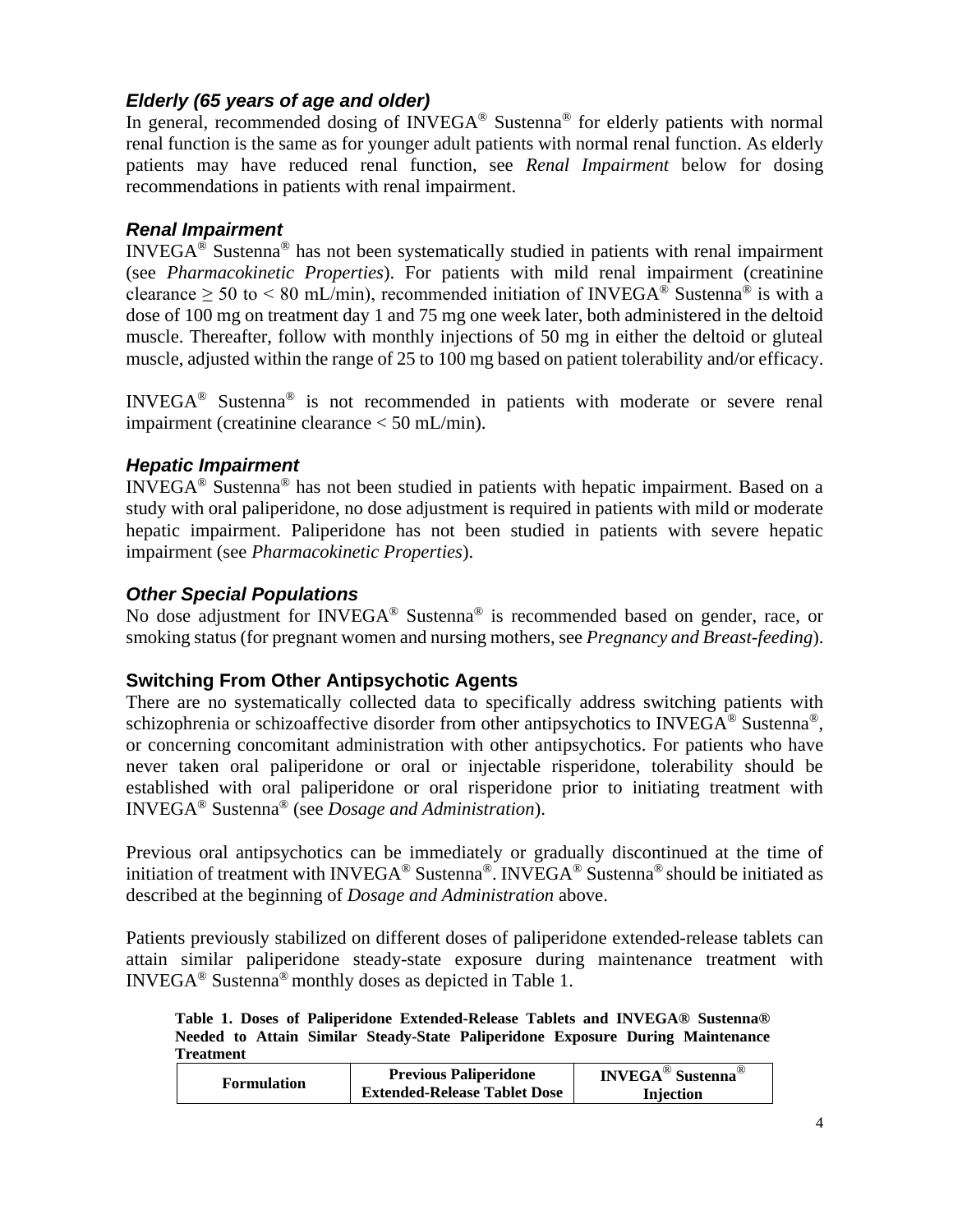| Dosing Frequency | Once Daily | Once every 4 weeks |  |  |
|------------------|------------|--------------------|--|--|
| Dose $(mg)$      | 3 mg       | $25-50$ mg eq.     |  |  |
|                  | 6 mg       | 75 mg eq.          |  |  |
|                  | 9 mg       | $100$ mg eq.       |  |  |
|                  | 12 mg      | 150 mg eq.         |  |  |

When switching patients currently at steady-state on a long-acting injectable antipsychotic, initiate INVEGA<sup>®</sup> Sustenna<sup>®</sup> therapy in place of the next scheduled injection. INVEGA<sup>®</sup> Sustenna<sup>®</sup> should then be continued at monthly intervals. The one-week initiation dosing regimen as described at the beginning of *Dosage and Administration* above is not required.

Patients previously stabilized on different doses of risperidone injection can attain similar active moiety steady-state exposure during maintenance treatment with INVEGA<sup>®</sup> Sustenna<sup>®</sup> monthly doses as depicted in Table 2.

**Table 2. Doses of Risperidone Injection and INVEGA**® **Sustenna**® **Needed to Attain Similar Active Moiety Exposure at Steady-state**

| <b>Previous Risperidone Injection Dose</b> | <b>INVEGA<sup>®</sup></b> Sustenna <sup>®</sup> Injection |  |  |
|--------------------------------------------|-----------------------------------------------------------|--|--|
| 25 mg every 2 weeks                        | 50 mg eq. monthly                                         |  |  |
| 37.5 mg every 2 weeks                      | 75 mg eq. monthly                                         |  |  |
| 50 mg every 2 weeks                        | 100 mg eq. monthly                                        |  |  |

Discontinuation of the previous antipsychotic should be made in accordance with the appropriate prescribing information. If INVEGA® Sustenna® is discontinued, its prolongedrelease characteristics must be considered. As recommended with other antipsychotic medications, the need for continuing existing extrapyramidal symptoms (EPS) medication should be re-evaluated periodically.

# **Contraindications**

INVEGA® Sustenna® is contraindicated in patients with a known hypersensitivity to paliperidone or to any of the components in the formulation. Since paliperidone is an active metabolite of risperidone, INVEGA<sup>®</sup> Sustenna<sup>®</sup> is contraindicated in patients with a known hypersensitivity to risperidone.

## **Warnings and Precautions Neuroleptic Malignant Syndrome**

Neuroleptic Malignant Syndrome (NMS), characterized by hyperthermia, muscle rigidity, autonomic instability, altered consciousness, and elevated serum creatine phosphokinase levels has been reported to occur with antipsychotic drugs, including paliperidone. Additional clinical signs may include myoglobinuria (rhabdomyolysis) and acute renal failure. If a patient develops signs or symptoms indicative of NMS, all antipsychotic drugs, including INVEGA® Sustenna®, should be discontinued.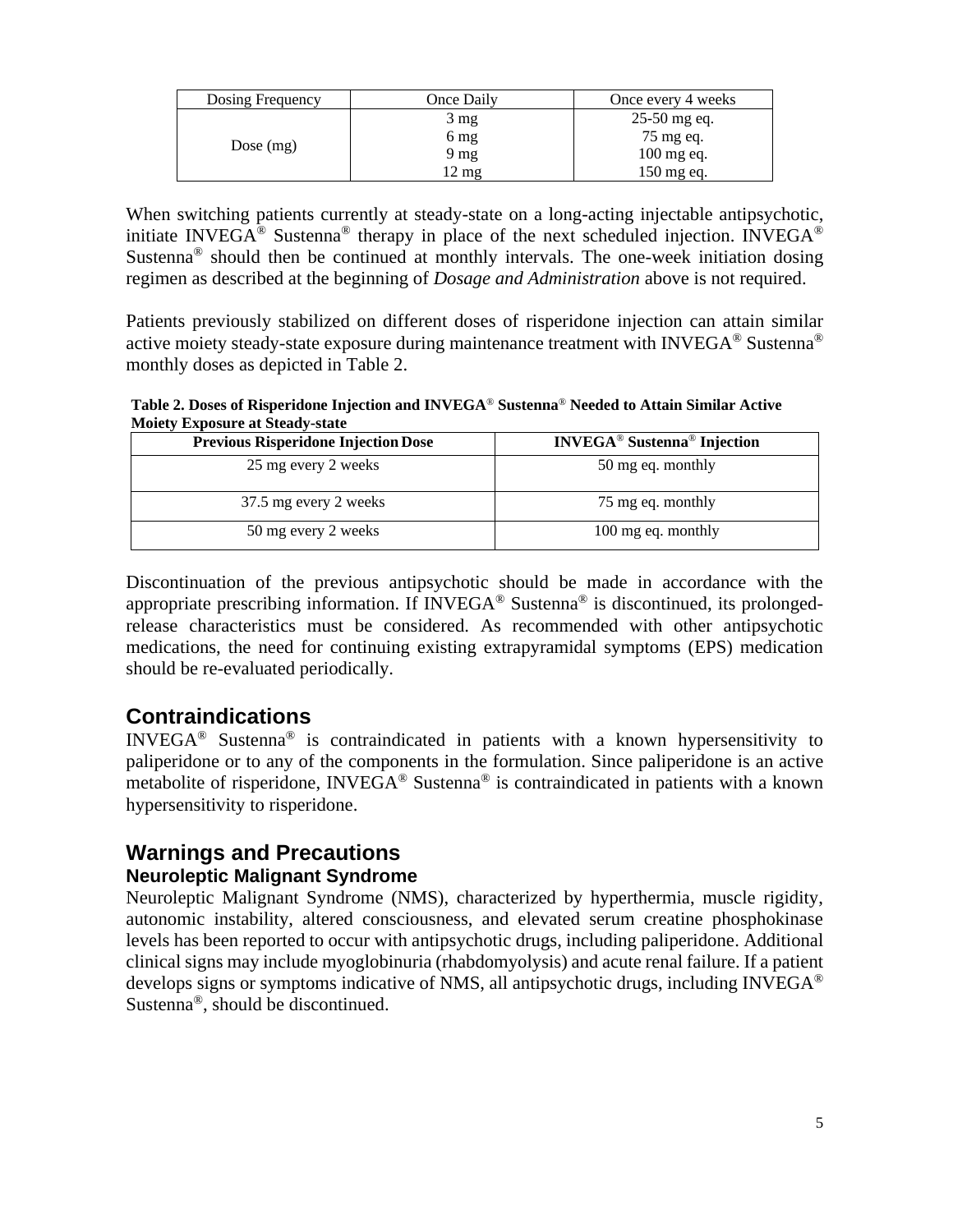## **Tardive Dyskinesia/extrapyramidal symptoms**

Drugs with dopamine receptor antagonistic properties have been associated with the induction of tardive dyskinesia characterized by rhythmical, involuntary movements, predominantly of the tongue and/or face. If signs and symptoms of tardive dyskinesia appear, the discontinuation of all antipsychotic drugs, including  $INVEGA^{\circledast}$  Sustenna<sup>®</sup>, should be considered.

### *Extrapyramidal symptoms and psychostimulants*

Caution is warranted in patients receiving both psychostimulants (e.g. methylphenidate) and paliperidone concomitantly, as extrapyramidal symptoms could emerge when adjusting one or both medications. Gradual withdrawal of one or both treatments should be considered (see *Interactions*).

### **QT Interval**

As with other antipsychotics, caution should be exercised when INVEGA<sup>®</sup> Sustenna<sup>®</sup> is prescribed in patients with a history of cardiac arrhythmias, in patients with congenital long QT syndrome, and in concomitant use with drugs known to prolong the QT interval (see *Pharmacodynamic Properties: Effect on QT/QTc interval and cardiac electrophysiology*).

### **Hypersensitivity reactions**

Although tolerability with oral paliperidone or risperidone should be established prior to initiating treatment with INVEGA® Sustenna®, very rare cases of anaphylactic reactions have been reported during postmarketing experience in patients who have previously tolerated oral risperidone or oral paliperidone (see *Dosage and Administration* and *Adverse Reactions*).

If hypersensitivity reactions occur, discontinue use of INVEGA® Sustenna®; initiate general supportive measures as clinically appropriate and monitor the patient until signs and symptoms resolve (see *Contraindications* and *Adverse Reactions*).

## **Hyperglycemia and Diabetes Mellitus**

Hyperglycemia, diabetes mellitus, and exacerbation of pre-existing diabetes have been reported during treatment with INVEGA® Sustenna®. Assessment of the relationship between atypical antipsychotic use and glucose abnormalities is complicated by the possibility of an increased background risk of diabetes mellitus in patients with schizophrenia or schizoaffective disorder and the increasing incidence of diabetes mellitus in the general population. Given these confounders, the relationship between atypical antipsychotic use and hyperglycemia-related adverse events is not completely understood. Any patient treated with atypical antipsychotics, including INVEGA® Sustenna® should be monitored for symptoms of hyperglycemia and diabetes mellitus (see *Adverse Reactions*).

Hyperglycemia, in some cases extreme and associated with ketoacidosis or hyperosmolar coma or death, has been reported in patients treated with all atypical antipsychotics. These cases were, for the most part, seen in postmarketing clinical use and epidemiologic studies, not in clinical trials, and there have been few reports of hyperglycemia or diabetes in trial subjects treated with INVEGA® Sustenna®. Assessment of the relationship between atypical antipsychotic use and glucose abnormalities is complicated by the possibility of an increased background risk of diabetes mellitus in patients with schizophrenia and the increasing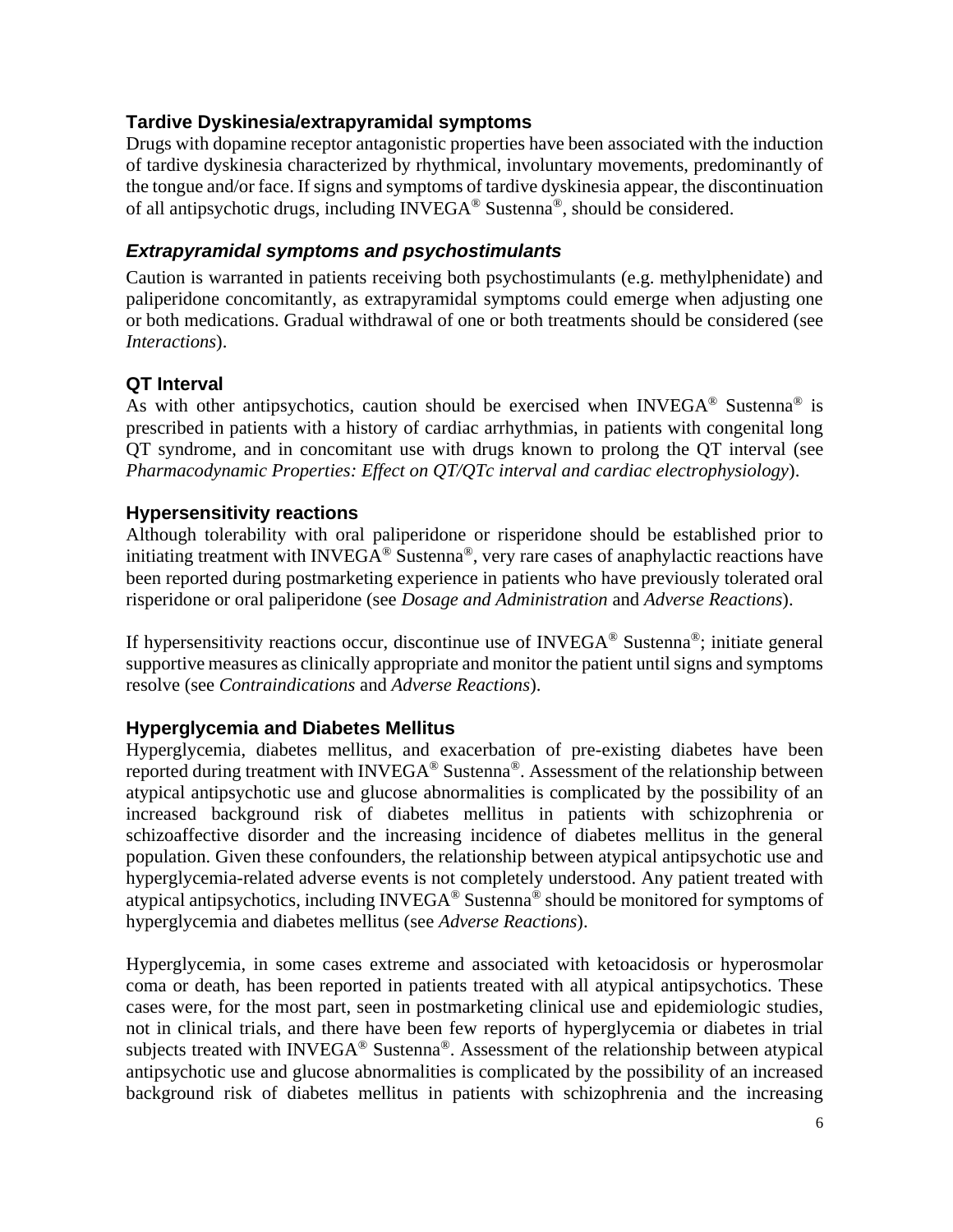incidence of diabetes mellitus in the general population. Given these confounders, the relationship between atypical antipsychotic use and hyperglycemia-related adverse events is not completely understood. However, epidemiological studies suggest an increased risk of treatment-emergent hyperglycemia-related adverse events in patients treated with the atypical antipsychotics.

Patients with an established diagnosis of diabetes mellitus who are started on atypical antipsychotics should be monitored regularly for worsening of glucose control. Patients with risk factors for diabetes mellitus (e.g., obesity, family history of diabetes) who are starting treatment with atypical antipsychotics should undergo fasting blood glucose testing at the beginning of treatment and periodically during treatment. Any patient treated with atypical antipsychotics should be monitored for symptoms of hyperglycemia including polydipsia, polyuria, polyphagia, and weakness. Patients who develop symptoms of hyperglycemia during treatment with atypical antipsychotics should undergo fasting blood glucose testing. In some cases, hyperglycemia has resolved when the atypical antipsychotic was discontinued; however, some patients required continuation of anti-diabetic treatment despite discontinuation of the suspect drug.

### **Weight Gain**

Weight gain has been observed with atypical antipsychotic use. Clinical monitoring of weight is recommended.

### **Orthostatic Hypotension**

Paliperidone may induce orthostatic hypotension in some patients based on its alpha-blocking activity. INVEGA® Sustenna® should be used with caution in patients with known cardiovascular disease (e.g., heart failure, myocardial infarction or ischemia, conduction abnormalities), cerebrovascular disease, or conditions that predispose the patient to hypotension (e.g., dehydration, hypovolemia, and treatment with antihypertensive medications).

### **Seizures**

As with other antipsychotic drugs, INVEGA<sup>®</sup> Sustenna<sup>®</sup> should be used cautiously in patients with a history of seizures or other conditions that potentially lower the seizure threshold.

### **Elderly Patients with Dementia**

Elderly patients with dementia-related psychosis treated with antipsychotic drugs are at an increased risk of death. Analyses of 17 placebo-controlled trials (modal duration of 10 weeks), largely in patients taking atypical antipsychotic drugs, revealed a risk of death in drug-treated patients of between 1.6 to 1.7 times the risk of death in placebo-treated patients. Over the course of a typical 10-week controlled trial, the rate of death in drug treated patients was about 4.5%, compared to a rate of about 2.6% in the placebo group.

Although the causes of death were varied, most of the deaths appeared to be either cardiovascular (e.g., heart failure, sudden death) or infectious (e.g., pneumonia) in nature. Observational studies suggest that, similar to atypical antipsychotic drugs, treatment with conventional antipsychotic drugs may increase mortality. The extent to which the findings of increased mortality in observational studies may be attributed to the antipsychotic drug as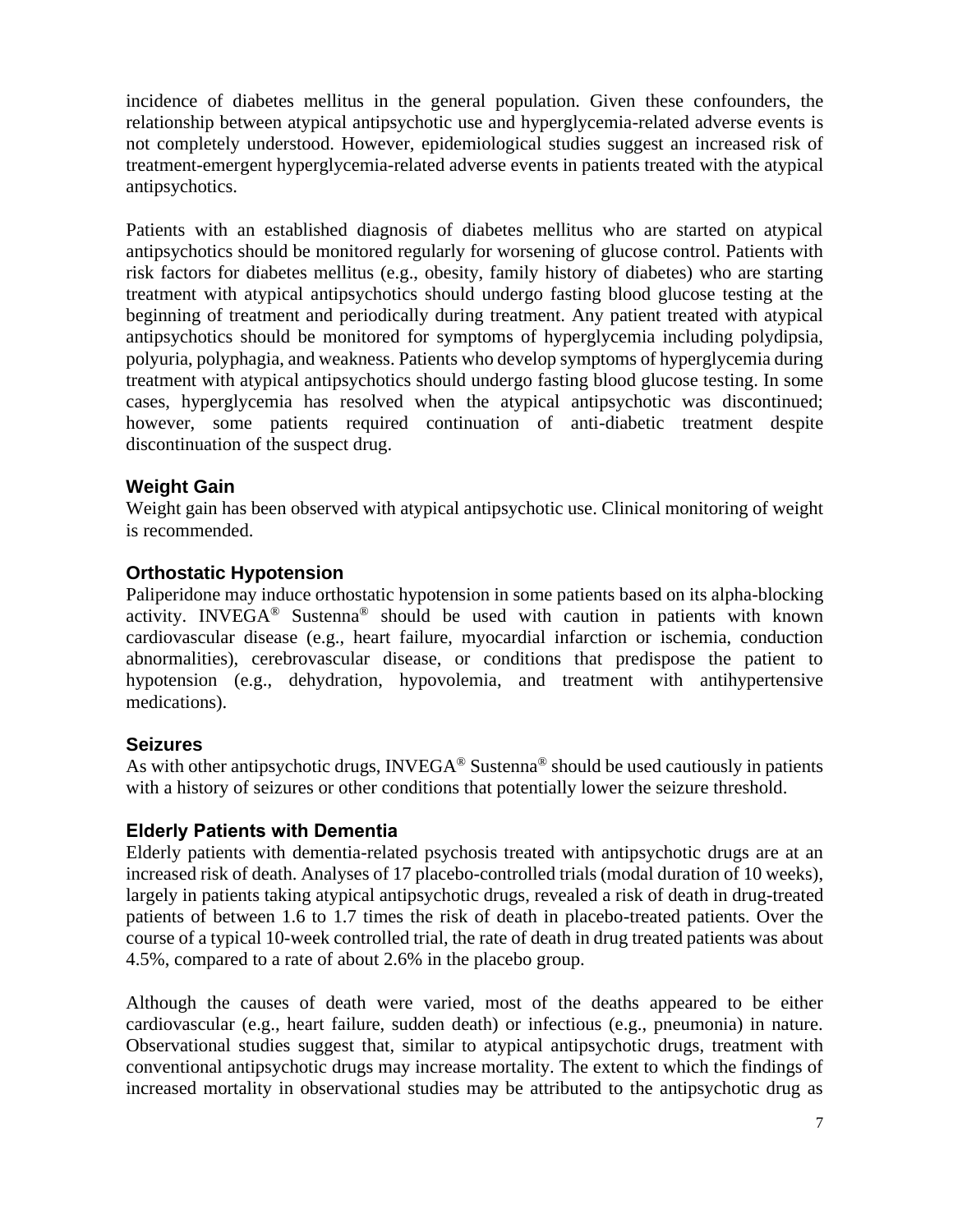opposed to some characteristic(s) of the patients is not clear. INVEGA<sup>®</sup> Sustenna<sup>®</sup> (paliperidone palmitate) is not approved for the treatment of patients with dementia-related psychosis.

## *Overall Mortality*

In a meta-analysis of 17 controlled clinical trials, elderly patients with dementia treated with other atypical antipsychotic drugs, including risperidone, aripiprazole, olanzapine, and quetiapine, had an increased risk of mortality compared to placebo. Among those treated with risperidone, the mortality was 4% compared with 3.1% for placebo.

### *Cerebrovascular Adverse Events*

In placebo-controlled trials in elderly patients with dementia treated with some atypical antipsychotic drugs, including risperidone, aripiprazole, and olanzapine, there was a higher incidence of cerebrovascular adverse events (cerebrovascular accidents and transient ischemic attacks) including fatalities, compared to placebo. Oral paliperidone and INVEGA<sup>®</sup> Sustenna<sup>®</sup> were not marketed at the time these studies were performed and are not approved for the treatment of patients with dementia-related psychosis.

### **Leukopenia, Neutropenia, and Agranulocytosis**

Events of leukopenia/ neutropenia have been reported with antipsychotic agents, including INVEGA<sup>®</sup> Sustenna<sup>®</sup>. Agranulocytosis has been reported very rarely  $\left($  < 1/10000 patients) during postmarketing surveillance.

Patients with a history of a clinically significant low white blood cell count (WBC) or a druginduced leukopenia/ neutropenia should be monitored during the first few months of therapy and discontinuation of INVEGA® Sustenna® should be considered at the first sign of a clinically significant decline in WBC in the absence of other causative factors.

Patients with clinically significant neutropenia should be carefully monitored for fever or other symptoms or signs of infection and treated promptly if such symptoms or signs occur. Patients with severe neutropenia (absolute neutrophil count < 1 X  $10^9$ /L) should discontinue INVEGA<sup>®</sup> Sustenna® and have their WBC followed until recovery.

## **Venous thromboembolism (VTE)**

Cases of venous thromboembolism (VTE) have been reported with antipsychotic drugs. Since patients treated with antipsychotics often present with acquired risk factors for VTE, all possible risk factors for VTE should be identified before and during treatment with INVEGA<sup>®</sup> Sustenna® and preventive measures undertaken.

## **Parkinson's Disease and Dementia with Lewy Bodies**

Physicians should weigh the risks versus the benefits when prescribing antipsychotic drugs, including INVEGA<sup>®</sup> Sustenna<sup>®</sup>, to patients with Parkinson's Disease or Dementia with Lewy Bodies (DLB) since both groups may be at increased risk of Neuroleptic Malignant Syndrome as well as having an increased sensitivity to antipsychotic medications. Manifestation of this increased sensitivity can include confusion, obtundation, postural instability with frequent falls, in addition to extrapyramidal symptoms.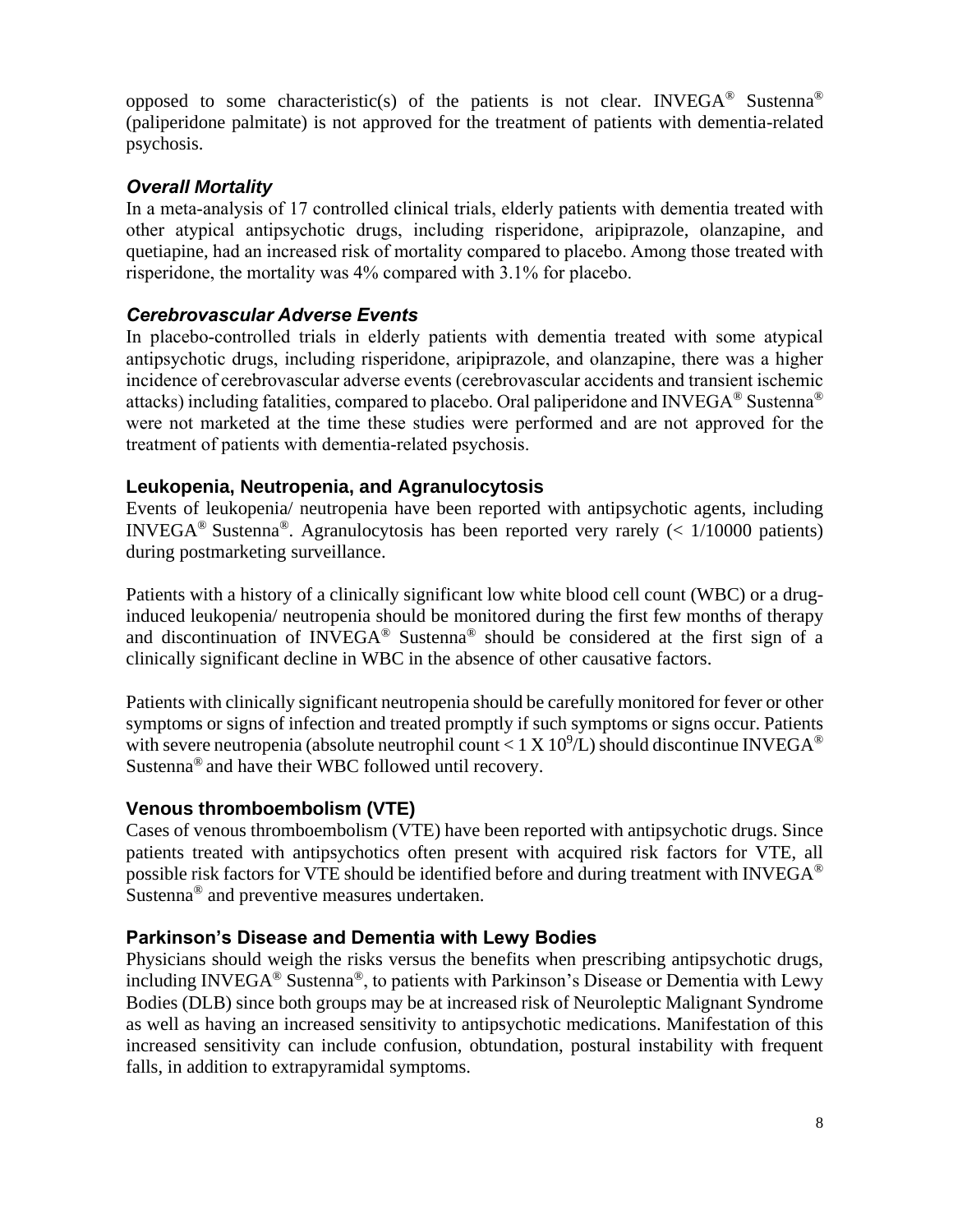## **Priapism**

Drugs with alpha-adrenergic blocking effects have been reported to induce priapism. Priapism has been reported with paliperidone during postmarketing surveillance (see *Adverse Reactions*).

### **Body Temperature Regulation**

Disruption of the body's ability to reduce core body temperature has been attributed to antipsychotic agents. Appropriate care is advised when prescribing INVEGA® Sustenna® to patients who will be experiencing conditions which may contribute to an elevation in core body temperature, e.g., exercising strenuously, exposure to extreme heat, receiving concomitant medication with anticholinergic activity, or being subject to dehydration.

### **Antiemetic Effect**

An antiemetic effect was observed in preclinical studies with paliperidone. This effect, if it occurs in humans, may mask the signs and symptoms of overdosage with certain drugs or of conditions such as intestinal obstruction, Reye's syndrome, and brain tumor.

### **Administration**

Care must be taken to avoid inadvertent injection of INVEGA® Sustenna® into a blood vessel.

### **Intraoperative Floppy Iris Syndrome**

Intraoperative floppy iris syndrome (IFIS) has been observed during cataract surgery in patients treated with medicines with alpha1a-adrenergic antagonist effect, including INVEGA® Sustenna® (see *Adverse Reactions*).

IFIS may increase the risk of eye complications during and after the operation. Current or past use of medicines with alpha1a-adrenergic antagonist effect should be made known to the ophthalmic surgeon in advance of surgery. The potential benefit of stopping alpha1 blocking therapy prior to cataract surgery has not been established and must be weighed against the risk of stopping the antipsychotic therapy.

## **Interactions**

Caution is advised when prescribing  $INVEGA^{\circledast}$  Sustenna<sup>®</sup> with drugs known to prolong the OT interval.

Since paliperidone palmitate is hydrolyzed to paliperidone (see *Pharmacokinetic Properties*), results from studies with oral paliperidone should be taken into consideration when assessing drug-drug interaction potential.

## **Potential for INVEGA**® **Sustenna**® **to Affect Other Drugs**

Paliperidone is not expected to cause clinically important pharmacokinetic interactions with drugs that are metabolized by cytochrome P-450 isozymes. *In vitro* studies in human liver microsomes showed that paliperidone does not substantially inhibit the metabolism of drugs metabolized by cytochrome P450 isozymes, including CYP1A2, CYP2A6, CYP2C8/9/10, CYP2D6, CYP2E1, CYP3A4, and CYP3A5. Therefore, paliperidone is not expected to inhibit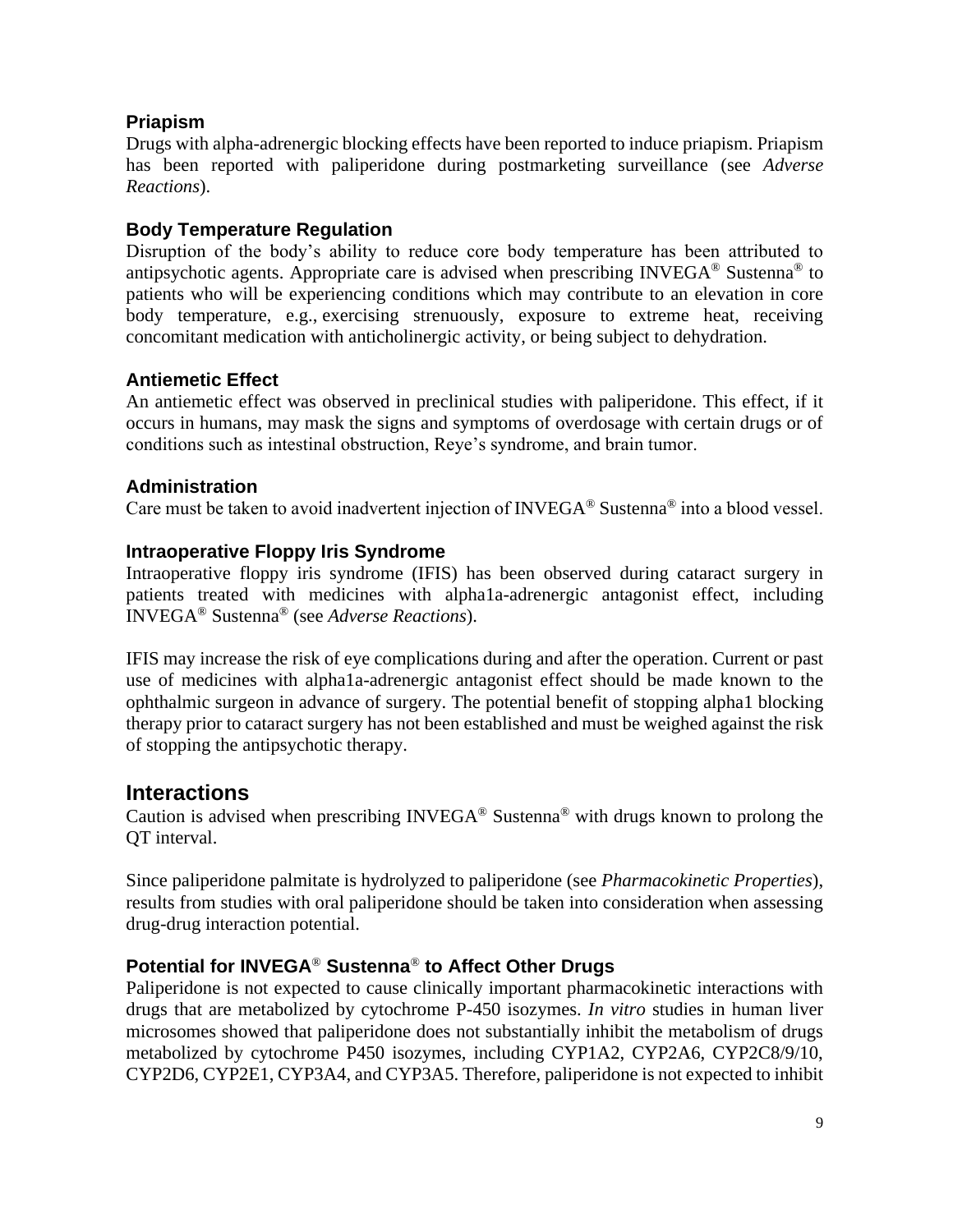clearance of drugs that are metabolized by these metabolic pathways in a clinically relevant manner. Paliperidone is also not expected to have enzyme inducing properties.

Paliperidone is a weak inhibitor of P-glycoprotein (P-gp) at high concentrations. No *in vivo* data are available and the clinical relevance is unknown.

Given the primary CNS effects of paliperidone (see *Adverse Reactions*), INVEGA® Sustenna® should be used with caution in combination with other centrally acting drugs and alcohol. Paliperidone may antagonize the effect of levodopa and other dopamine agonists.

Because of its potential for inducing orthostatic hypotension (see *Warnings and Precautions - Orthostatic Hypotension*), an additive effect may be observed when INVEGA<sup>®</sup> Sustenna<sup>®</sup> is administered with other therapeutic agents that have this potential.

Co-administration of oral paliperidone extended-release tablets at steady-state (12 mg once daily) with divalproex sodium extended-release tablets (500 mg to 2000 mg once daily) did not affect the steady-state pharmacokinetics of valproate.

Pharmacokinetic interaction between INVEGA® Sustenna® and lithium is unlikely.

### **Potential for Other Drugs to Affect INVEGA**® **Sustenna**®

Paliperidone is not a substrate of CYP1A2, CYP2A6, CYP2C9, CYP2C19, and CYP3A5. This suggests that an interaction with inhibitors or inducers of these isozymes is unlikely. While *in vitro* studies indicate that CYP2D6 and CYP3A4 may be minimally involved in paliperidone metabolism, there are no indications *in vitro* nor *in vivo* that these isozymes play a significant role in the metabolism of paliperidone. *In vitro* studies have shown that paliperidone is a P-gp substrate.

Paliperidone is metabolized to a limited extent by CYP2D6 (see *Pharmacokinetics Properties: Metabolism and Excretion*). In an interaction study in healthy subjects in which oral paliperidone was administered concomitantly with paroxetine, a potent CYP2D6 inhibitor, no clinically relevant effects on the pharmacokinetics of paliperidone were observed.

Co-administration of oral paliperidone extended release once daily with carbamazepine 200 mg twice daily caused a decrease of approximately  $37\%$  in the mean steady-state C<sub>max</sub> and AUC of paliperidone. This decrease is caused, to a substantial degree, by a 35% increase in renal clearance of paliperidone likely as a result of induction of renal P-gp by carbamazepine. A minor decrease in the amount of drug excreted unchanged in the urine suggests that there was little effect on the CYP metabolism or bioavailability of paliperidone during carbamazepine co-administration. On initiation of carbamazepine, the dose of INVEGA® Sustenna® should be re-evaluated and increased if necessary. Conversely, on discontinuation of carbamazepine, the dose of INVEGA® Sustenna® should be re-evaluated and decreased if necessary.

Paliperidone, a cation under physiological pH, is primarily excreted unchanged by the kidneys, approximately half via filtration and half via active secretion. Concomitant administration of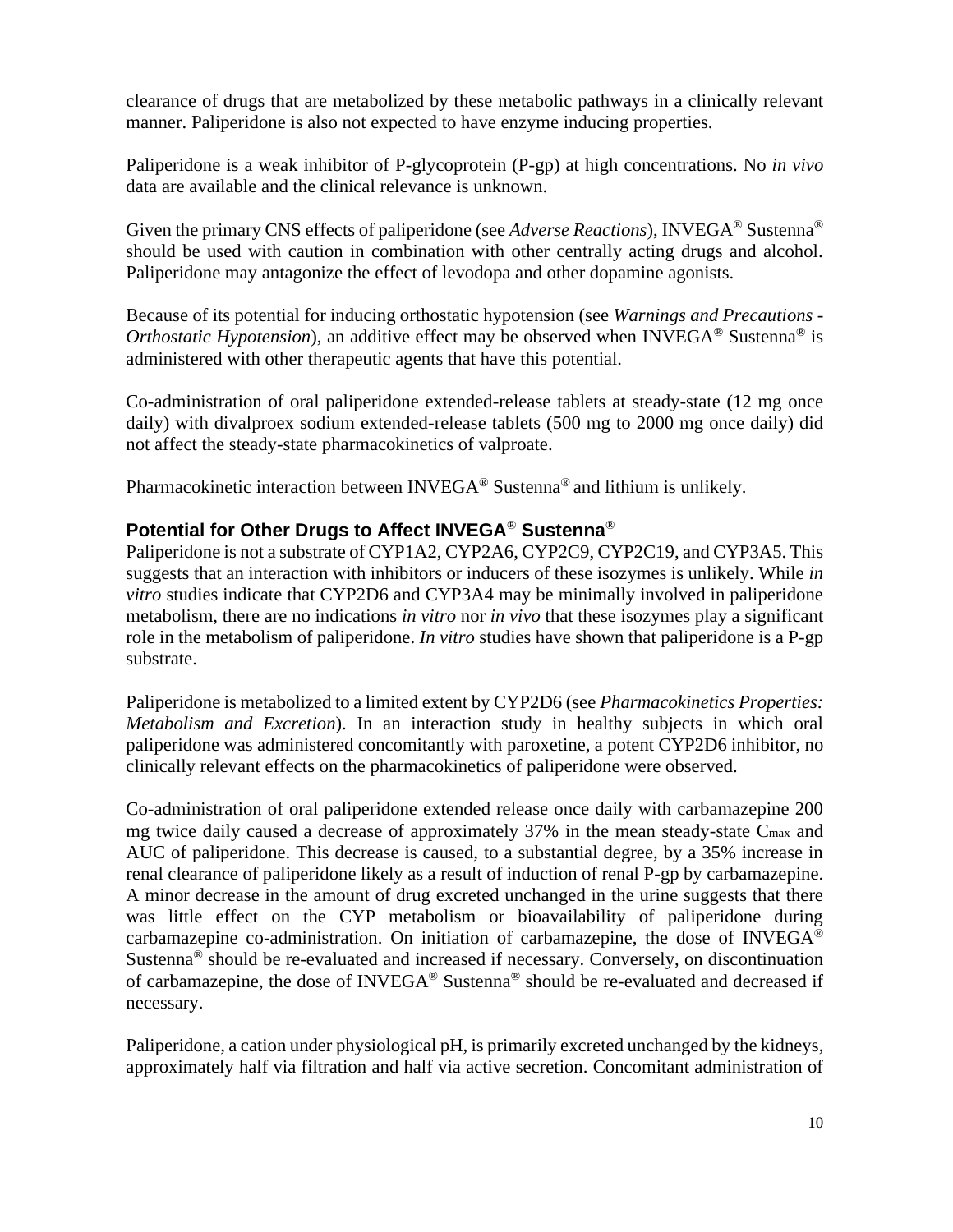trimethoprim, a drug known to inhibit active renal cation drug transport, did not influence the pharmacokinetics of paliperidone.

Co-administration of a single dose of an oral paliperidone extended-release tablet 12 mg with divalproex sodium extended-release tablets (two 500 mg tablets once daily) resulted in an increase of approximately 50% in the  $C_{\text{max}}$  and AUC of paliperidone, likely the result of an increased oral absorption. Since no significant effect on the systemic clearance was observed, a clinically significant interaction would not be expected between divalproex sodium extended-release tablets and INVEGA® Sustenna® intramuscular injection. This interaction has not been studied with INVEGA® Sustenna®.

Pharmacokinetic interaction between lithium and  $INVEGA^{\circledast}$  Sustenna<sup>®</sup> is unlikely.

## **Concomitant Use of INVEGA**® **Sustenna** ® **with risperidone or with oral paliperidone**

Since paliperidone is an active metabolite of risperidone, caution should be exercised when INVEGA® Sustenna® is coadministered with risperidone or with oral paliperidone for extended periods of time. Safety data involving concomitant use of INVEGA<sup>®</sup> Sustenna<sup>®</sup> with other antipsychotics is limited.

## **Concomitant use of INVEGA® Sustenna® with psychostimulants**

The combined use of psychostimulants (e.g. methylphenidate) with paliperidone can lead to the emergence of extrapyramidal symptoms upon change of either or both treatments (see *Warnings and Precautions*).

# **Pregnancy and Breast-feeding**

### **Pregnancy**

The safety of intramuscularly-injected paliperidone palmitate or orally-dose paliperidone for use during human pregnancy has not been established.

A retrospective observational cohort study based on a US claims database compared the risk of congenital malformations for live births among women with and without antipsychotic use during the first trimester of pregnancy. Paliperidone, the active metabolite of risperidone, was not specifically evaluated in this study. The risk of congenital malformations with risperidone, after adjusting for confounder variables available in the database, was elevated compared to no antipsychotic exposure (relative risk=1.26, 95% CI: 1.02-1.56). No biological mechanism has been identified to explain these findings and teratogenic effects have not been observed in non clinical studies. Based on the findings of this single observational study, a causal relationship between *in utero* exposure to risperidone and congenital malformations has not been established.

Laboratory animals treated with a high dose of oral paliperidone showed a slight increase in fetal deaths. Pregnancy parameters were not affected in rats given the intramuscular injection of paliperidone palmitate. The high doses were toxic to the mothers. The offspring was not affected at oral exposures 20- to 22-fold the maximum human exposure, or intramuscular exposures 6-fold the maximum human exposure.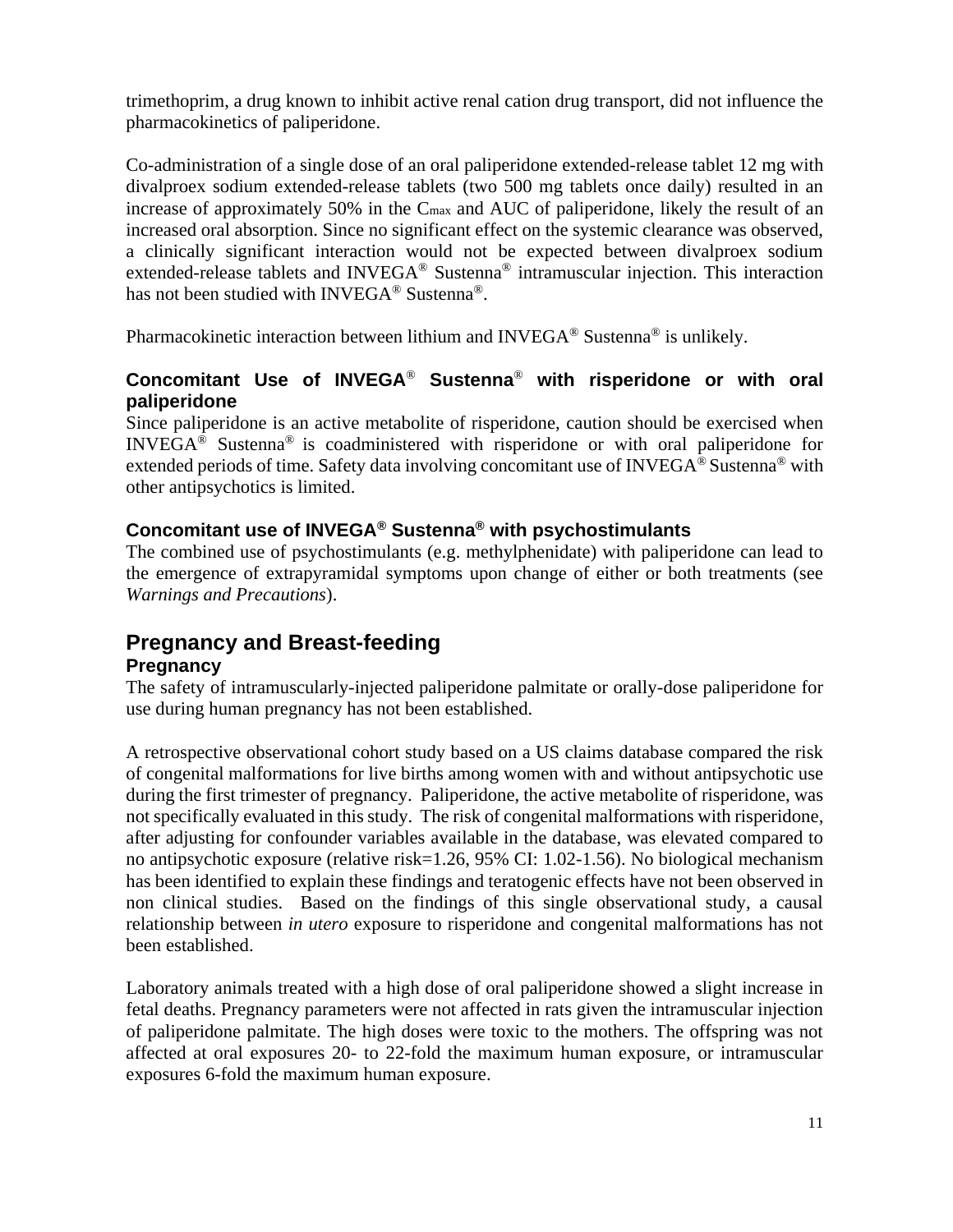Neonates exposed to antipsychotic drugs (including paliperidone) during the third trimester of pregnancy are at risk for extrapyramidal and/or withdrawal symptoms that may vary in severity following delivery. These symptoms in the neonates may include agitation, hypertonia, hypotonia, tremor, somnolence, respiratory distress, or feeding disorder. Consequently, newborns should be monitored carefully. It should not be used during pregnancy unless clearly necessary.

INVEGA® Sustenna® should only be used during pregnancy if the benefits outweigh the risks. The effect of INVEGA<sup>®</sup> Sustenna<sup>®</sup> on labor and delivery in humans is unknown.

### **Breast-feeding**

In animal studies with paliperidone and in human studies with risperidone, paliperidone was excreted in the milk. Therefore, women receiving INVEGA® Sustenna® should not breast-feed infants.

## **Effects on Ability to Drive and Use Machines**

INVEGA® Sustenna® may interfere with activities requiring mental alertness and may have visual effects (see *Adverse Reactions*). Therefore, patients should be advised not to drive or operate machinery until their individual susceptibility is known.

# **Adverse Reactions**

Throughout this section, adverse reactions are presented. Adverse reactions are adverse events that were considered to be reasonably associated with the use of paliperidone palmitate based on the comprehensive assessment of the available adverse event information. A causal relationship with paliperidone palmitate usually cannot be reliably established in individual cases. Further, because clinical trials are conducted under widely varying conditions, adverse reaction rates observed in the clinical trials of a drug cannot be directly compared to rates in the clinical trials of another drug and may not reflect the rates observed in clinical practice.

## **Clinical Trial Data**

The data described in this section are derived from clinical trial database consisting of a total of 3817 adult subjects (approximately 1705 patient-years exposure) with schizophrenia who received at least one dose of INVEGA® Sustenna® in the recommended dose range of 25 to 150 mg and a total of 510 subjects with schizophrenia who received placebo. Among the 3817 INVEGA® Sustenna®-treated subjects, 1293 received INVEGA® Sustenna® in four fixeddose, double-blind, placebo-controlled trials (one 9-week and three 13-week studies), 849 received INVEGA<sup>®</sup> Sustenna<sup>®</sup> in the long-term recurrence prevention trial (median exposure 229 days during the initial 33-week open-label phase of this study, of whom 205 continued to receive INVEGA<sup>®</sup> Sustenna<sup>®</sup> during the double-blind placebo-controlled phase of this study [median exposure 171 days]), and 1675 received INVEGA<sup>®</sup> Sustenna<sup>®</sup> in five non-placebo controlled trials three non-inferiority active-comparator trials, one long-term open-label pharmacokinetic and safety study and an injection site [deltoid-gluteal] cross-over trial). One of the 13-week studies included a 150 mg INVEGA® Sustenna® initiation dose followed by treatment with either 25 mg, 100 mg, or 150 mg every 4 weeks.

The safety of INVEGA® Sustenna® was also evaluated in a 15-month, long-term study comparing INVEGA® Sustenna® to selected oral antipsychotic therapies in adult subjects with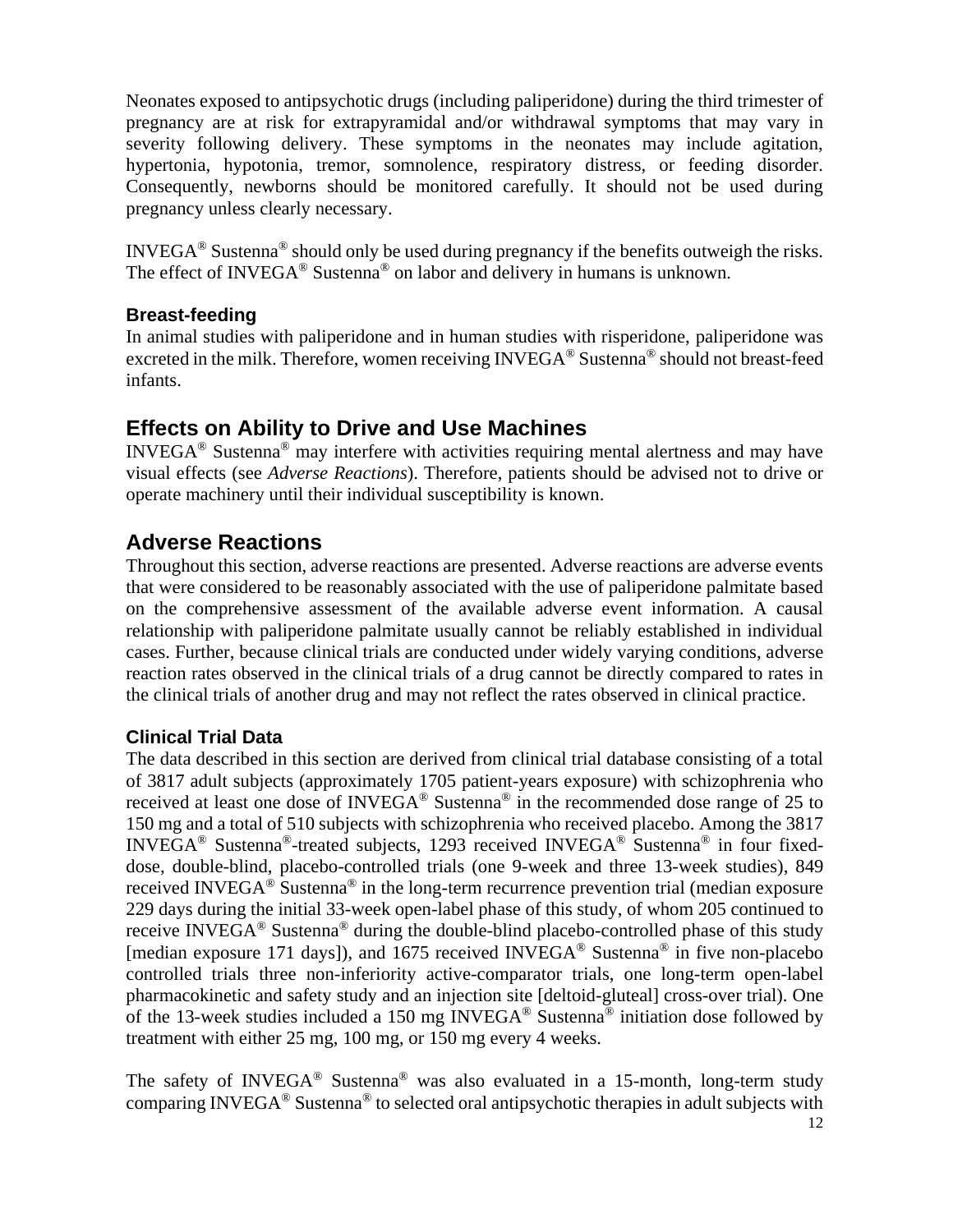schizophrenia. A total of 226 subjects received INVEGA<sup>®</sup> Sustenna<sup>®</sup> during the 15-month, open-label period of this study; 218 subjects received selected oral antipsychotic therapies. The safety of INVEGA<sup>®</sup> Sustenna<sup>®</sup> was similar to that seen in previous double-blind, placebocontrolled clinical trials in adult subjects with schizophrenia.

The safety of INVEGA® Sustenna® was also evaluated in adult subjects with schizoaffective disorder who participated in a long-term relapse prevention trial. A total of 667 subjects received INVEGA® Sustenna® during the initial 25-week open-label period of this study (median exposure 147 days); 164 subjects continued to receive INVEGA<sup>®</sup> Sustenna<sup>®</sup> during the 15-month double-blind placebo-controlled period of this study (median exposure 446 days).

The majority of adverse reactions were mild to moderate in severity.

### *Double-Blind Placebo-Controlled Data*

Adverse reactions reported by  $\geq$  2% of INVEGA<sup>®</sup> Sustenna<sup>®</sup>-treated subjects with schizophrenia in the four fixed-dose, double-blind, placebo-controlled trials are shown in Table 3.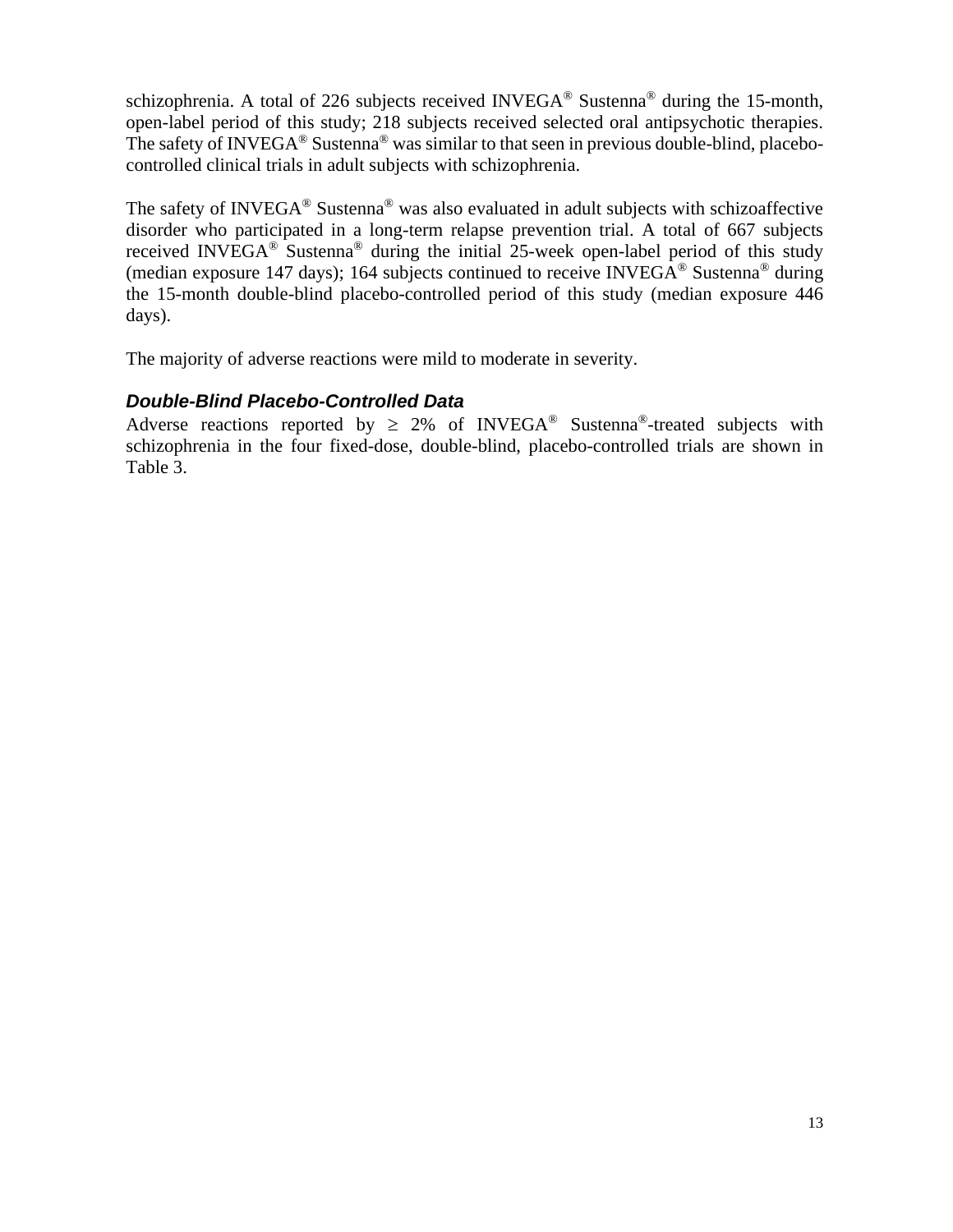|                                             |                             | <b>INVEGA<sup>®</sup></b> Sustenna <sup>®</sup> |                  |                                         |                  |                  |                                                                               |
|---------------------------------------------|-----------------------------|-------------------------------------------------|------------------|-----------------------------------------|------------------|------------------|-------------------------------------------------------------------------------|
| <b>System/Organ Class</b>                   | <b>Placebo</b> <sup>a</sup> | $25 \text{ mg}$                                 | 50 mg            |                                         |                  |                  | 100 mg 150/25 mg <sup>b</sup> 150/100 mg <sup>b</sup> 150/150 mg <sup>b</sup> |
| <b>Adverse Reaction</b>                     |                             |                                                 |                  | $(N=510)$ $(N=130)$ $(N=302)$ $(N=312)$ | $(N=160)$        | $(N=165)$        | $(N=163)$                                                                     |
| Total percentage of subjects with           | 46                          | 54                                              | 50               | 52                                      | 44               | 43               | 47                                                                            |
| adverse reaction                            |                             |                                                 |                  |                                         |                  |                  |                                                                               |
| <b>Infections and infestations</b>          |                             |                                                 |                  |                                         |                  |                  |                                                                               |
| Upper respiratory tract infection           | 2                           | $\mathfrak{2}$                                  | $\overline{2}$   | $\overline{2}$                          | 1                | 2                | $\overline{4}$                                                                |
| <b>Psychiatric disorders</b>                |                             |                                                 |                  |                                         |                  |                  |                                                                               |
| Agitation                                   | 7                           | 10                                              | 5                | 9                                       | 8                | 5                | $\overline{4}$                                                                |
| Insomnia                                    | 15                          | 15                                              | 15               | 13                                      | 12               | 10               | 13                                                                            |
| Nightmare                                   | <1                          | $\overline{2}$                                  | $\boldsymbol{0}$ | $\boldsymbol{0}$                        | $\mathbf{0}$     | $\mathbf{0}$     | $\boldsymbol{0}$                                                              |
| <b>Nervous system disorders</b>             |                             |                                                 |                  |                                         |                  |                  |                                                                               |
| Akathisia                                   | 3                           | $\mathfrak{2}$                                  | $\sqrt{2}$       | 3                                       | 1                | 5                | 6                                                                             |
| <b>Dizziness</b>                            | 1                           | 6                                               | $\overline{2}$   | $\overline{\mathcal{L}}$                | 1                | $\overline{4}$   | $\overline{c}$                                                                |
| Extrapyramidal disorder                     | 1                           | 5                                               | $\overline{2}$   | 3                                       | 1                | $\boldsymbol{0}$ | $\boldsymbol{0}$                                                              |
| Headache                                    | 12                          | 11                                              | 11               | 15                                      | 11               | 7                | 6                                                                             |
| Somnolence/sedation                         | 3                           | 5                                               | 7                | 4                                       | 1                | 5                | 5                                                                             |
| <b>Vascular disorders</b>                   |                             |                                                 |                  |                                         |                  |                  |                                                                               |
| Hypertension                                | 1                           | $\mathfrak{2}$                                  | $\mathbf{1}$     | $\mathbf{1}$                            | 1                | 1                | $\boldsymbol{0}$                                                              |
| <b>Gastrointestinal disorders</b>           |                             |                                                 |                  |                                         |                  |                  |                                                                               |
| Abdominal pain upper                        | 1                           | $\boldsymbol{0}$                                | 1                | $\overline{c}$                          | 1                | 1                | 1                                                                             |
| Constipation                                | 5                           | $\mathfrak{Z}$                                  | 5                | 5                                       | $\overline{c}$   | 4                | 1                                                                             |
| Diarrhea                                    | $\overline{c}$              | $\boldsymbol{0}$                                | 3                | $\overline{c}$                          | 1                | $\overline{c}$   | $\overline{c}$                                                                |
| Dry mouth                                   | $\mathbf{1}$                | 3                                               | $\mathbf{1}$     | $\overline{0}$                          | 1                | 1                | $\mathbf{1}$                                                                  |
| Nausea                                      | 3                           | 4                                               | 4                | 3                                       | $\overline{c}$   | $\overline{c}$   | $\overline{c}$                                                                |
| Toothache                                   | $\mathbf{1}$                | 1                                               | $\mathbf{1}$     | 3                                       | $\mathbf{1}$     | $\overline{2}$   | 3                                                                             |
| Vomiting                                    | 4                           | 5                                               | $\overline{4}$   | $\overline{2}$                          | 3                | $\overline{2}$   | $\overline{2}$                                                                |
| Musculoskeletal and connective tissue       |                             |                                                 |                  |                                         |                  |                  |                                                                               |
| disorders                                   |                             |                                                 |                  |                                         |                  |                  |                                                                               |
| Pain in extremity                           | 1                           | $\overline{0}$                                  | $\overline{2}$   | $\overline{2}$                          | 2                | 3                | $\boldsymbol{0}$                                                              |
| <b>General disorders and administration</b> |                             |                                                 |                  |                                         |                  |                  |                                                                               |
| site conditions                             |                             |                                                 |                  |                                         |                  |                  |                                                                               |
| Asthenia                                    | $\boldsymbol{0}$            | $\overline{c}$                                  | 1                | $\leq$ 1                                | $\boldsymbol{0}$ | 1                | 1                                                                             |
| Fatigue                                     | 1                           | $\,1$                                           | $\sqrt{2}$       | $\sqrt{2}$                              | 1                | $\overline{c}$   | 1                                                                             |
| Injection site pain <sup>c</sup>            | $\overline{2}$              | $\overline{0}$                                  | 3                | 5                                       | 9                | 7                | 8                                                                             |
| <b>Investigations</b>                       |                             |                                                 |                  |                                         |                  |                  |                                                                               |
| Weight increased                            | 1                           | 4                                               | 4                | 1                                       | 1                | 1                | 2                                                                             |

**Table 3. Adverse Reactions in 2% of INVEGA® Sustenna®-Treated Subjects with Schizophrenia in Four Fixed-Dose, Double-Blind, Placebo-Controlled Trials**

<sup>a</sup> Placebo group is pooled from all studies and included either deltoid or gluteal injection depending on study design.

<sup>b</sup> Initial deltoid injection of 150 mg followed by either 25 mg, 100 mg, or 150 mg every 4 weeks by deltoid or gluteal injection. Other dose groups (25 mg, 50 mg, and 100 mg) are from studies involving only gluteal injection (see *Pharmacodynamic Properties*)

<sup>c</sup> Injection site pain includes injection site pain, pruritus, nodule, and induration.

In the long-term recurrence prevention trial, adverse reaction types, frequencies, and severities during the open-label phases of this study were generally comparable to those observed in the four 13-week and the 9-week placebo-controlled fixed-dose studies shown in Table 3. Adverse reactions reported during the double-blind phase of this study were generally similar in type and severity to those observed in the open-label phases.

### *Other Clinical Trial Data*

Paliperidone palmitate is hydrolyzed to paliperidone. Paliperidone is the active metabolite of risperidone, therefore the adverse reaction profiles of these compounds (including both the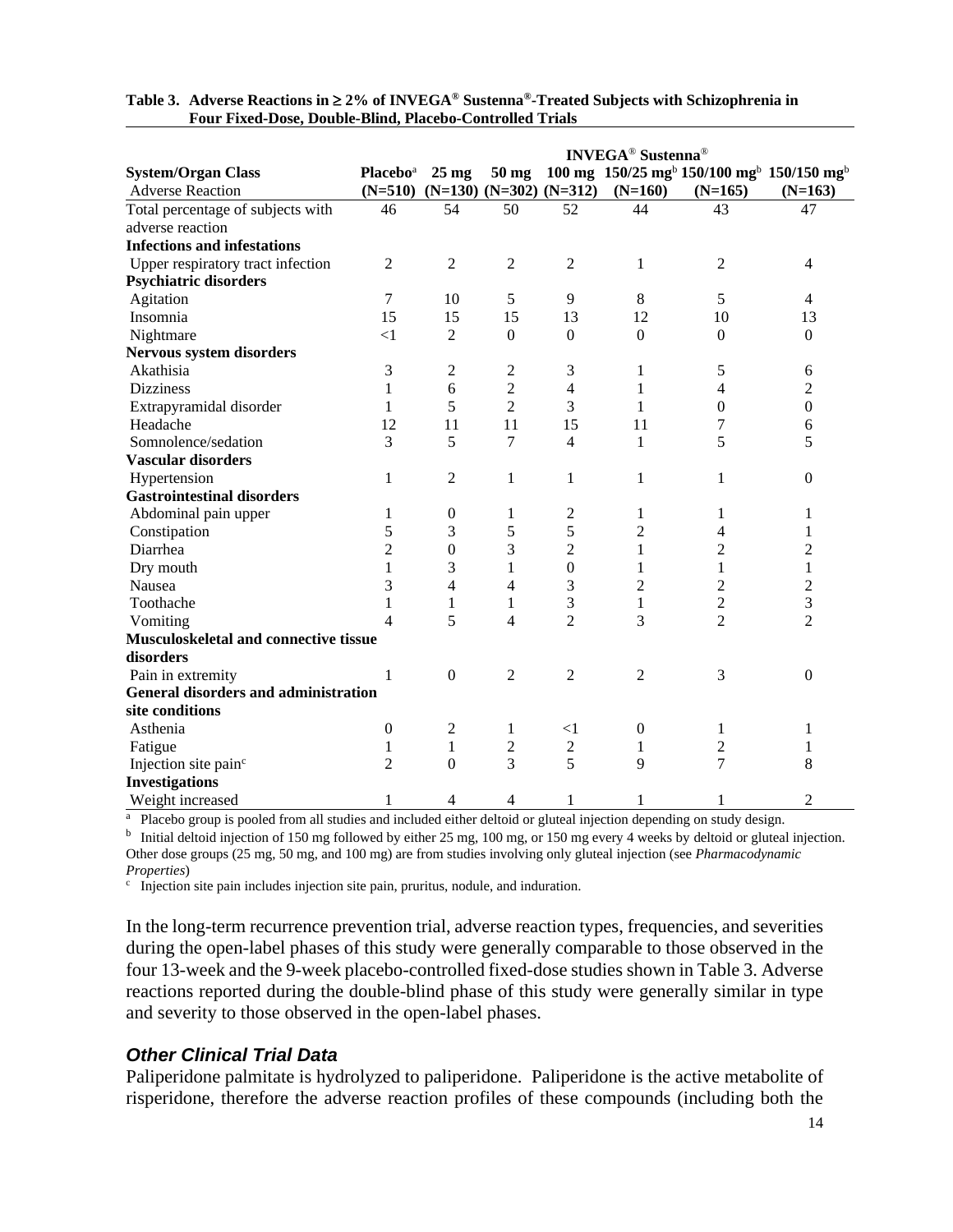oral and injectable formulations) are relevant to one another. Hence, a comprehensive listing of adverse reactions across paliperidone and risperidone products provides relevant safety information for these related products. Adverse reactions detected for one formulation of risperidone or paliperidone were considered as relevant safety information for the other formulation of the same compound unless the adverse reaction was unique to either the formulation or the route of administration. Adverse reactions for one compound that were not listed for the other compound were also added to the label for the other compound unless no meaningful new safety information could be derived from the additional adverse reactions (i.e., the term was vague or the medical concept was already found in the current label). All adverse reactions and their frequencies of occurrence in patients on INVEGA<sup>®</sup> Sustenna<sup>®</sup> are reflected in the adverse reaction tables below.

Adverse reactions reported with paliperidone and/or risperidone by  $\geq 2\%$  of INVEGA<sup>®</sup> Sustenna®-treated subjects in a pooled dataset of the 4 double-blind, placebo-controlled schizophrenia trials are shown in Table 4.

#### **Table 4. Adverse Reactions Reported with Paliperidone and/or Risperidone by ≥2% of INVEGA® Sustenna®-Treated Subjects<sup>1</sup> (The Terms within each System Organ Class are Sorted Alphabetically)**

| <b>System/Organ Class</b>                                                                                                                                                                                                                                                     |
|-------------------------------------------------------------------------------------------------------------------------------------------------------------------------------------------------------------------------------------------------------------------------------|
| <b>Adverse Reaction</b>                                                                                                                                                                                                                                                       |
| <b>Psychiatric disorders</b>                                                                                                                                                                                                                                                  |
| Anxiety                                                                                                                                                                                                                                                                       |
| Nervous system disorders                                                                                                                                                                                                                                                      |
| Akathisia*, Parkinsonism*                                                                                                                                                                                                                                                     |
| <b>Gastrointestinal disorders</b>                                                                                                                                                                                                                                             |
| Abdominal discomfort                                                                                                                                                                                                                                                          |
| Musculoskeletal and connective tissue disorders                                                                                                                                                                                                                               |
| Musculoskeletal pain                                                                                                                                                                                                                                                          |
| General disorders and administration site conditions                                                                                                                                                                                                                          |
| Injection site reaction                                                                                                                                                                                                                                                       |
| * Akathisia includes: hyperkinesia, restless legs syndrome, restlessness; Parkinsonism includes: akinesia, bradykinesia,<br>cogwheel rigidity, drooling, extrapyramidal symptoms, glabellar reflex abnormal, muscle rigidity, muscle tightness,<br>musculoskeletal stiffness. |

<sup>1</sup>Frequencies calculated based on a pooled dataset of the 4 double-blind, placebo-controlled schizophrenia trials.

Adverse reactions reported with paliperidone and/or risperidone by  $\langle 2\% \rangle$  of INVEGA<sup>®</sup> Sustenna®-treated subjects in a pooled dataset of the 4 double-blind, placebo-controlled schizophrenia trials are shown in Table 5.

### **Table 5. Adverse Reactions Reported with Paliperidone and/or Risperidone by <2% of INVEGA® Sustenna®-Treated Subjects<sup>1</sup> (The Terms within each System Organ Class are Sorted Alphabetically)**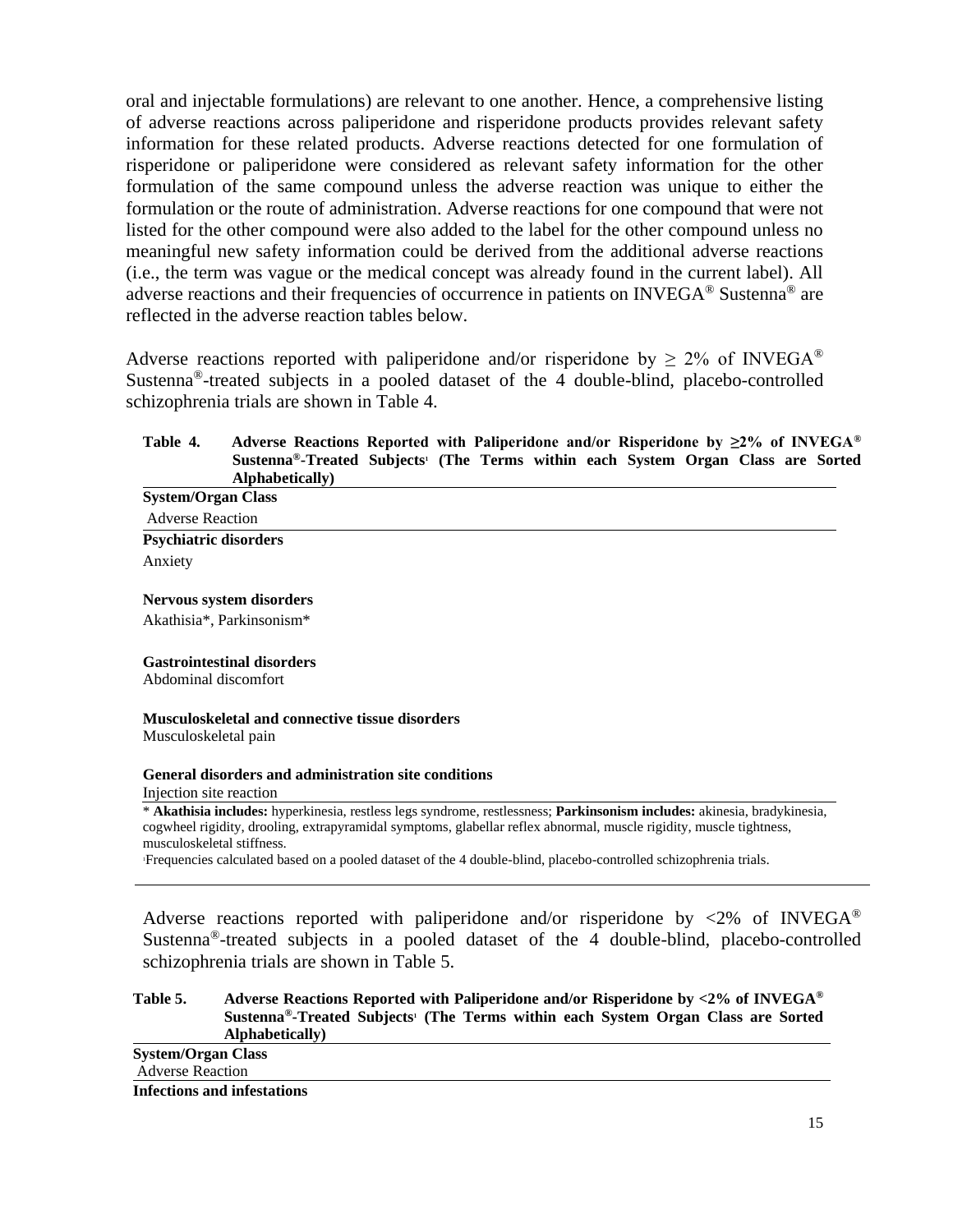### **System/Organ Class**

### Adverse Reaction

Acarodermatitis, Bronchitis, Cellulitis, Ear infection, Eye infection, Influenza, Onychomycosis, Pneumonia, Respiratory tract infection, Sinusitis, Subcutaneous abscess, Tonsillitis, Urinary tract infection

#### **Blood and lymphatic system disorders**

Neutropenia, White blood cell count decreased

#### **Immune system disorders**

Hypersensitivity

#### **Metabolism and nutritional disorders**

Anorexia, Blood cholesterol increased, Blood triglycerides increased, Decreased appetite, Hyperglycemia, Increased appetite, Polydipsia, Weight decreased

**Psychiatric disorders**

Depression, Sleep disorder

#### **Nervous system disorders**

Balance disorder, Cerebrovascular accident, Convulsion\*, Disturbance in attention, Dizziness postural, Dysarthria, Dyskinesia\*, Dystonia\*, Hypoesthesia, Paresthesia, Psychomotor hyperactivity, Syncope, Tardive dyskinesia, Tremor

#### **Eye disorders**

Dry eye, Eye rolling, Lacrimation increased, Ocular hyperemia, Vision blurred

#### **Ear and labyrinth disorders**

Ear pain, Vertigo

#### **Cardiac disorders**

Atrioventricular block, Bradycardia, Conduction disorder, Electrocardiogram abnormal, Electrocardiogram QT prolonged, Palpitations, Postural orthostatic tachycardia syndrome, Sinus arrhythmia, Tachycardia

#### **Vascular disorders**

Orthostatic hypotension

### **Respiratory, thoracic and mediastinal disorders**

Cough, Dyspnea, Epistaxis, Nasal congestion, Pharyngolaryngeal pain, Pulmonary congestion, Respiratory tract congestion, Wheezing

**Gastrointestinal disorders** 

Dyspepsia, Dysphagia, Fecal incontinence, Flatulence, Gastroenteritis, Swollen tongue

#### **Hepatobiliary disorders**

Gamma-glutamyltransferase increased, Hepatic enzyme increased, Transaminases increased

#### **Skin and subcutaneous tissue disorder**

Acne, Dry skin, Eczema, Erythema, Hyperkeratosis, Pruritus, Rash, Urticaria

#### **Musculoskeletal and connective tissue disorders**

Arthralgia, Back pain, Joint stiffness, Joint swelling, Muscle spasms, Neck pain

#### **Renal and urinary disorders**

Pollakiuria, Urinary incontinence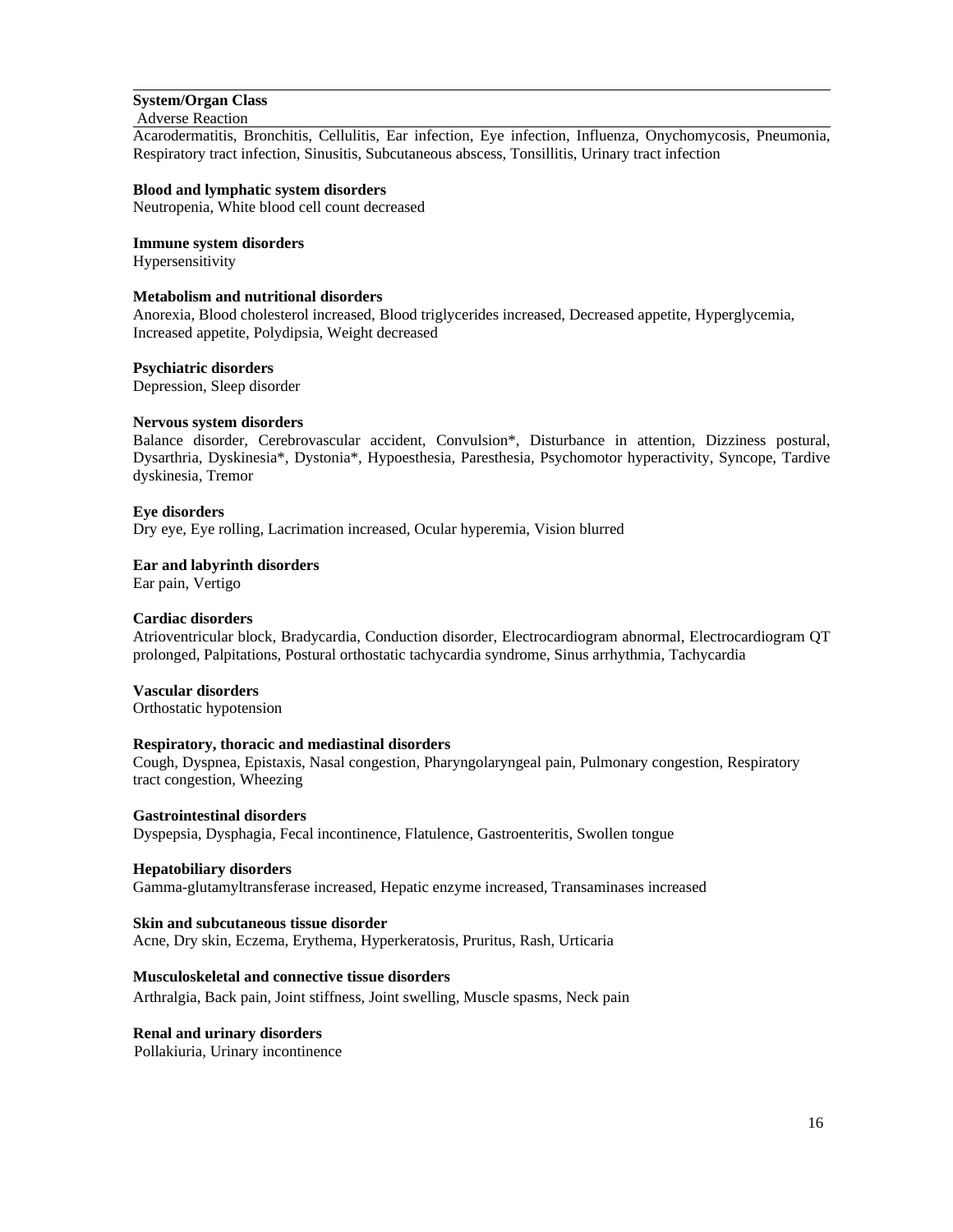### **System/Organ Class**

Adverse Reaction

### **Reproductive system and breast disorders**

Amenorrhea, Ejaculation disorder, Erectile dysfunction, Galactorrhea, Gynecomastia, Sexual dysfunction, Vaginal discharge

#### **General disorders and administration site conditions**

Chest discomfort, Chills, Edema\*, Face edema, Gait abnormal, Induration, Malaise, Pyrexia, Thirst

#### **Injury, poisoning and procedural complications**

Fall

\* **Convulsion includes:** grand mal convulsion; **Dyskinesia includes:** athetosis, chorea, choreoathetosis, movement disorder, muscle twitching, myoclonus; **Dystonia includes:** blepharospasm, cervical spasm, emprosthotonus, facial spasm, hypertonia, laryngospasm, muscle contractions involuntary, myotonia, oculogyration, opisthotonus, oropharyngeal spasm, pleurothotonus, risus sardonicus, tetany, tongue paralysis, tongue spasm, torticollis, trismus; **Edema includes:** generalized edema, oedema peripheral, pitting edema.

<sup>1</sup>Frequencies calculated based on a pooled dataset of the 4 double-blind, placebo-controlled schizophrenia trials.

Adverse reactions reported with paliperidone and/or risperidone in other clinical trials but not reported by INVEGA® Sustenna®-treated subjects in a pooled dataset of the 4 double-blind, placebo-controlled schizophrenia trials are shown in Table 6.

### **Table 6. Adverse Reactions Reported with Paliperidone and/or Risperidone in Other Clinical Trials but not Reported by INVEGA® Sustenna®-treated Subjects in Trials Listed in Tables 4 and 5 1 (The Terms within each System Organ Class are Sorted Alphabetically)**

### **System/Organ Class**

Adverse Reaction

### **Infections and infestations**

Cystitis

**Blood and lymphatic system disorders** Anemia, Eosinophil count increased, Hematocrit decreased

### **Immune system disorders**

Anaphylactic reaction

#### **Endocrine disorders**

Glucose urine present, Hyperprolactinemia

#### **Metabolism and nutritional disorders**

Hyperinsulinemia

#### **Psychiatric disorders**

Anorgasmia, Blunted affect, Confusional state, Libido decreased

#### **Nervous system disorders**

Cerebrovascular disorder, Coordination abnormal, Depressed level of consciousness, Diabetic coma, Head titubation, Loss of consciousness, Neuroleptic malignant syndrome, Unresponsive to stimuli

#### **Eye disorders**

Conjunctivitis, Eye movement disorder, Glaucoma, Photophobia

#### **Ear and labyrinth disorders**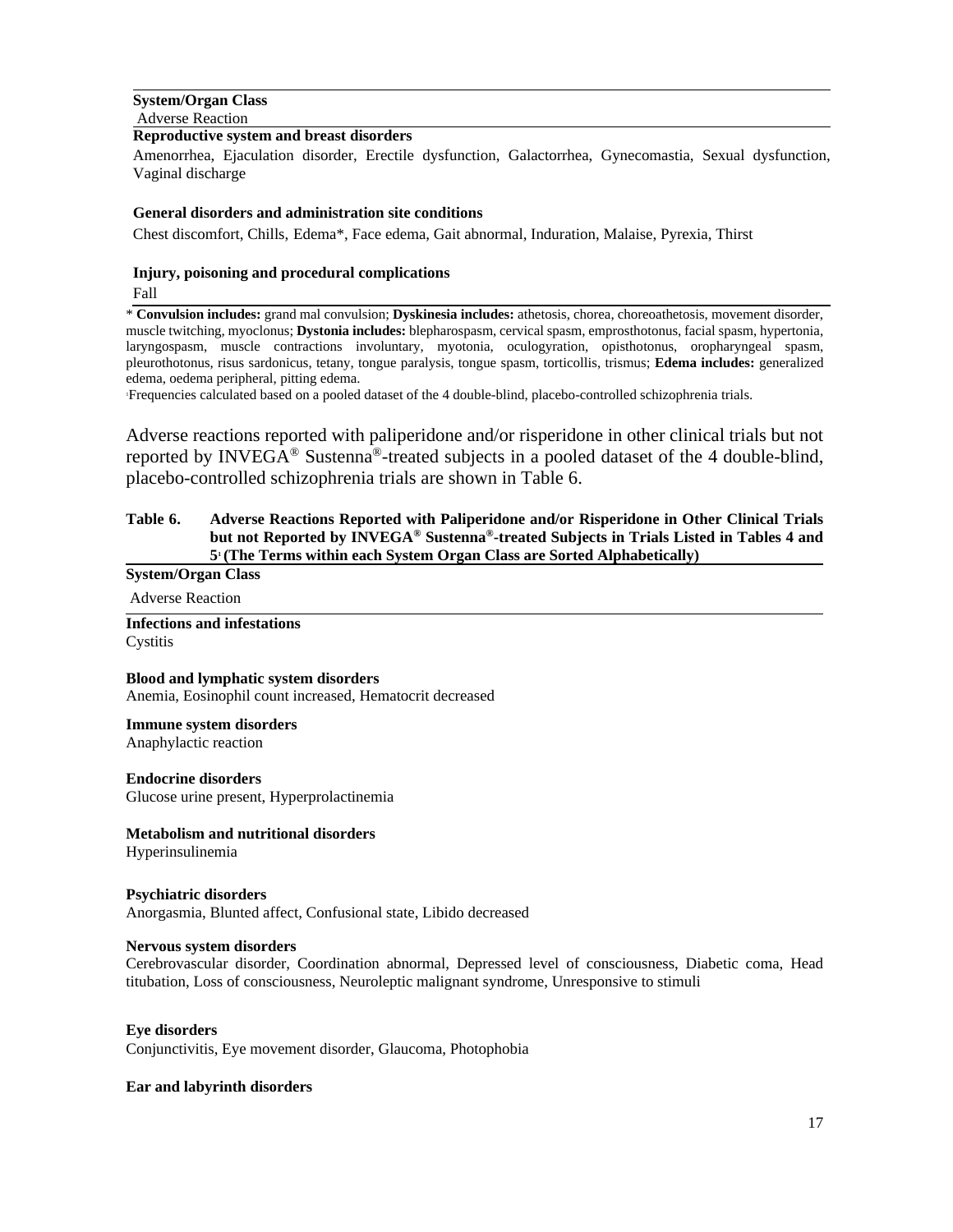### **System/Organ Class**

Adverse Reaction

Tinnitus

**Vascular disorders** Flushing, Hypotension, Ischemia

### **Respiratory, thoracic and mediastinal disorders**

Dysphonia, Hyperventilation, Pneumonia aspiration, Rales

### **Gastrointestinal disorders**

Cheilitis, Fecaloma, Intestinal obstruction

### **Skin and subcutaneous tissue disorders**

Drug eruption, Seborrheic dermatitis, Skin discoloration

### **Musculoskeletal and connective tissue disorders**

Blood creatine phosphokinase increased, Muscular weakness, Posture abnormal, Rhabdomyolysis

### **Reproductive system and breast disorders**

Breast discharge, Breast discomfort, Breast engorgement, Breast enlargement, Menstrual disorder\*, Menstruation delayed

### **General disorders and administration site conditions**

Body temperature decreased, Body temperature increased, Drug withdrawal syndrome

- \* Menstrual disorder includes: menstruation irregular, oligomenorrhea.
- <sup>1</sup>Frequencies of adverse reactions listed in Tables 4 and 5 were calculated based on the 4 double-blind, placebocontrolled schizophrenia trials. The adverse reactions listed in the table above were not observed in these studies, but were observed in other nonpivotal clinical trials with INVEGA® SUSTENNA® or in clinical studies with another risperidone- or paliperidone-containing product.

### *Schizoaffective disorder*

The safety profile of INVEGA<sup>®</sup> Sustenna<sup>®</sup> in patients with schizoaffective disorder is similar to that observed in patients with schizophrenia.

### *Events of Particular Interest to the Class*

### *Extrapyramidal Symptoms (EPS)*

Pooled data from the two 13-week, fixed-dose, double-blind, placebo-controlled schizophrenia trials (see *Clinical Efficacy*) showed no differences in treatment-emergent EPS between placebo and INVEGA® Sustenna®. Evaluation of EPS included a pooled analysis of the following EPS groups: dyskinesia, dystonia, hyperkinesia, parkinsonism, and tremor. The results from the 13-week schizophrenia study involving the 150 mg initiation dosing, the 9 week, fixed-dose, double-blind, placebo-controlled schizophrenia trial, and across all phases of the long-term recurrence prevention trials in subjects with schizophrenia and schizoaffective disorder exhibited comparable findings.

### *Weight Gain*

The proportions of subjects meeting a weight gain criterion of  $\geq$  7% of body weight in the 13-week schizophrenia study involving 150 mg initiation dosing, weight increases from baseline of  $\geq$  7% were more common among subjects in the INVEGA<sup>®</sup> Sustenna<sup>®</sup> groups than in the placebo group. The proportion of subjects with an abnormal weight increase  $\geq 7\%$ showed a dose-related trend, with a 5% incidence rate in the placebo group compared with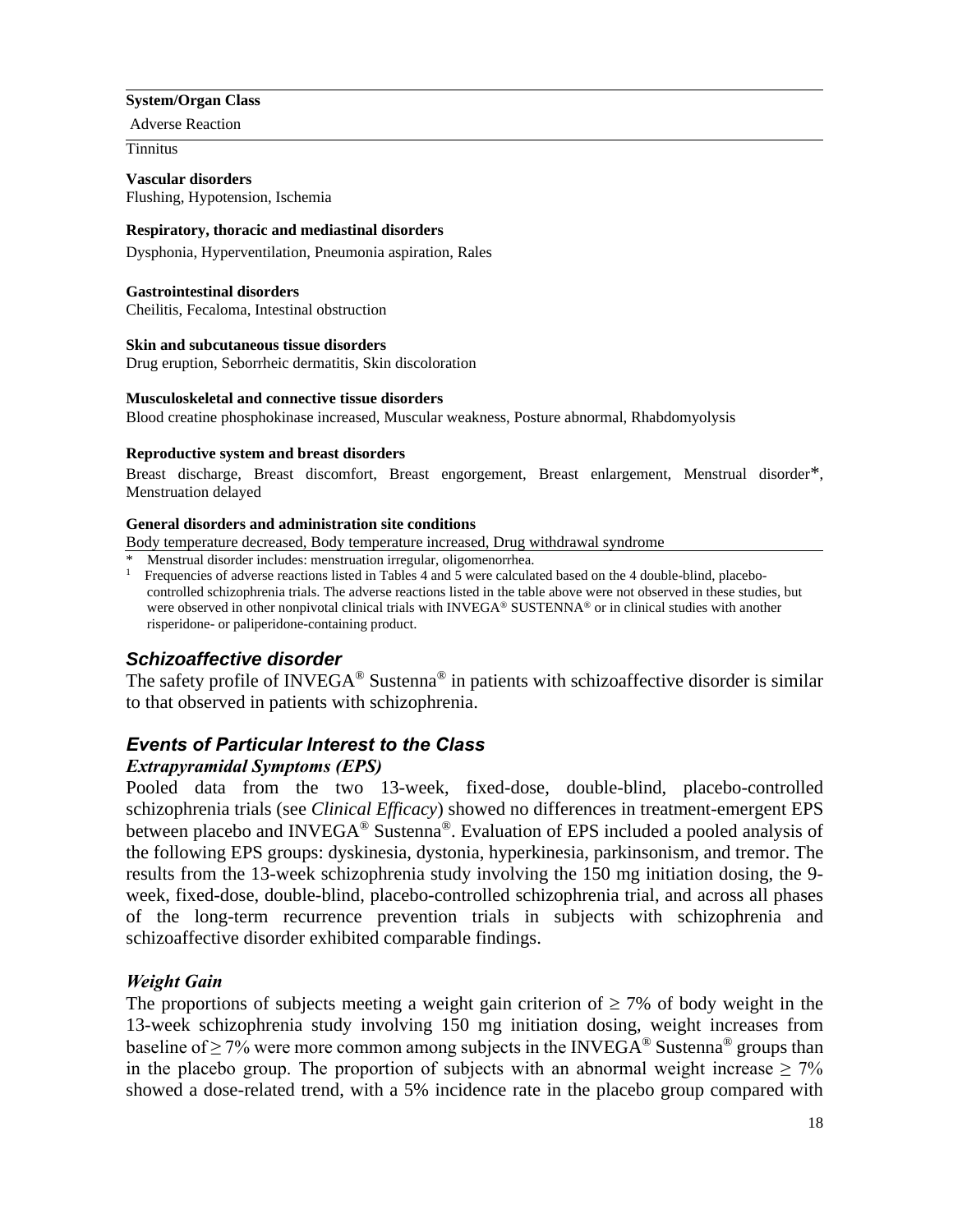rates of 6%, 8%, and 13% in the INVEGA<sup>®</sup> Sustenna<sup>®</sup> 25 mg, 100 mg, and 150 mg groups, respectively.

In the two 13-week, fixed-dose, double-blind, placebo-controlled schizophrenia trials (pooled data), the proportions of subjects meeting a weight gain criterion of  $\geq$  7% of body weight were 6%, 9%, and 10% in the INVEGA® Sustenna® 25, 50, and 100 mg groups, respectively, compared with 2% in the placebo group. In the 9-week, fixed-dose, double-blind, placebo-controlled schizophrenia trial, 8% and 6% in the INVEGA<sup>®</sup> Sustenna<sup>®</sup> 50 and 100 mg groups, respectively, met this criterion compared with 4% in the placebo group.

During the 33-week open-label transition/maintenance period of the long-term recurrence prevention schizophrenia trial, 12% of INVEGA® Sustenna®-treated subjects met this criterion (weight gain of  $\geq$  7% from double-blind phase to endpoint); the mean (SD) weight change from open-label baseline was  $+0.7$  (4.79) kg. In the variable length double-blind phase, this criterion was met by 6% of INVEGA® Sustenna®-treated subjects (median duration 171 days [range 1-407 days]) compared with 3% of placebo-treated subjects (median duration 105 days [range 8-441 days]); the mean (SD) weight change from double-blind baseline was  $+0.5$  (3.83) kg for INVEGA<sup>®</sup> Sustenna<sup>®</sup> compared with  $-1.0$  kg (3.08) for placebo. Similar results were observed in the open-label extension phase of this study.

During the initial 25-week open-label period of the long-term study in subjects with schizoaffective disorder, INVEGA<sup>®</sup> Sustenna<sup>®</sup> was associated with a mean change in weight of +2.2 kg and 18.4% of subjects had an increase in body weight of  $\geq$  7% (n=653). At the endpoint of the subsequent 15-month double-blind period of the study, INVEGA<sup>®</sup> Sustenna<sup>®</sup> was associated with a mean change in weight of -0.2 kg and 13.0% of subjects had an increase in body weight of  $\geq 7\%$  (n=161); the placebo group had a mean change in weight of -0.8 kg and 6.0% of subjects had an increase in body weight of  $\geq$  7% (n=168).

### *Laboratory Tests: Serum Prolactin*

Based on pooled data from the two 13-week, fixed-dose double-blind, placebo-controlled trials (see *Clinical Efficacy*), median increases in serum prolactin were observed in subjects of both genders who received INVEGA<sup>®</sup> Sustenna<sup>®</sup>. The results from the 13-week study involving 150 mg initiation dosing, the 9-week, fixed-dose, double-blind, placebo-controlled trial, and the double-blind phase of the recurrence prevention trial exhibited comparable findings.

### **Postmarketing Data**

In addition to the adverse reactions reported during clinical studies and listed above, the following adverse reactions have been reported during postmarketing experience with paliperidone and/or risperidone (Table 7). In the table, the frequencies are provided according to the following convention:

| $\geq$ 1/10                                    |
|------------------------------------------------|
| $\geq$ 1/100 to <1/10                          |
| $\geq$ 1/1000 to <1/100                        |
| $\geq$ 1/10000 to <1/1000                      |
| $\langle 1/10000$ , including isolated reports |
| Cannot be estimated from the available data.   |
|                                                |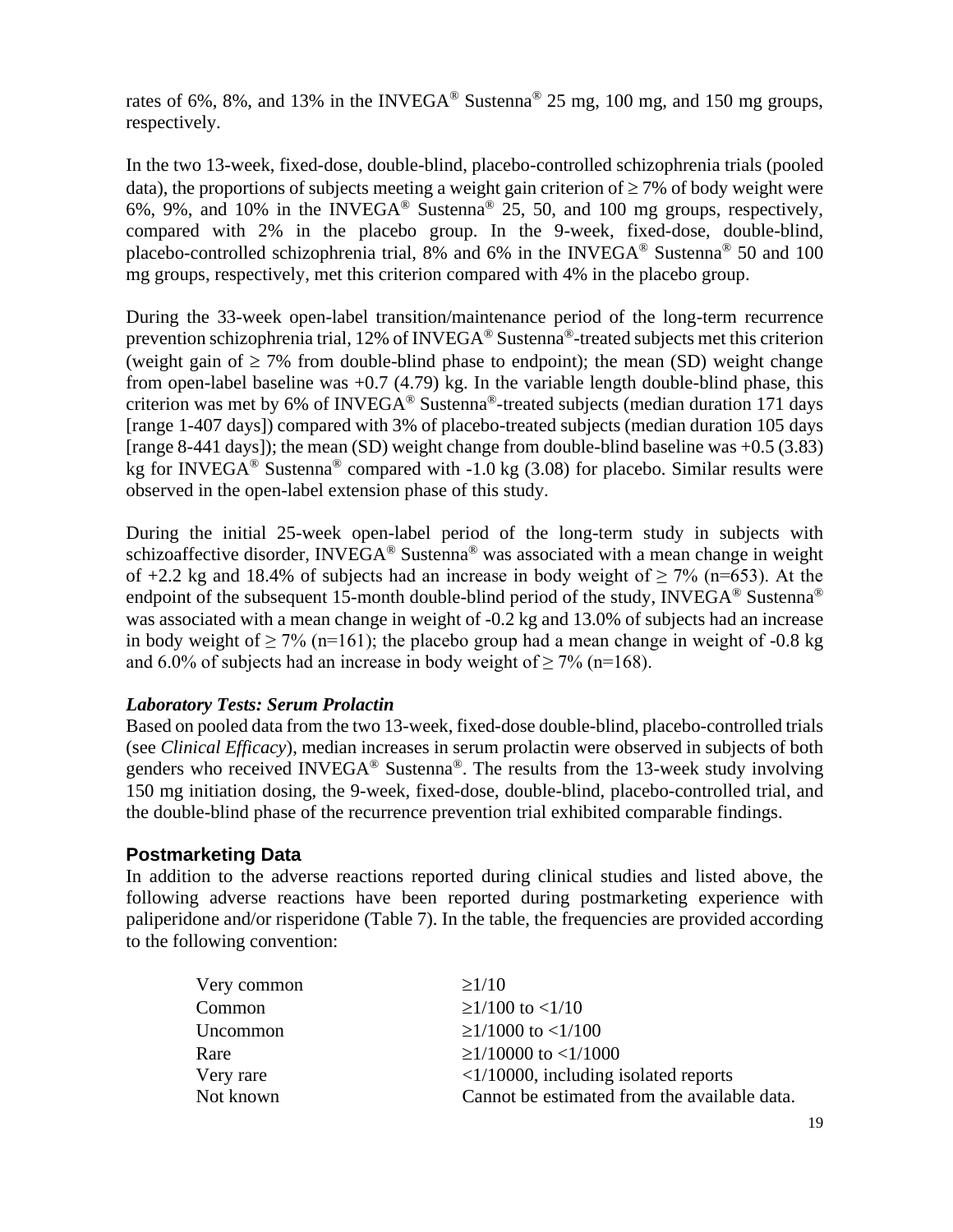In Table 7, adverse reactions are presented by frequency category based on spontaneous reporting rates.

| Table 7. Adverse Reactions Identified During Postmarketing Experience with Paliperidone and/or |
|------------------------------------------------------------------------------------------------|
| Risperidone by Frequency Category Estimated from Spontaneous Reporting Rates with              |
| <b>Paliperidone</b>                                                                            |

| <b>Blood and lymphatic system disorders</b>          |                                                                    |
|------------------------------------------------------|--------------------------------------------------------------------|
| Very rare                                            | Agranulocytosis, Thrombocytopenia                                  |
| <b>Endocrine disorders</b>                           |                                                                    |
| Not known                                            | Inappropriate antidiuretic hormone secretion                       |
| <b>Metabolism and nutrition disorders</b>            |                                                                    |
| Very rare                                            | Diabetes mellitus, Diabetic ketoacidosis, Hypoglycemia             |
| Not known                                            | Water intoxication                                                 |
| <b>Psychiatric disorders</b>                         |                                                                    |
| Very rare                                            | Catatonia, Mania, Somnambulism                                     |
| Not known                                            | Sleep-related eating disorder                                      |
| Nervous system disorders                             |                                                                    |
| Very rare                                            | Dysgeusia                                                          |
| <b>Eye disorders</b>                                 |                                                                    |
| Not known                                            | Floppy iris syndrome (intraoperative)                              |
| <b>Cardiac disorders</b>                             |                                                                    |
| Very rare                                            | Atrial fibrillation                                                |
| Vascular disorder                                    |                                                                    |
| Very rare                                            | Deep vein thrombosis, Pulmonary embolism                           |
| Respiratory, thoracic and mediastinal disorders      |                                                                    |
| Very rare                                            | Sleep apnea syndrome                                               |
| <b>Gastrointestinal disorders</b>                    |                                                                    |
| Very rare                                            | Pancreatitis                                                       |
| Very rare                                            | <b>Ileus</b>                                                       |
| <b>Hepatobiliary disorders</b>                       |                                                                    |
| Not known                                            | Jaundice                                                           |
| Skin and subcutaneous tissue disorders               |                                                                    |
| Rare                                                 | Angioedema                                                         |
| Very rare                                            | Alopecia                                                           |
| Not known                                            | Stevens-Johnson syndrome/Toxic epidermal necrolysis                |
| <b>Renal and urinary disorders</b>                   |                                                                    |
| Very rare                                            | Urinary retention                                                  |
| Pregnancy, puerperium and perinatal conditions       |                                                                    |
| Very rare                                            | Drug withdrawal syndrome neonatal                                  |
| Reproductive system and breast disorders             |                                                                    |
| Very rare                                            | Priapism                                                           |
| General disorders and administration site conditions |                                                                    |
| Very rare                                            | Hypothermia, Injection site abscess, Injection site cellulitis,    |
|                                                      | Injection site hematoma                                            |
| Not known                                            | Injection site cyst, Injection site necrosis, Injection site ulcer |

Very rarely, cases of anaphylactic reaction after injection with INVEGA® Sustenna® have been reported during postmarketing experience in patients who have previously tolerated oral risperidone or oral paliperidone.

### **Overdose**

Because INVEGA® Sustenna® is to be administered by health care professionals, the potential for overdosage by patients is low.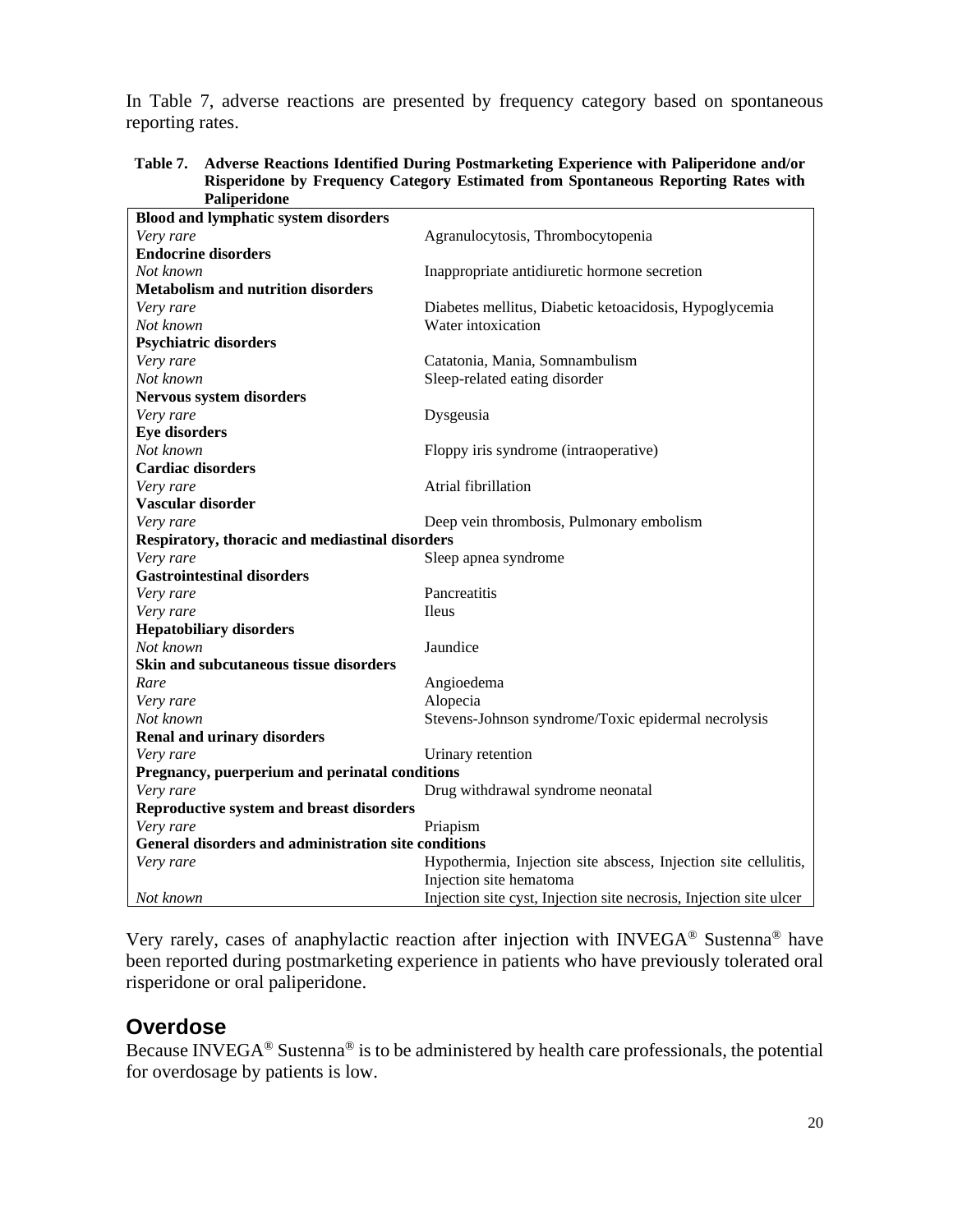### **Symptoms and signs**

In general, expected signs and symptoms are those resulting from an exaggeration of paliperidone's known pharmacological effects, i.e., drowsiness and sedation, tachycardia and hypotension, QT prolongation, and extrapyramidal symptoms. Torsade de pointes and ventricular fibrillation have been reported in the setting of overdose with oral paliperidone. In the case of acute overdosage, the possibility of multiple drug involvement should be considered.

## **Treatment**

Consideration should be given to the prolonged-release nature of INVEGA® Sustenna® and the long apparent half-life of paliperidone when assessing treatment needs and recovery. There is no specific antidote to paliperidone. General supportive measures should be employed. Establish and maintain a clear airway and ensure adequate oxygenation and ventilation. Cardiovascular monitoring should commence immediately and should include continuous electrocardiographic monitoring for possible arrhythmias. Hypotension and circulatory collapse should be treated with appropriate measures such as intravenous fluid and/or sympathomimetic agents. In case of severe extrapyramidal symptoms, anticholinergic agents should be administered. Close supervision and monitoring should continue until the patient recovers.

# **PHARMACOLOGICAL PROPERTIES Pharmacodynamic Properties**

Pharmacotherapeutic group: Other antipsychotics, ATC code: N05AX13

### **Mechanism of Action**

Paliperidone, the active ingredient of INVEGA<sup>®</sup> Sustenna<sup>®</sup>, is a psychotropic agent belonging to the chemical class of benzisoxazole derivatives (atypical neuroleptic antipsychotic). INVEGA<sup>®</sup> Sustenna<sup>®</sup> contains a racemic mixture of  $(+)$ - and  $(-)$ -paliperidone.

Paliperidone palmitate is hydrolyzed to paliperidone (see *Non-clinical Information*). Paliperidone is a centrally active dopamine  $D_2$  antagonist with predominant serotonergic 5-HT<sub>2A</sub> antagonistic activity. Paliperidone is also active as an antagonist at  $\alpha_1$  and  $\alpha_2$  adrenergic receptors and H<sup>1</sup> histaminergic receptors. Paliperidone has no affinity for cholinergic muscarinic or  $\beta_1$ - and  $\beta_2$ -adrenergic receptors. The pharmacological activity of the (+)- and (-)- paliperidone enantiomers is qualitatively and quantitatively similar.

The mechanism of action of paliperidone, as with other drugs having efficacy in schizophrenia and schizoaffective disorder, is unknown. However, it has been proposed that the drug's therapeutic activity in schizophrenia and schizoaffective disorder is mediated through a combination of dopamine Type 2 ( $D_2$ ) and serotonin Type 2 ( $5HT<sub>2A</sub>$ ) receptor antagonism. Antagonism at receptors other than  $D_2$  and  $5HT_{2A}$  may explain some of the other effects of paliperidone.

## **Effect on QT/QTc interval and cardiac electrophysiology**

The effects of oral paliperidone on the QT interval were evaluated in two randomized, double-blind, multicenter, phase 1 studies in adults with schizophrenia and schizoaffective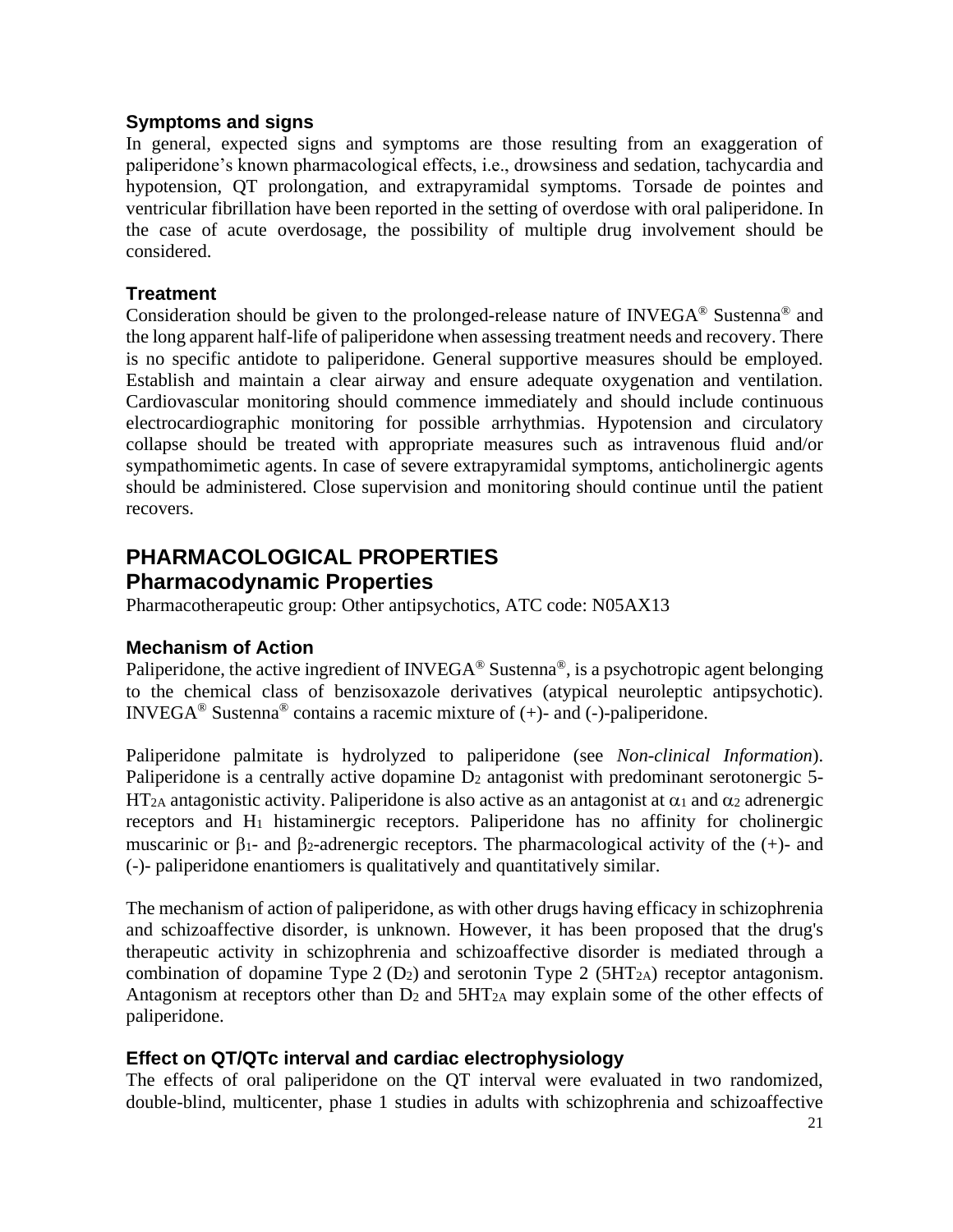disorder, and in three placebo- and active-controlled 6-week, fixed-dose efficacy trials in adults with schizophrenia.

In the first phase 1 study ( $n = 141$ ), subjects were randomized to receive either 7 days of immediate-release oral paliperidone once daily (titrated from 4 to 8 mg) or a single dose of moxifloxacin (400 mg). The 8 mg once daily dose of immediate-release oral paliperidone (n  $= 50$ , C<sub>max ss</sub>  $= 113$  ng/mL) achieved a mean steady-state maximum plasma concentration greater than 2-fold the exposure observed with the maximum recommended 150 mg dose of INVEGA<sup>®</sup> Sustenna<sup>®</sup> administered in the deltoid muscle (predicted median C<sub>max ss</sub> = 50 ng/mL). In the model-adjusted day-averaged linear-derived QT correction (QTcLD), there was a mean increase of 5.5 msec (90% CI: 3.66; 7.25) in the INVEGA<sup>®</sup> Sustenna<sup>®</sup> treatment group  $(n = 50)$ .

In the second phase 1 study  $(n = 109)$ , subjects were randomized to receive either placebo, the maximum recommended dose of oral extended-release paliperidone (12 mg once daily), subsequently titrated to a dose above the recommended range (18 mg once daily), or an active control from the same pharmacologic class of drugs (400 mg quetiapine twice daily). The primary comparison in this 10-day noninferiority study was between extended-release paliperidone 12 mg and quetiapine. The least squares mean change from baseline in QTcLD at each individual's observed tmax was estimated to be 5.1 ms lower for 12 mg extended-release paliperidone (mean  $C_{\text{max}}$  34 ng/mL) compared with 400 mg quetiapine twice daily (mean  $C_{\text{max}}$ 1183 ng/mL) (90% CI: -9.2; -0.9), meeting the prespecified noninferiority criterion of 10 ms. The mean change from baseline in QTcLD at each individual's observed tmax was estimated to be 2.3 ms lower for 18 mg extended-release paliperidone (mean C<sub>max</sub> 53 ng/mL) compared with 400 mg quetiapine twice daily (mean C<sub>max</sub> 1183 ng/mL) (90% CI: -6.8; 2.3).

The mean change from baseline in QTcLD at each individual's observed t<sub>max</sub> was estimated to be 1.5 ms higher (90% CI: -3.3; 6.2) for 12 mg extended-release paliperidone and 8.0 ms higher (90% CI: 3.1; 12.9) for 400 mg quetiapine twice daily compared with the mean change from baseline in QTcLD at median observed tmax (of the active drug in the comparison) in the concurrent placebo arm. The mean change from baseline in QTcLD at each individual's observed  $t_{\text{max}}$  was estimated to be 4.9 ms higher (90% CI: -0.5; 10.3) for extended-release paliperidone 18 mg and 7.5 ms higher (90% CI: 2.5; 12.5) for quetiapine 400 mg twice daily compared with the mean change from baseline in QTcLD at median observed t<sub>max</sub> (of the active drug in the comparison) in the concurrent placebo arm.

None of the subjects had a change from baseline exceeding 60 msec or a QTcLD exceeding 500 msec at any time during either of these studies.

In the three fixed-dose efficacy studies of oral extended-release paliperidone in subjects with schizophrenia, extensive electrocardiography (ECG) measurements were taken at 15 time points on specified days (including the times of expected Cmax) using a standardized methodology. Mean QTcLD increase did not exceed 5 msec in any treatment group at any time point, based on pooled data from 836 subjects treated with extended-release paliperidone, 357 subjects treated with olanzapine, and 350 subjects treated with placebo. One subject each in the extended-release paliperidone 12 mg and olanzapine groups had a change exceeding 60 msec at one time-point during these studies (increases of 62 and 110 msec, respectively).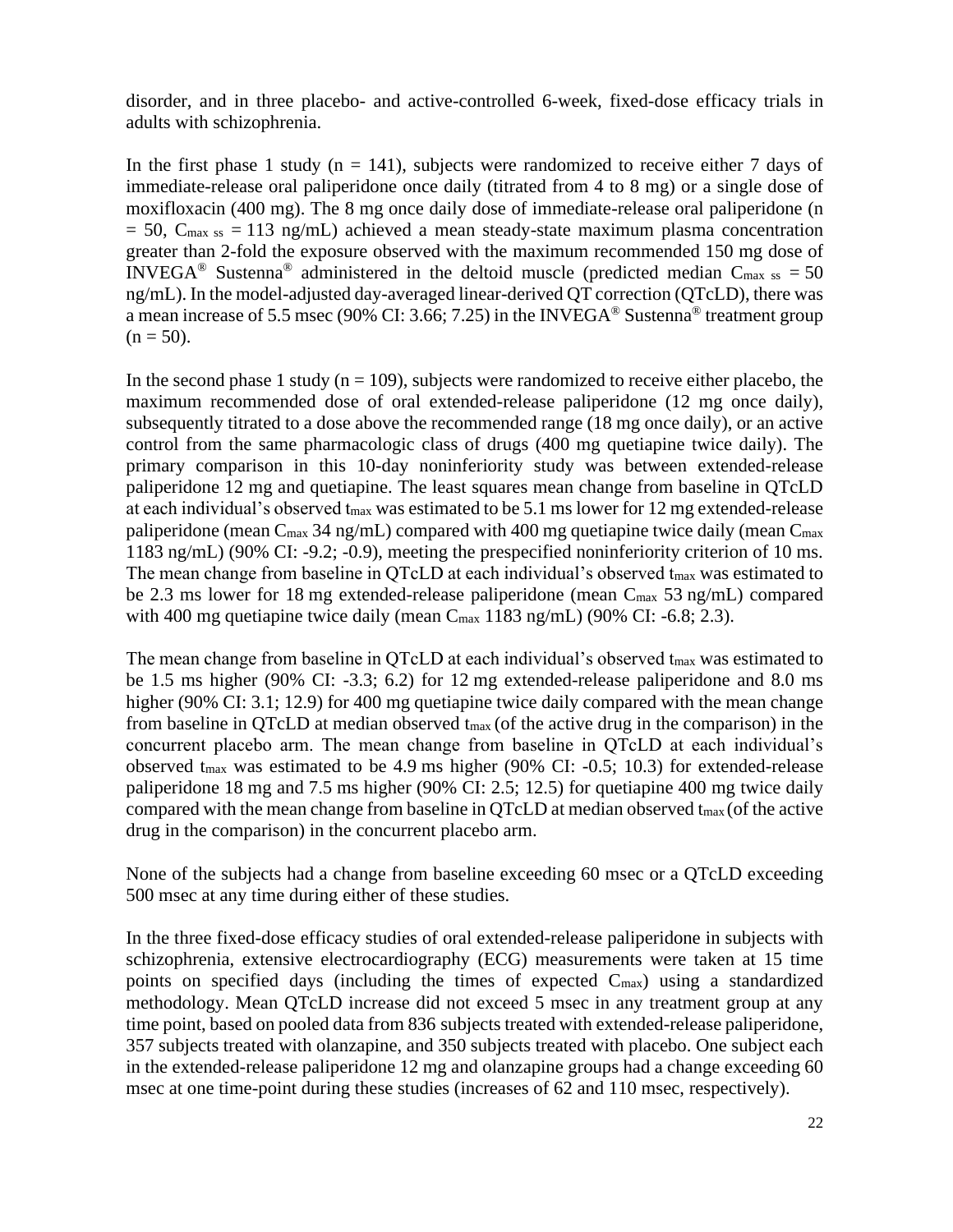In the four fixed-dose efficacy studies of  $INVEGA^{\circledast}$  Sustenna<sup>®</sup> in subjects with schizophrenia and in the long-term study in subjects with schizoaffective disorder, no subject experienced a change in QTcLD exceeding 60 msec and no subject had a QTcLD value of > 500 msec at any time point. In the long-term recurrence prevention study in subjects with schizophrenia, no subject had a QTcLD change  $> 60$  msec, and one subject had a QTcLD value of 507 msec (Bazett's QT corrected interval [QTcB] value of 483 msec); this latter patient also had a heart rate of 45 beats per minute.

### **Clinical Efficacy** *Schizophrenia*

The efficacy of INVEGA<sup>®</sup> Sustenna<sup>®</sup> in the acute treatment of schizophrenia was evaluated in four short-term (one 9-week and three 13-week) double-blind, randomized, placebocontrolled, fixed-dose studies of acutely relapsed adult inpatients who met DSM-IV criteria for schizophrenia. The fixed doses of INVEGA® Sustenna® in these studies were given on days 1, 8, and 36 in the 9-week study, and additionally on day 64 of the 13-week studies, i.e., at a weekly interval for the initial two doses and then every 4 weeks for maintenance.

Efficacy was evaluated using the Positive and Negative Syndrome Scale (PANSS), a validated multi-item inventory composed of five factors to evaluate positive symptoms, negative symptoms, disorganized thoughts, uncontrolled hostility/excitement, and anxiety/depression. Functioning was evaluated using the Personal and Social Performance (PSP) scale. The PSP is a validated clinician rated scale that measures personal and social functioning in the domains of socially useful activities: work and study, personal and social relationships, self-care, and disturbing and aggressive behaviors. The severity of dysfunctioning in social, personal, and self-care is measured by level of difficulty (absent, mild, manifest, marked, severe) in performing such activities with and without the help of other people. Similarly, severity of dysfunctioning in aggressive behaviors is measured by the presence or absence of aggressive behaviors (e.g., rudeness, insulting others in public, breaking objects, verbal threats, physical assault) and the frequency in which these behaviors occur.

In a 13-week study (n=636) comparing three fixed doses of INVEGA<sup>®</sup> Sustenna<sup>®</sup> (initial deltoid injection of 150 mg followed by 3 gluteal or deltoid doses of either 25 mg/4 weeks, 100 mg/4 weeks or 150 mg/4 weeks) to placebo, all three doses of INVEGA<sup>®</sup> Sustenna<sup>®</sup> were superior to placebo in improving the PANSS total score. In this study, both the 100 mg/4 weeks and 150 mg/ 4 weeks, but not the 25 mg/4 weeks, treatment groups demonstrated statistical superiority to placebo for the PSP score. These results support efficacy across the entire duration of treatment and improvement in PANSS and was observed as early as day 4 with significant separation from placebo in the 25 mg and 150 mg INVEGA<sup>®</sup> Sustenna<sup>®</sup> groups by day 8.

In another 13-week study (n=349) comparing three fixed doses of INVEGA® Sustenna® (50 mg/4 weeks, 100 mg/4 weeks, and 150 mg/4 weeks) to placebo, only 100 mg/4 weeks of INVEGA® Sustenna® was superior to placebo in improving the PANSS total score. In this study, both the 50 mg/4 weeks and the 100 mg/4 weeks doses were superior to placebo in improving the PSP score. Although a 150 mg dose was included in this study, there were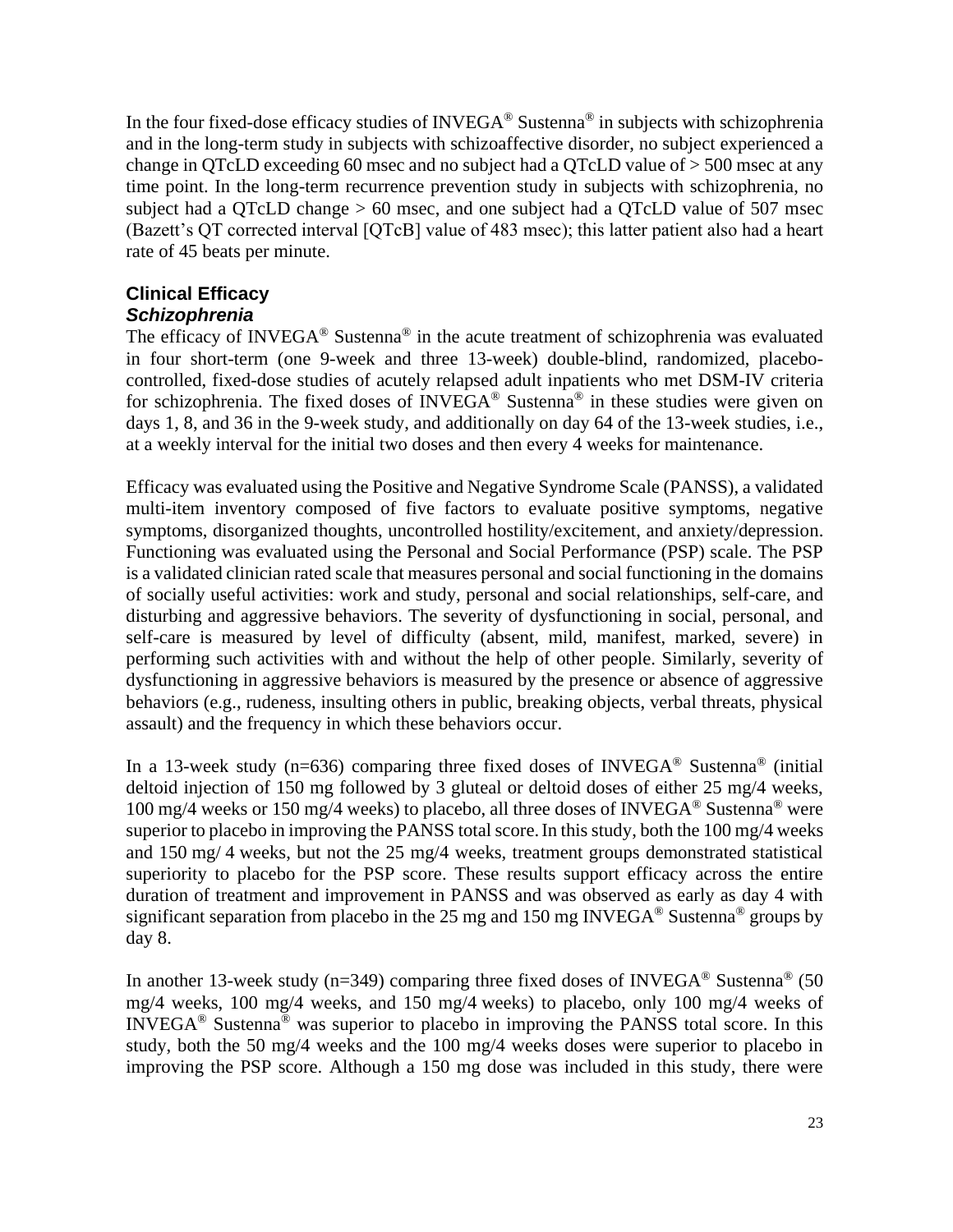insufficient numbers of subjects receiving this dose to allow definitive conclusions concerning the efficacy of this dose.

In a third 13-week study (n=513) comparing three fixed doses of INVEGA<sup>®</sup> Sustenna<sup>®</sup> (25) mg/4 weeks, 50 mg/4 weeks, and 100 mg/4 weeks) to placebo, all three doses of INVEGA<sup>®</sup> Sustenna® were superior to placebo in improving the PANSS total score. In this study, none of the paliperidone dose groups achieved statistical significance when compared with placebo for the PSP score.

In the 9-week study (n=197) comparing two fixed doses of INVEGA<sup>®</sup> Sustenna<sup>®</sup> (50 mg/4) weeks and 100 mg/4 weeks) to placebo, both doses of  $INVEGA^{\circledast}$  Sustenna<sup>®</sup> were superior to placebo in improving PANSS total score.

The efficacy of INVEGA<sup>®</sup> Sustenna<sup>®</sup> in maintaining symptomatic control and delaying relapse of schizophrenia was established in a longer-term double-blind, placebo-controlled, flexible-dose study involving 849 non-elderly adult subjects who met DSM-IV criteria for schizophrenia. This study included a 33-week open-label acute treatment and stabilization phase, a randomized, placebo-controlled phase to observe for relapse and a 52-week openlabel extension period. In this study, doses of INVEGA<sup>®</sup> Sustenna<sup>®</sup> included 25, 50, 75, and 100 mg administered monthly; the 75 mg dose was allowed only in the 52-week open-label extension. Subjects initially received flexible doses (25-100 mg) of INVEGA<sup>®</sup> Sustenna<sup>®</sup> during a 9-week transition period. In order to enter the 24-week maintenance period, subjects were required to have a PANSS score of  $\leq$  75. Dosing adjustments were only allowed in the first 12 weeks of the maintenance period. During the variable length double-blind phase, patients were randomized to either the same dose of INVEGA® Sustenna® (median duration 171 days [range 1 day - 407 days]) they received during the stabilization phase administered every 4 weeks, or to placebo (median duration 105 days [range 8 days - 441 days]). A total of 410 stabilized patients were randomized to either  $INVEGA^{\circledast}$  Sustenna<sup>®</sup> or to placebo until they experienced a relapse of schizophrenia symptoms. Relapse was pre-defined as time to first emergence of one or more of the following: psychiatric hospitalization,  $\geq 25\%$  increase (if the baseline score was  $>$  40) or a 10-point increase (if the baseline score was  $\leq$  40) in total PANSS score on two consecutive assessments, deliberate self-injury, violent behavior, suicidal/homicidal ideation, or a score of  $\geq 5$  (if the maximum baseline score was  $\leq 3$ ) or  $\geq 6$ (if the maximum baseline score was 4) on two consecutive assessments of the individual PANSS items P1 (Delusions), P2 (Conceptual disorganization), P3 (Hallucinatory behavior), P6 (Suspiciousness/persecution), P7 (Hostility), or G8 (Uncooperativeness). The primary efficacy variable was time to relapse. A pre-planned interim analysis (after 68 recurrence events occurred), showed a significantly longer time to relapse in patients treated with INVEGA<sup>®</sup> Sustenna<sup>®</sup> compared to placebo (Figure 1), and the study was stopped early because maintenance of efficacy was demonstrated.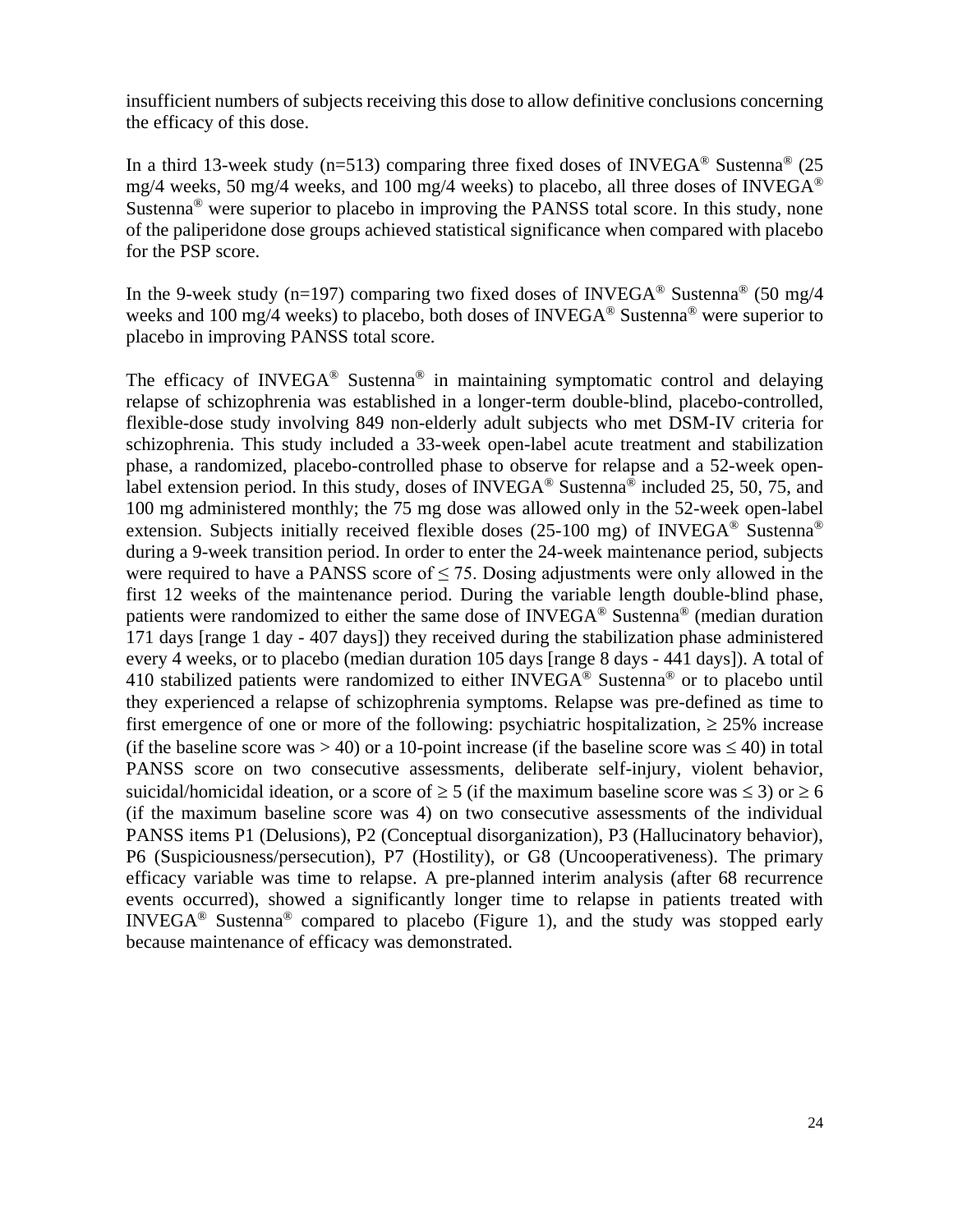

**Figure 1**: **Kaplan-Meier Plot of Time to Recurrence - Interim Analysis (Intent-to-Treat Analysis Set)**

The result of the analysis based on the final data, including all data up to the date of study termination, was consistent with that of the primary efficacy analysis based on the interim data.

An examination of population subgroups did not reveal any clinically significant differences in responsiveness on the basis of gender, age, or race.

The efficacy of INVEGA<sup>®</sup> Sustenna<sup>®</sup> in delaying time to treatment failure compared with selected oral antipsychotic medications was established in a long-term, randomized, flexibledose study in subjects with schizophrenia and a history of incarceration. Subjects were screened for up to 14days followed by a 15-month treatment phase during which they were observed for treatment failure. The primary endpoint was time to first treatment failure. Treatment failure was defined as one of the following: arrest and/or incarceration; psychiatric hospitalization; discontinuation of antipsychotic treatment because of safety or tolerability; treatment supplementation with another antipsychotic because of inadequate efficacy; need for increase in level of psychiatric services to prevent an imminent psychiatric hospitalization; discontinuation of antipsychotic treatment because of inadequate efficacy; or suicide. Treatment failure was determined by an Event Monitoring Board (EMB) that was blinded to treatment assignment. A total of 444 subjects were randomly assigned to either INVEGA<sup>®</sup> Sustenna<sup>®</sup> (N = 226; median dose 156 mg) or one of up to seven pre-specified, flexibly-dosed, commonly prescribed oral antipsychotic medications  $(N = 218)$ ; aripiprazole, haloperidol, olanzapine, paliperidone, perphenazine, quetiapine, or risperidone). The selection of the oral antipsychotic medication was determined to be appropriate for the patient by the investigator. A statistically significantly longer time to first treatment failure was seen for INVEGA<sup>®</sup> Sustenna® compared with oral antipsychotic medications. The median time to treatment failure was 416 days and 226 days for INVEGA<sup>®</sup> Sustenna<sup>®</sup> and antipsychotic medications, respectively. A Kaplan-Meier plot of time to first treatment failure is shown in Figure 2. The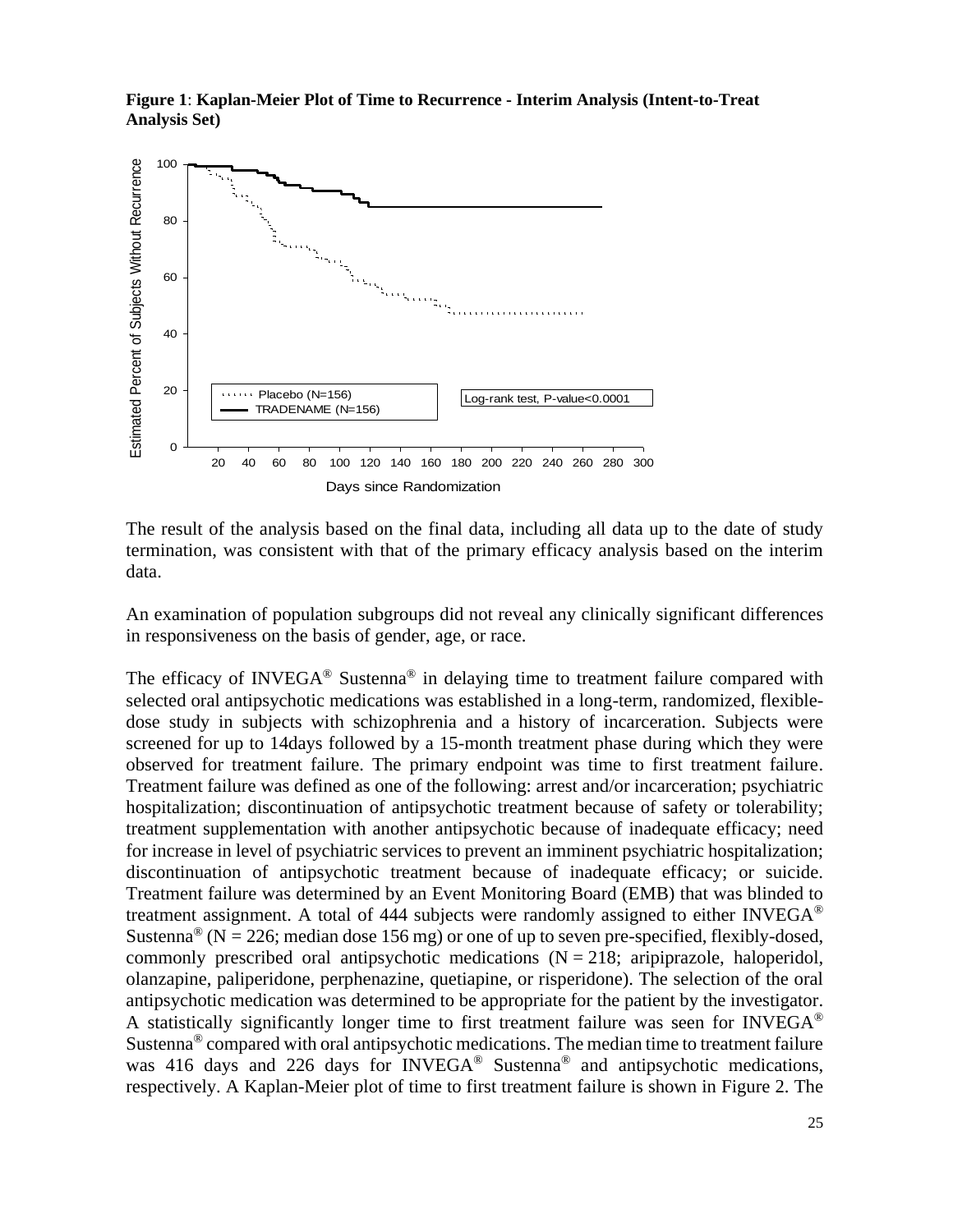frequencies of first treatment failure events by type are shown in Table 8. The time to first arrest and/or incarceration or psychiatric hospitalization was also statistically significantly longer for the INVEGA® Sustenna® group compared to the oral antipsychotic group.



**Figure 2: Kaplan-Meier Plot of Time to First Treatment Failure**

**\*** Median time to first treatment failure: 416 days with INVEGA® Sustenna®; 226 days with oral antipsychotics.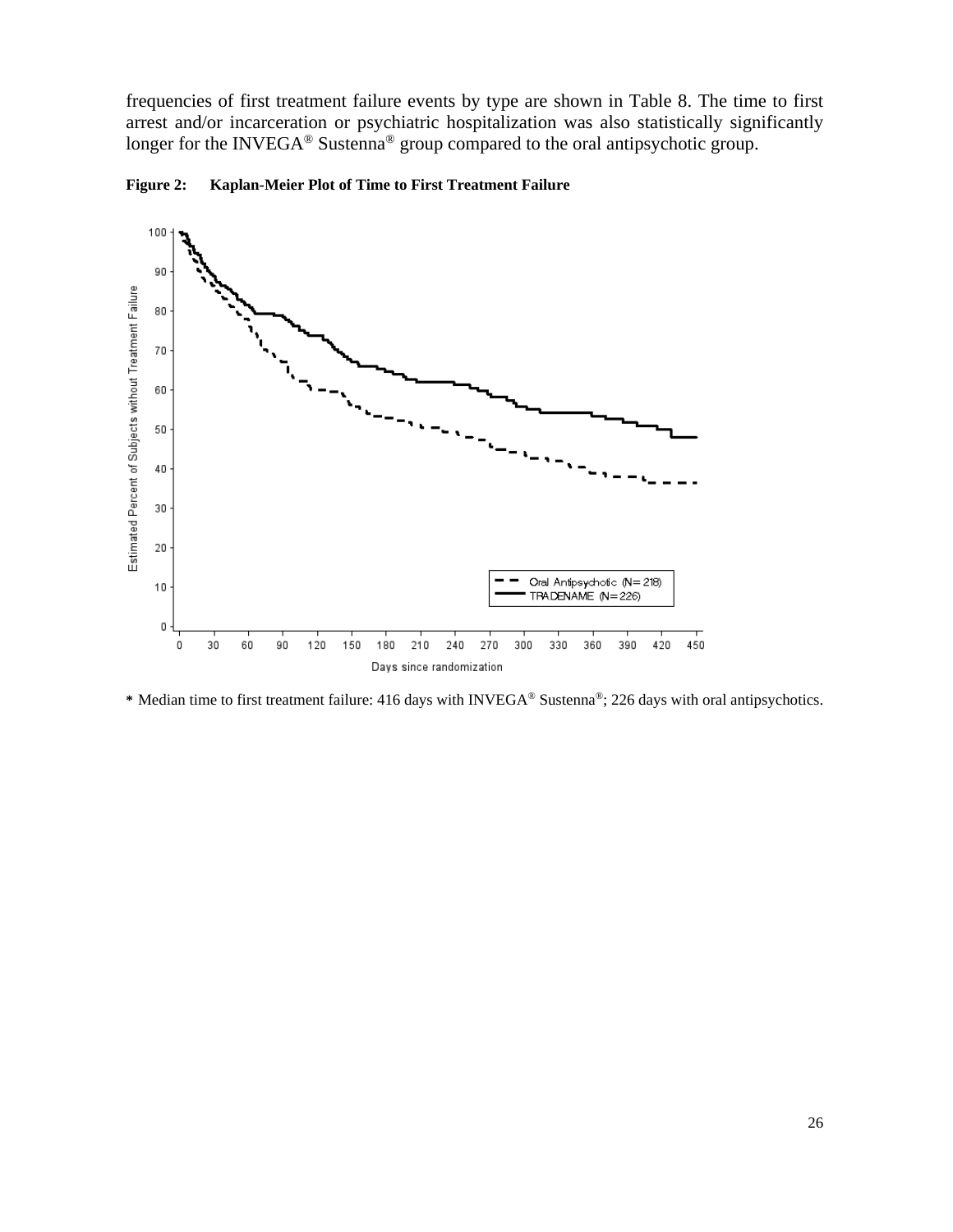|                                                                                                                                           | $\mathbf{INVEGA}^\circledast$ | Oral              | <b>Hazard</b>            |
|-------------------------------------------------------------------------------------------------------------------------------------------|-------------------------------|-------------------|--------------------------|
| <b>Event Type</b>                                                                                                                         | Sustenna <sup>®</sup>         | Antipsychotics    | <b>Ratio<sup>a</sup></b> |
|                                                                                                                                           | $N = 226$                     | $N = 218$         | [95% CI]                 |
|                                                                                                                                           | frequency $(\% )$             | frequency $(\% )$ |                          |
| <b>First Treatment Failures</b>                                                                                                           | 90 (39.8%)                    | 117 (53.7%)       | 0.70                     |
|                                                                                                                                           |                               |                   | [0.53, 0.92]             |
| <b>First Treatment Failure Component Events</b>                                                                                           |                               |                   |                          |
| Arrest and/or incarceration                                                                                                               | 48 (21.2%)                    | 64 (29.4%)        |                          |
| Psychiatric hospitalization<br>٠                                                                                                          | 18 (8.0%)                     | 26 (11.9%)        |                          |
| Discontinuation of antipsychotic<br>٠<br>treatment because of safety or tolerability                                                      | $15(6.6\%)$                   | 8(3.7%)           |                          |
| Treatment supplementation with another<br>٠<br>antipsychotic because of inadequate<br>efficacy                                            | $5(2.2\%)$                    | 6(2.8%)           |                          |
| Need for increase in level of psychiatric<br>٠<br>services to prevent an imminent<br>psychiatric hospitalization                          | 3(1.3%)                       | $4(1.8\%)$        |                          |
| Discontinuation of antipsychotic<br>٠<br>treatment because of inadequate efficacy                                                         | $1(0.4\%)$                    | $9(4.1\%)$        |                          |
| Suicide<br>٠                                                                                                                              | $\theta$                      | $\Omega$          |                          |
| <b>Arrest and/or Incarceration or Psychiatric</b><br>Hospitalization Events, regardless of whether<br>they were first events <sup>b</sup> | 76 (33.6%)                    | 98 (45.0%)        | 0.70<br>[0.52, 0.94]     |

**Table 8: Components of Composite Endpoint**

<sup>a</sup> Hazard ratio of INVEGA® Sustenna® to Oral Antipsychotics based on Cox regression model for time-to-event analysis. Note that the hazard ratio did not appear constant throughout the trial.

**b** Analysis results, which incorporated relevant events collected after discontinuation for those who discontinued, were consistent with the results from the pre-specified analysis of this secondary endpoint.

### *Schizoaffective disorder*

The efficacy of INVEGA<sup>®</sup> Sustenna<sup>®</sup> in the treatment of subjects with schizoaffective disorder was established in a long-term double-blind, placebo-controlled, flexible-dose relapse prevention study involving adult subjects who met DSM-IV criteria for schizoaffective disorder, as confirmed by the Structured Clinical Interview for DSM-IV Disorders. The population included subjects with schizoaffective bipolar and depressive types. Subjects received INVEGA® Sustenna® either as monotherapy or as an adjunct to stable doses of antidepressant or mood stabilizers.

This study included a 13-week, open-label, flexible-dose (INVEGA® Sustenna® 50 mg, 75 mg, 100 mg, or 150 mg) lead-in period which enrolled a total of 667 subjects who had 1) acute exacerbation of psychotic symptoms; 2) score  $\geq$ 4 on  $\geq$ 3 PANSS items of delusions, conceptual disorganization, hallucinatory behavior, excitement, suspiciousness/persecution, hostility, uncooperativeness, tension, and poor impulse control; and 3) prominent mood symptoms ≥16 on the Young Mania Rating Scale (YMRS) and/or the Hamilton Rating Scale for Depression, 21-item version (HAM-D-21). Subjects were 19 to 66 years old (mean 39.5 years) and 53.5% were male. The mean scores at open-label enrollment of PANSS total was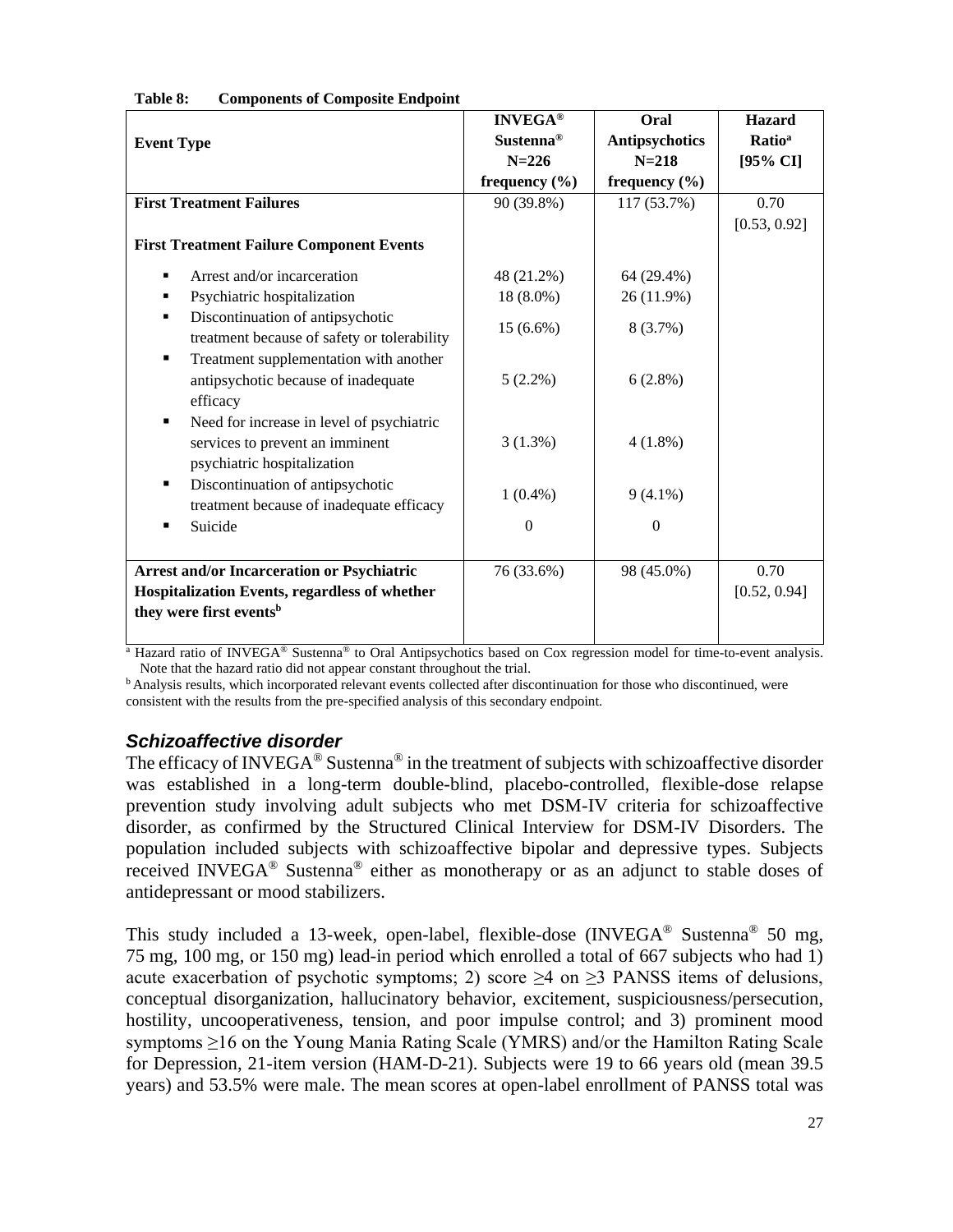85.8 (range 42 to 128), HAM-D-21 was 20.4 (range 3 to 43), YMRS was 18.6 (range 0 to 50), and Clinical Global Impression-Severity for Schizoaffective Disorder (CGI-S-SCA) was 4.4 (range 2 to 6).

After the 13-week open-label flexible-dose INVEGA® Sustenna® treatment, 432 subjects met stabilization criteria (PANSS total score  $\leq$ 70, YMRS  $\leq$ 12, and HAM-D-21  $\leq$ 12) and continued into the 12-week open-label fixed-dose stabilization period.

A total of 334 subjects who met stabilization criteria for 12 consecutive weeks were randomized (1:1) to continue the same dose of INVEGA<sup>®</sup> Sustenna<sup>®</sup> or to placebo in the 15-month, double-blind, relapse prevention period. For the 164 subjects who were randomized to INVEGA<sup>®</sup> Sustenna<sup>®</sup>, dose distribution was 50 mg (4.9%), 75 mg (9.8%), 100 mg (47.0%), and 150 mg (38.4%). The primary efficacy variable was time to relapse. Relapse was defined as the first occurrence of one or more of the following: 1) psychiatric hospitalization; 2) intervention employed to avert hospitalization; 3) clinically significant self-injury, suicidal or homicidal ideation or violent behavior; 4) a score of  $\geq 6$  (if the score was  $\leq 4$  at randomization) of any of the individual PANSS items: delusions, conceptual disorganization, hallucinatory behavior, excitement, suspiciousness/persecution, hostility, uncooperativeness, or poor impulse control; 5) on two consecutive assessments within 7 days:  $\geq$ 25% increase (if the score at randomization was >45) or  $\geq$ 10-point increase (if the score at randomization was  $\leq$ 45) in total PANSS score; a score of  $\geq$ 5 (if the score was  $\leq$ 3 at randomization) of any of the individual PANSS items: delusions, conceptual disorganization, hallucinatory behavior, excitement, suspiciousness/persecution, hostility, uncooperativeness, or poor impulse control; an increase of  $\geq$ 2 points (if the score was 1 [not ill] to 3 [mildly ill] at randomization) or increase of  $\geq$ 1 point (if the score was  $\geq 4$  [moderately ill or worse] at randomization) in CGI-S-SCA overall score.

Maintenance of efficacy was also evaluated using the Personal and Social Performance (PSP) scale. The PSP is a validated clinician-rated scale that measures personal and social functioning in the domains of socially useful activities (e.g., work and study), personal and social relationships, self-care, and disturbing and aggressive behaviors.

There was a significant difference in the time to relapse (p-value  $\langle 0.001 \rangle$ ) between the treatment groups in favor of INVEGA<sup>®</sup> Sustenna<sup>®</sup>. A Kaplan-Meier plot of time to relapse by treatment group is shown in Figure 3. The percentage of subjects meeting relapse criteria was statistically significantly lower in subjects in the INVEGA<sup>®</sup> Sustenna<sup>®</sup> group (15.2%) than in the placebo group (33.5%). The risk (hazard) of relapse of schizoaffective symptoms for a placebo treated subject was 2.49 times that of a INVEGA<sup>®</sup> Sustenna<sup>®</sup>-treated subject.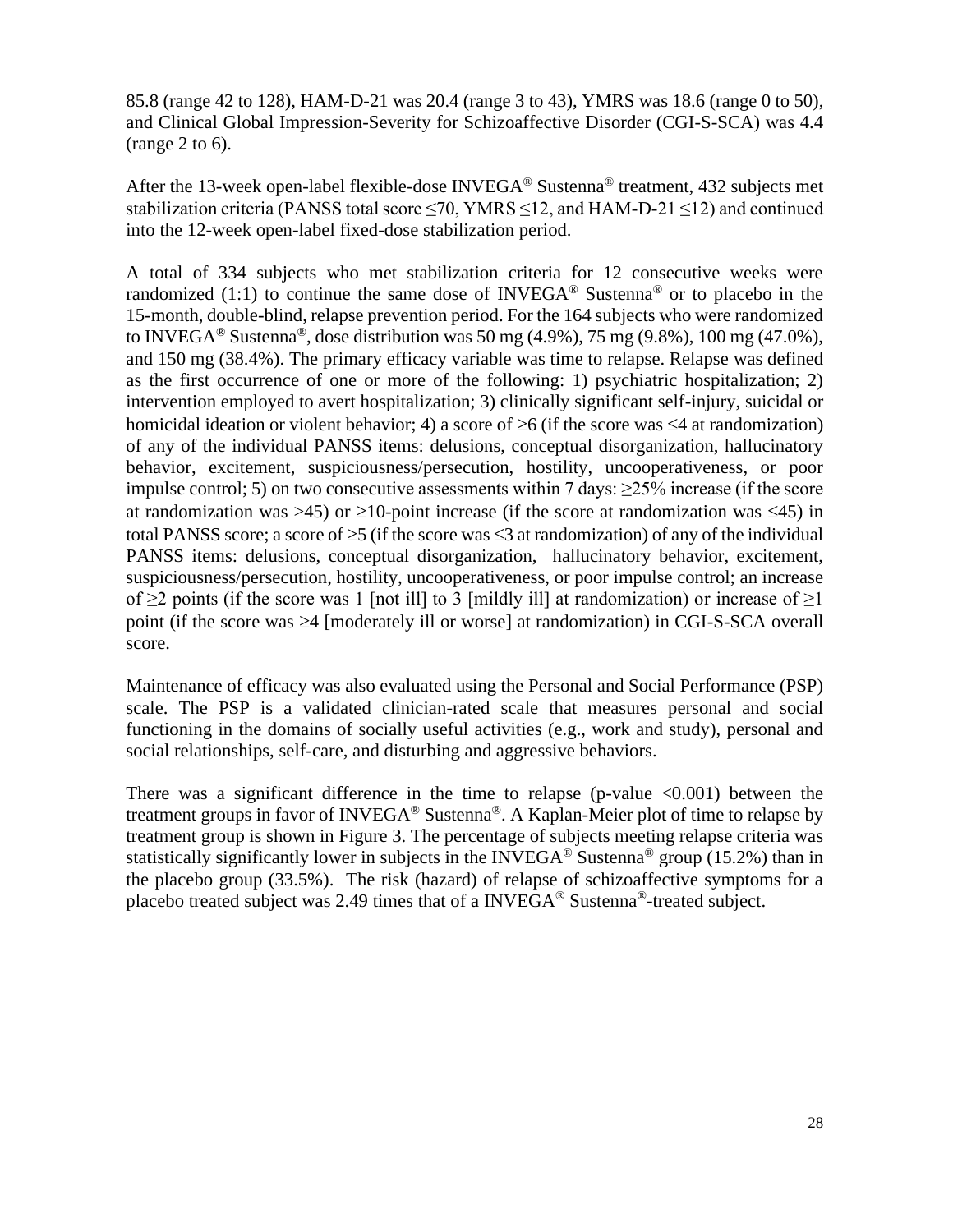**Figure 3. Kaplan-Meier Plot of Time to Relapse**



Table 9 summarizes the relapse rates and risk of relapse of the overall population, subgroup analysis (monotherapy and adjunctive therapy groups), relapse with psychotic symptoms, and relapse with mood symptoms. Analysis of the subgroup of subjects showed that the risk of relapse was 3.38- or 2.03-times greater with the placebo group in monotherapy or in adjunctive antidepressants or mood stabilizers treatment, respectively. In addition, relapse of psychotic symptoms and mood symptoms (manic, depressive or mixed) were further evaluated. The risk of relapse due to psychotic symptoms, manic and depressive mood symptoms was significantly higher for subjects in the placebo group than for subjects continuing  $INVEGA^{\circledast}$ Sustenna® treatment.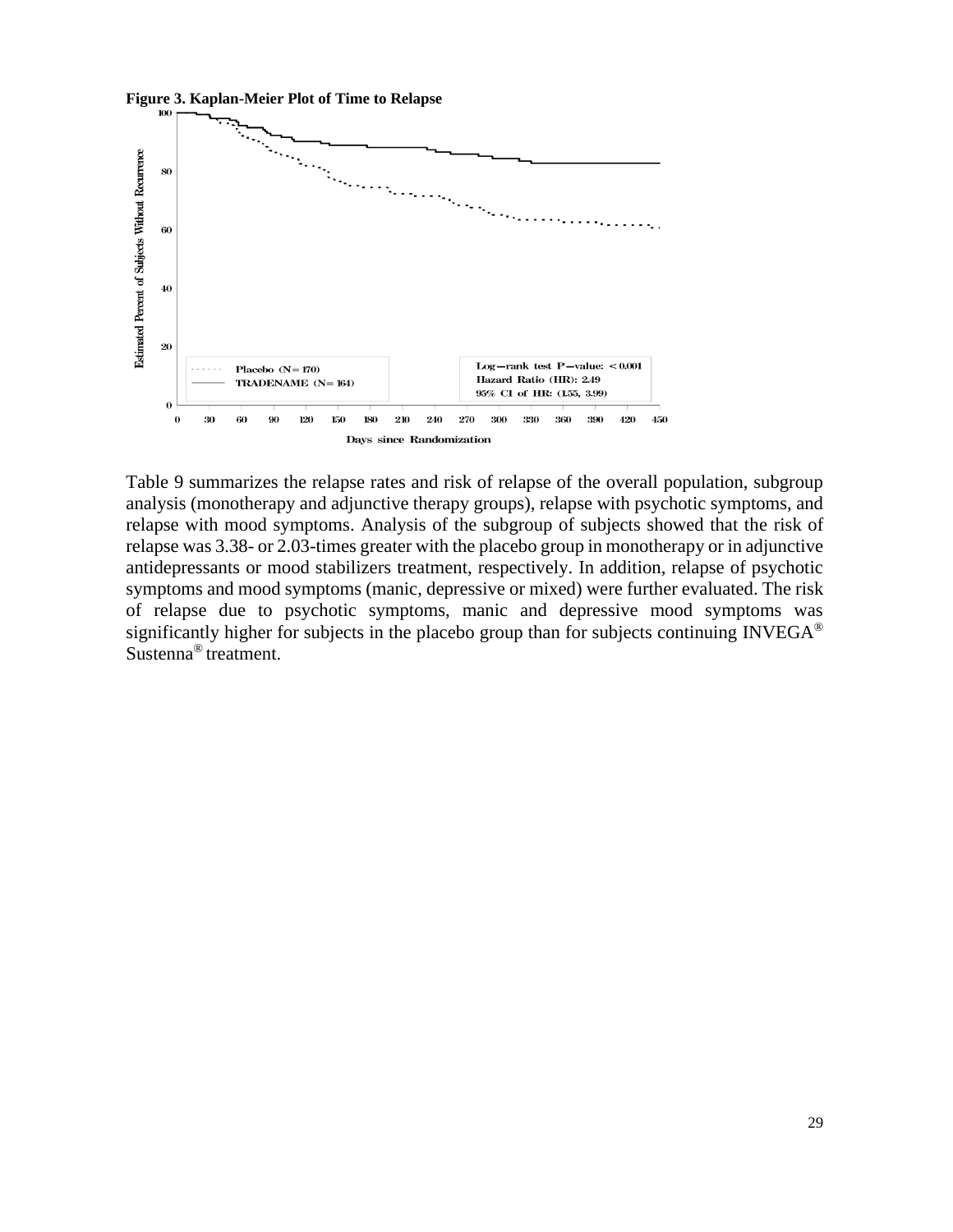|                                                                                                                                                                                                                                                                |                             | Number (percent) of<br><b>Subjects</b><br>who relapsed | <b>Risk of</b><br><b>Relapse</b><br>(Placebo vs. | 95% CI of Risk          | p-value <sup>a</sup> |
|----------------------------------------------------------------------------------------------------------------------------------------------------------------------------------------------------------------------------------------------------------------|-----------------------------|--------------------------------------------------------|--------------------------------------------------|-------------------------|----------------------|
|                                                                                                                                                                                                                                                                | <b>Placebo</b><br>$N = 170$ | <b>INVEGA®</b><br>Sustenna <sup>®</sup><br>$N = 164$   | <b>INVEGA®</b><br>Sustenna®) <sup>a</sup>        | of Relapse <sup>a</sup> |                      |
| <b>All Subjects</b>                                                                                                                                                                                                                                            | 57 (33.5%)                  | 25 (15.2%)                                             | 2.49                                             | (1.55, 3.99)            | < 0.001              |
| <b>Monotherapy subset</b>                                                                                                                                                                                                                                      | $N=73$<br>24 (32.9%)        | $N=78$<br>9(11.5%)                                     | 3.38                                             | (1.57, 7.28)            | 0.002                |
| <b>Adjunct to</b><br>Antidepressants or<br><b>Mood Stabilizers subset</b>                                                                                                                                                                                      | $N=97$<br>33 (34.0%)        | $N=86$<br>16(18.6%)                                    | 2.03                                             | (1.11, 3.68)            | 0.021                |
| Psychotic Symptoms <sup>b</sup>                                                                                                                                                                                                                                | 53 (31.2%)                  | 21 (12.8%)                                             | 2.82                                             | (1.70, 4.67)            | < 0.001              |
| Mood Symptoms <sup>c</sup>                                                                                                                                                                                                                                     |                             |                                                        |                                                  |                         |                      |
| <b>Any Mood Symptoms</b>                                                                                                                                                                                                                                       | 48 (28.2%)                  | 18 (11.0%)                                             | 2.93                                             | (1.70, 5.04)            | < 0.001              |
| <b>Manic</b>                                                                                                                                                                                                                                                   | $16(9.4\%)$                 | $5(3.0\%)$                                             | 3.62                                             | (1.32, 9.89)            | 0.012                |
| <b>Depressive</b>                                                                                                                                                                                                                                              | 23 (13.5%)                  | 8 (4.9%)                                               | 3.12                                             | (1.39, 6.98)            | 0.006                |
| <b>Mixed</b>                                                                                                                                                                                                                                                   | $9(5.3\%)$                  | $5(3.0\%)$                                             | 1.93                                             | (0.65, 5.78)            | 0.238                |
| The instantaneous risk (hazard) of relapse for a placebo treated subjects compared to INVEGA® Sustenna®-treated<br>$\rm{a}$<br>subjects. Risk of relapse, corresponding p-values, and 95% CIs are from separate Cox proportional hazards regression<br>models. |                             |                                                        |                                                  |                         |                      |

**Table 9. Summary of Relapse Rates and Risk of Relapse (Hazard Ratios).**

8 subjects experienced a relapse without psychotic symptoms.

16 subjects experienced a relapse without any mood symptoms.

INVEGA® Sustenna® was superior to placebo in maintaining functioning as measured by the PSP scale.

## **Pharmacokinetic Properties Absorption and Distribution**

Due to its extremely low water solubility, paliperidone palmitate dissolves slowly after intramuscular injection before being hydrolyzed to paliperidone and absorbed into the systemic circulation. Following a single intramuscular dose, the plasma concentrations of paliperidone gradually rise to reach maximum plasma concentrations at a median t<sub>max</sub> of 13 days. The release of the drug starts as early as day 1 and lasts for as long as 126 days.

Following intramuscular injection of single doses (25-150 mg) in the deltoid muscle, on average, a 28% higher Cmax was observed compared with injection in the gluteal muscle. The two initial deltoid intramuscular injections of 150 mg on day 1 and 100 mg on day 8 help attain therapeutic concentrations rapidly. The release profile and dosing regimen of INVEGA<sup>®</sup> Sustenna® results in sustained therapeutic concentrations. The total exposure of paliperidone following INVEGA® Sustenna® administration was dose-proportional over a 25-150 mg dose range, and less than dose-proportional for C<sub>max</sub> for doses exceeding 50 mg. The mean steady-state peak:trough ratio for a INVEGA® Sustenna® dose of 100 mg was 1.8 following gluteal administration and 2.2 following deltoid administration. The median apparent half-life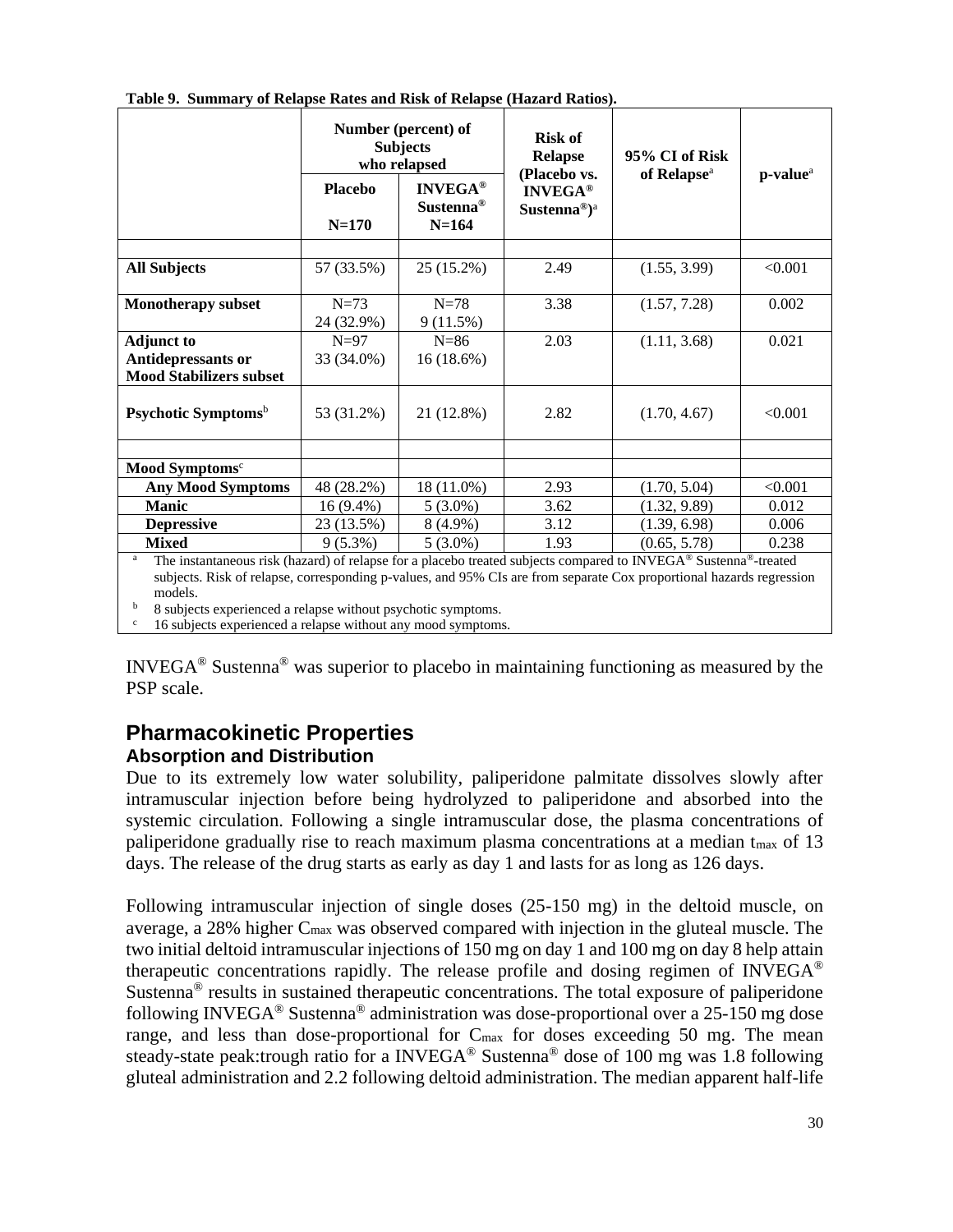of paliperidone following INVEGA® Sustenna® administration over the dose range of 25-150 mg ranged from 25-49 days.

Following administration of paliperidone palmitate the  $(+)$  and  $(-)$  enantiomers of paliperidone interconvert, reaching an AUC  $(+)$  to  $(-)$  ratio of approximately 1.6-1.8.

Based on a population analysis, the apparent volume of distribution of paliperidone is 391 L. The plasma protein binding of racemic paliperidone is 74%.

### **Metabolism and Excretion**

One week following administration of a single oral dose of 1 mg immediate-release  $^{14}C$ paliperidone, 59% of the dose was excreted unchanged into urine, indicating that paliperidone is not extensively metabolized in the liver. Approximately 80% of the administered radioactivity was recovered in urine and 11% in the feces. Four metabolic pathways have been identified *in vivo*, none of which accounted for more than 6.5% of the dose: dealkylation, hydroxylation, dehydrogenation, and benzisoxazole scission. Although *in vitro* studies suggested a role for CYP2D6 and CYP3A4 in the metabolism of paliperidone, there is no evidence *in vivo* that these isozymes play a significant role in the metabolism of paliperidone. Population pharmacokinetics analyses indicated no discernable difference on the apparent clearance of paliperidone after administration of oral paliperidone between extensive metabolizers and poor metabolizers of CYP2D6 substrates. *In vitro* studies in human liver microsomes showed that paliperidone does not substantially inhibit the metabolism of medicines metabolized by cytochrome P450 isozymes, including CYP1A2, CYP2A6, CYP2C8/9/10, CYP2D6, CYP2E1, CYP3A4, and CYP3A5.

*In vitro* studies have shown that paliperidone is a P-gp substrate and a weak inhibitor of P-gp at high concentrations. No *in vivo* data are available and the clinical relevance is unknown.

### **Long-Acting Paliperidone Palmitate Injection versus Oral Extended-Release Paliperidone**

INVEGA® Sustenna® is designed to deliver paliperidone over a monthly period while extended-release oral paliperidone is administered on a daily basis. Figure 4 presents the median pharmacokinetic profiles for paliperidone for 5 weeks following INVEGA® Sustenna® administration using the recommended initiation regimen compared to the administration of an oral extended-release tablet (6 mg or 12 mg). The initiation regimen for INVEGA<sup>®</sup> Sustenna<sup>®</sup> (150 mg/100 mg in the deltoid muscle on Day 1/Day 8) was designed to rapidly attain steady-state paliperidone concentrations when initiating therapy without the use of oral supplementation.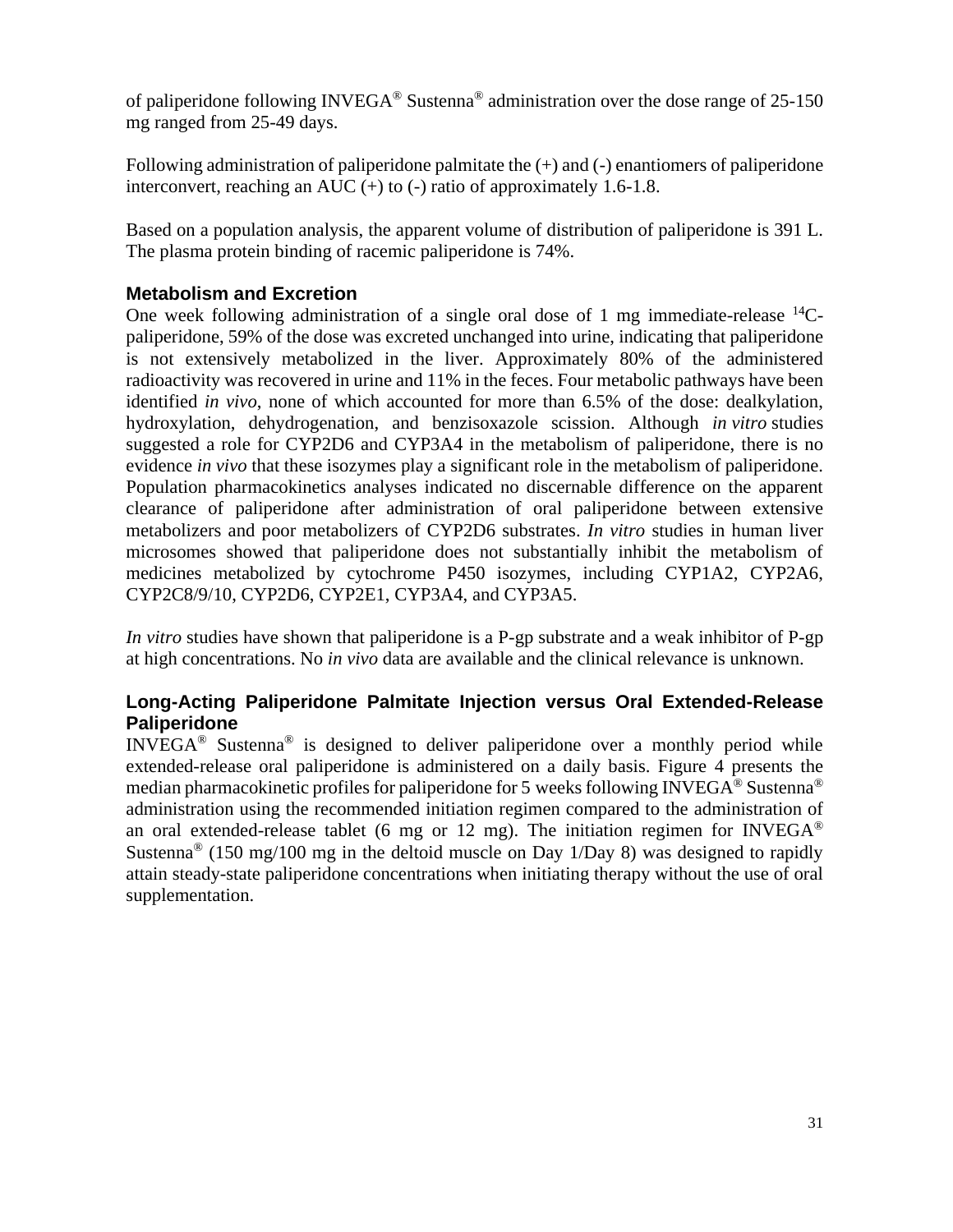**Figure 4. Median plasma concentration-time profiles following median pharmacokinetic profiles for paliperidone for 5 weeks following INVEGA® Sustenna® administration using the recommended initiation regimen (initiating with paliperidone palmitate equivalent to paliperidone 150 mg/100 mg in the deltoid muscle on Day 1/Day 8) compared to the daily administration of an oral extended-release tablet (6 mg or 12 mg).**



In general, overall initiation plasma levels with  $INVEGA^{\circledast}$  Sustenna<sup>®</sup> were within the exposure range observed with 6-12 mg extended-release oral paliperidone. The use of the INVEGA® Sustenna® initiation regimen allowed patients to stay in this exposure window of 6-12 mg extended-release oral paliperidone even on trough pre-dose days (Day 8 and Day 36). The intersubject variability for paliperidone pharmacokinetics following delivery from INVEGA® Sustenna® was lower relative to the variability determined from extended-release oral paliperidone tablets. Because of the difference in median pharmacokinetic profiles between the two products, caution should be exercised when making a direct comparison of their pharmacokinetic properties.

### **Special Populations** *Elderly* **(65 years of age and older)**

No dosage adjustment is recommended based on age alone. However, dose adjustment may be required because of age-related decreases in creatinine clearance (see *Renal Impairment* below and *Dosage and Administration*).

### *Renal Impairment*

The dose of INVEGA<sup>®</sup> Sustenna<sup>®</sup> should be reduced in patients with mild renal impairment; INVEGA® Sustenna® is not recommended for use in patients with moderate or severe renal impairment (see *Dosage and Administration*). The disposition of a single oral dose paliperidone 3 mg extended-release tablet was studied in subjects with varying degrees of renal function. Elimination of paliperidone decreased with decreasing estimated creatinine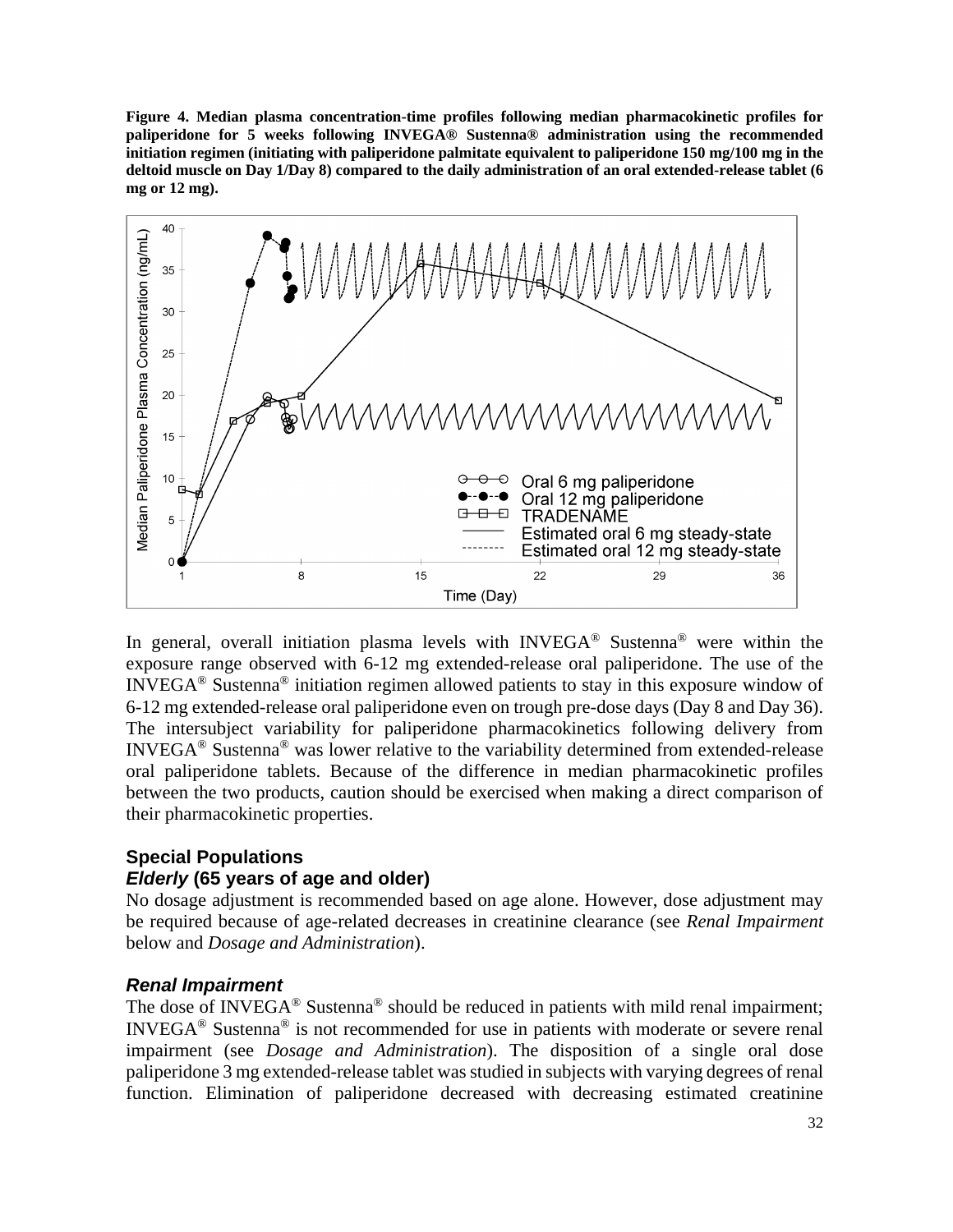clearance. Total clearance of paliperidone was reduced in subjects with impaired renal function by 32% on average in mild (CrCl = 50 to < 80 mL/min), 64% in moderate (CrCl = 30 to  $\lt 50$  mL/min), and 71% in severe (CrCl = 10 to  $\lt 30$  mL/min) renal impairment, corresponding to an average increase in exposure (AUCinf) of 1.5, 2.6, and 4.8 fold, respectively, compared to healthy subjects. Based on a limited number of observations with INVEGA® Sustenna® in subjects with mild renal impairment and pharmacokinetic simulations, the recommended initiation of INVEGA® Sustenna® for patients with mild renal impairment is with a dose of 100 mg on treatment day 1 and 75 mg one week later, both administered in the deltoid muscle; thereafter, follow with monthly (every 4 weeks) injections of 50 mg in either the deltoid or gluteal muscle, adjusted within the range of 25 to 100 mg based on patient tolerability and/or efficacy (see *Dosage and Administration*).

### *Hepatic Impairment*

Paliperidone is not extensively metabolized in the liver. Although INVEGA<sup>®</sup> Sustenna<sup>®</sup> was not studied on patients with hepatic impairment, no dose adjustment is required in patients with mild or moderate hepatic impairment. In a study with oral paliperidone in subjects with moderate hepatic impairment (Child-Pugh class B), the plasma concentrations of free paliperidone were similar to those of healthy subjects. Paliperidone has not been studied in patients with severe hepatic impairment.

### *Race*

Population pharmacokinetics analysis of data from studies with oral paliperidone revealed no evidence of race-related differences in the pharmacokinetics of paliperidone following INVEGA® Sustenna® administration.

### *Gender*

No clinically significant differences were observed between men and women.

### *Smoking Status*

Based on *in vitro* studies utilizing human liver enzymes, paliperidone is not a substrate for CYP1A2; smoking should, therefore, not have an effect on the pharmacokinetics of paliperidone. Consistent with these *in vitro* results, population pharmacokinetic evaluation has not revealed any differences between smokers and non-smokers.

## **NON-CLINICAL INFORMATION Toxicology**

As with other drugs that antagonize dopamine  $D_2$  receptors, intramuscularly-injected paliperidone palmitate, as well as orally-dosed paliperidone, elevated serum prolactin levels in repeat-dose toxicity studies.

In a 7-week juvenile toxicity study in rats with oral doses of paliperidone of 0.16, 0.63, and 2.5 mg/kg/day, which are 0.12, 0.5, and 1.8 times the maximum recommended human oral dose of 12 mg/day for adolescents on a mg/m<sup>2</sup> basis, no effects on growth, sexual maturation, and reproductive performance were observed. Oral doses up to 2.5 mg/kg/day did not impair neurobehavioral development in males and females, except for an effect on learning and memory in female rats treated at 2.5 mg/kg/day. This effect was not observed after discontinuation of treatment.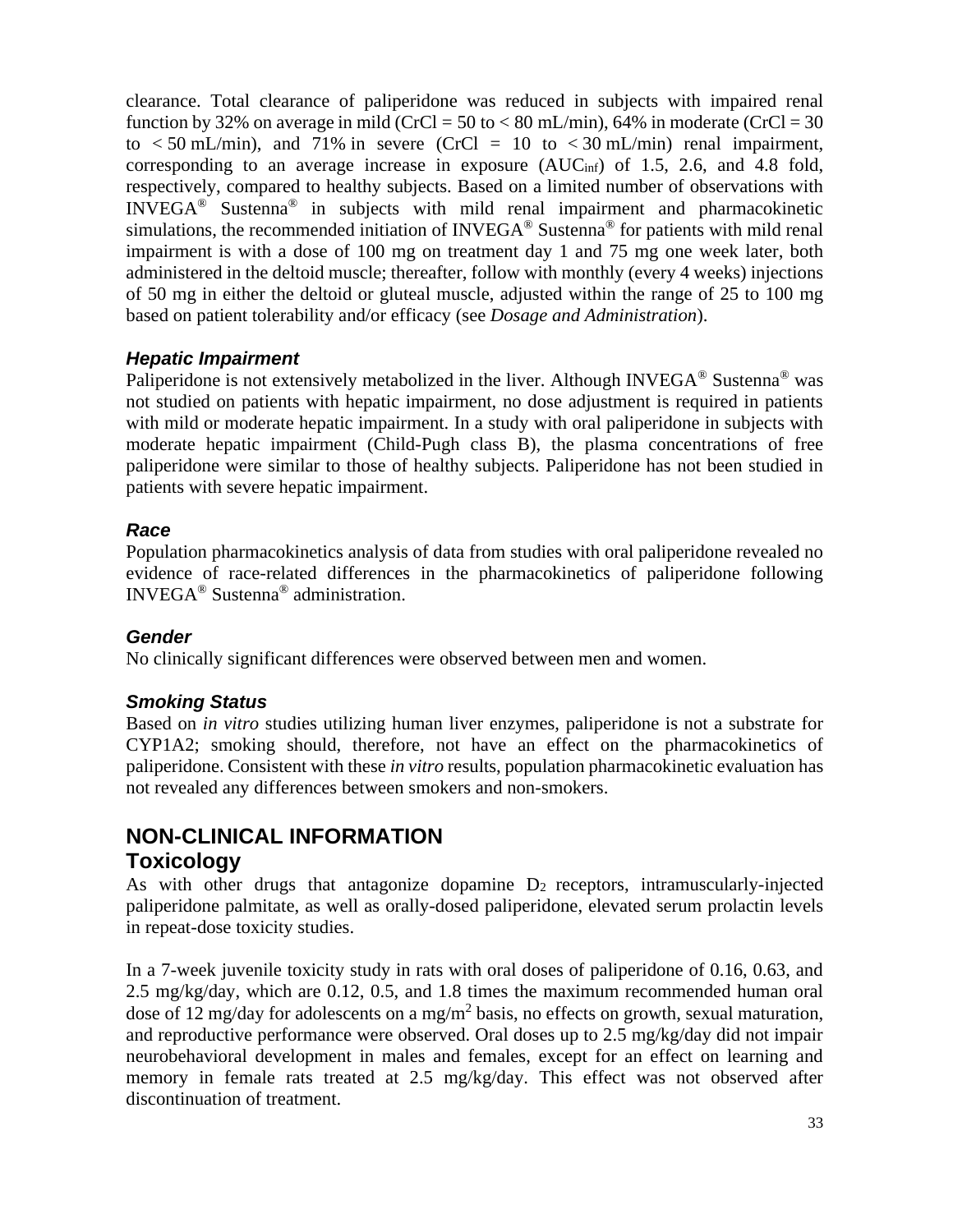In a 40-week study in juvenile dogs treated with oral risperidone (which is extensively converted to paliperidone) at doses of 0.31, 1.25, and 5 mg/kg/day, a delay in sexual maturation was seen at all doses in both males & females. Long bone growth was not affected at 0.31 mg/kg/day; effects were observed at 1.25 and 5 mg/kg/day.

# **Carcinogenicity**

The carcinogenic potential of intramuscularly injected paliperidone palmitate was assessed in rats. There was a statistically significant increase in mammary gland adenocarcinomas in female rats at 10, 30 and 60 mg /kg/month. Male rats showed a statistically significant increase in mammary gland adenomas and carcinomas at 30 and 60 mg /kg/month which is 1.2 and 2.2 times the exposure level at the maximum recommended human 150 mg dose of INVEGA<sup>®</sup> Sustenna®.

The carcinogenic potential of oral paliperidone, an active metabolite of risperidone, was assessed based on studies with risperidone conducted in mice and rats. Risperidone was administered at doses up to 10 mg/kg/day for 18 months to mice and for 25 months to rats. There were statistically significant increases in pituitary gland adenomas, endocrine pancreas adenomas, and mammary gland adenocarcinomas. An increase in mammary, pituitary, and endocrine pancreas tumors has been found in rodents after chronic administration of other antipsychotic drugs and is considered to be mediated by prolonged dopamine  $D_2$  antagonism. The relevance of these tumor findings in rodents in terms of human risk is unknown.

# **Mutagenicity**

No evidence of mutagenic potential for paliperidone was found in the Ames reverse mutation test, the mouse lymphoma assay, or the rat micronucleus test. Paliperidone palmitate showed no genotoxic properties in the Ames reverse mutation test or the mouse lymphoma assay.

# **Impairment of Fertility**

Although oral paliperidone treatment resulted in prolactin- and CNS-mediated effects, the fertility of male and female rats was not affected. At a maternally toxic dose, female rats showed a slightly lower number of live embryos.

# **PHARMACEUTICAL INFORMATION List of Excipients**

Inactive ingredients in INVEGA® Sustenna® are citric acid monohydrate, disodium hydrogen phosphate anhydrous, polyethylene glycol 4000, polysorbate 20, sodium dihydrogen phosphate monohydrate, sodium hydroxide, water for injection.

# **Incompatibilities**

INVEGA<sup>®</sup> Sustenna<sup>®</sup> should not be mixed with any other product or diluent and is intended for intramuscular administration directly from the syringe in which it is packaged.

# **Shelf Life**

Refer to outer carton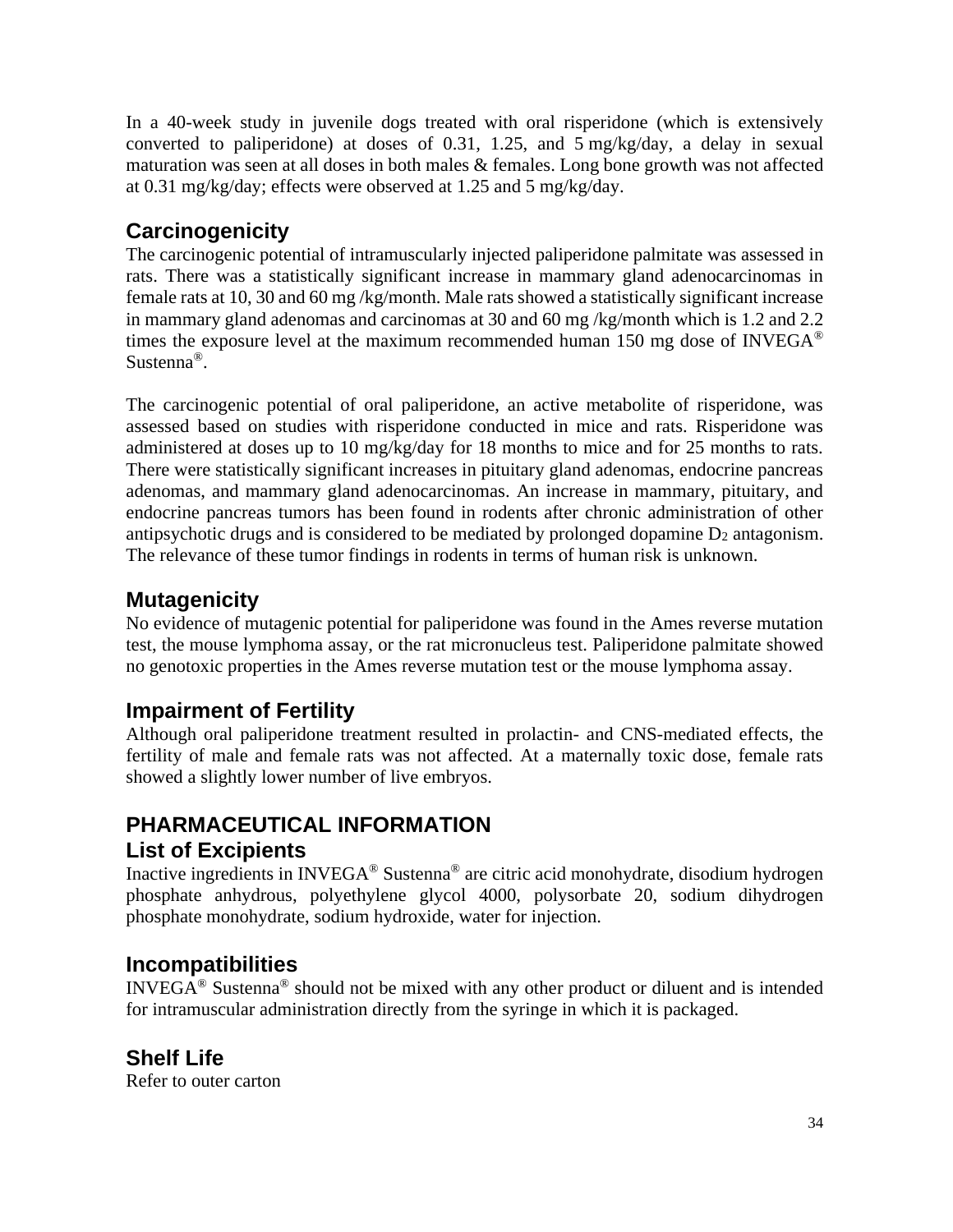# **Storage Condition**

Do not store above 30°C. Keep out of reach of children.

# **Nature and Contents of Container**

Kit containing a syringe (cyclic-olefin-copolymer) prefilled with either 25 mg (0.25 mL), 50 mg (0.5 mL), 75 mg (0.75 mL), 100 mg (1.0 mL), or 150 mg (1.5 mL) paliperidone (as 39 mg, 78 mg, 117 mg, 156 mg, or 234 mg paliperidone palmitate) suspension with a plunger stopper and tip cap (bromobutyl rubber), backstop, a 1 ½-inch 22 gauge safety needle, and a 1-inch 23 gauge safety needle.

## **Instructions for Use and Handling and Disposal**

The kit contains a prefilled syringe and 2 safety needles (a 1 ½-inch 22 gauge needle and a 1inch 23 gauge needle) for intramuscular injection.



**A-22Gx1½″ Gray hub; B-23Gx1″ Blue hub; C-Prefilled Syringe D-Hub; E-Tip cap**

INVEGA<sup>®</sup> Sustenna<sup>®</sup> is for single use only.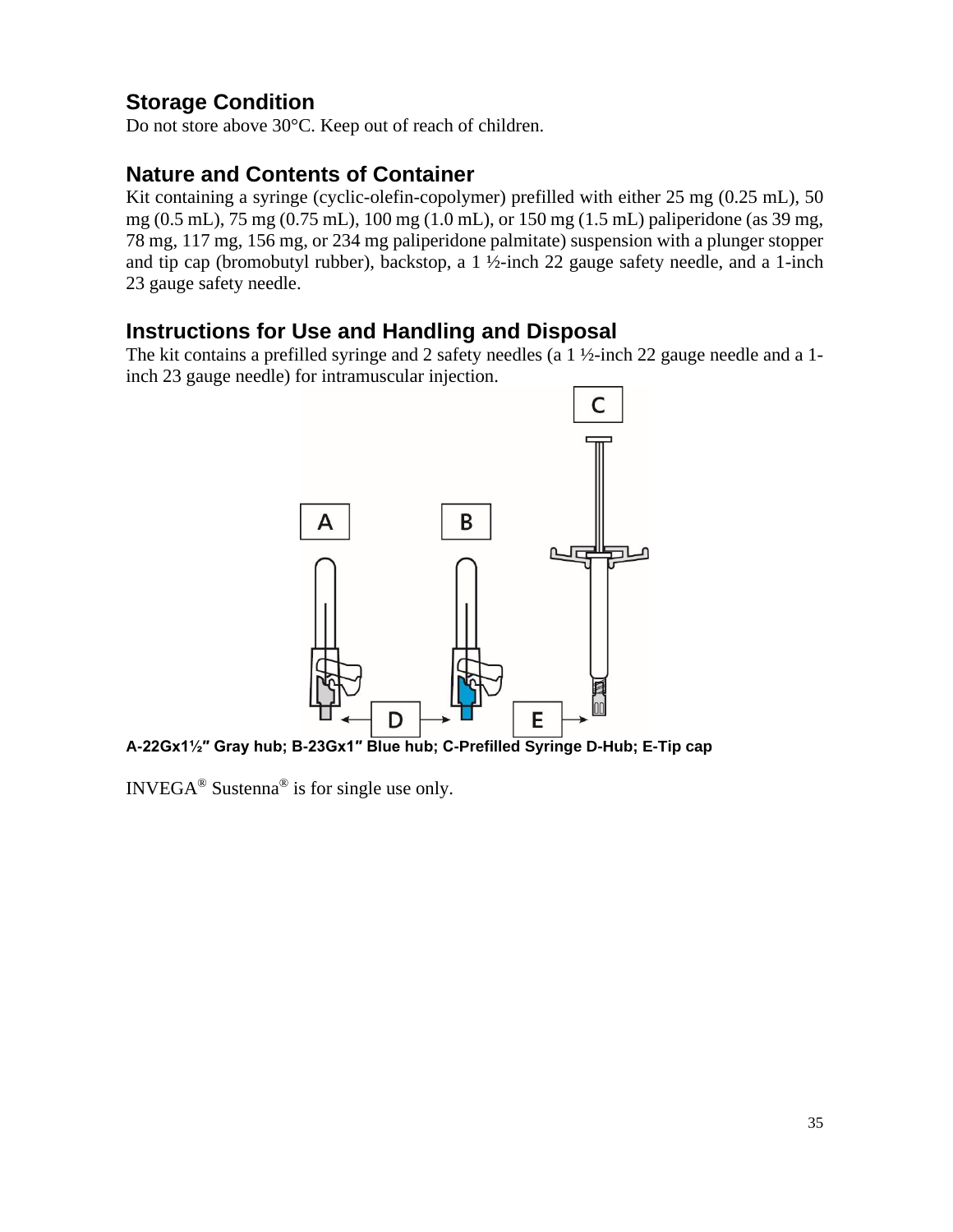1. Shake the syringe vigorously for a minimum of 10 seconds to ensure a homogeneous suspension.



2. Select the appropriate needle.

For DELTOID injection, if the patient weighs  $< 200$  lb  $(< 90$  kg), use the 1-inch 23 gauge needle (needle with **blue** colored hub); if the patient weighs  $\geq 200$  lb ( $\geq 90$  kg), use the 1  $\frac{1}{2}$ inch **22** gauge needle (needle with **gray** colored hub).

For GLUTEAL injection, use the 1 ½-inch **22** gauge needle (needle with **gray** colored hub).

3. While holding the syringe upright, remove the rubber tip cap with an easy clockwise twisting motion.



4. Peel the safety needle pouch half way open. Grasp the needle sheath using the plastic peel pouch. Attach the safety needle to the luer connection of the syringe with an easy clockwise twisting motion.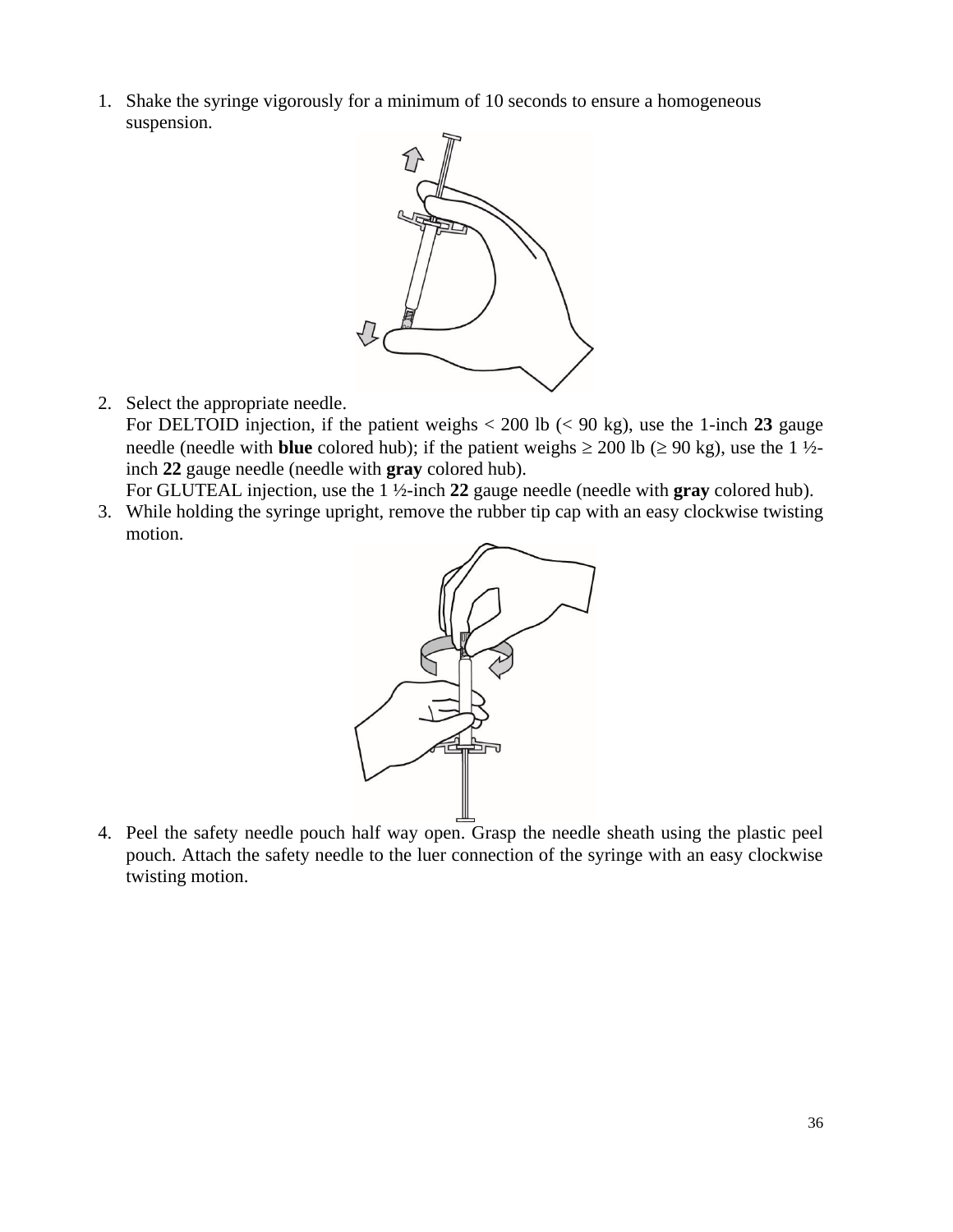

5. Pull the needle sheath away from the needle with a straight pull. Do not twist the sheath as the needle may be loosened from the syringe.



6. Bring the syringe with the attached needle in upright position to de-aerate. De-aerate the syringe by moving the plunger rod carefully forward.



7. Inject the entire contents intramuscularly slowly, deep into the selected deltoid or gluteal muscle of the patient. **Do not administer intravascularly or subcutaneously.**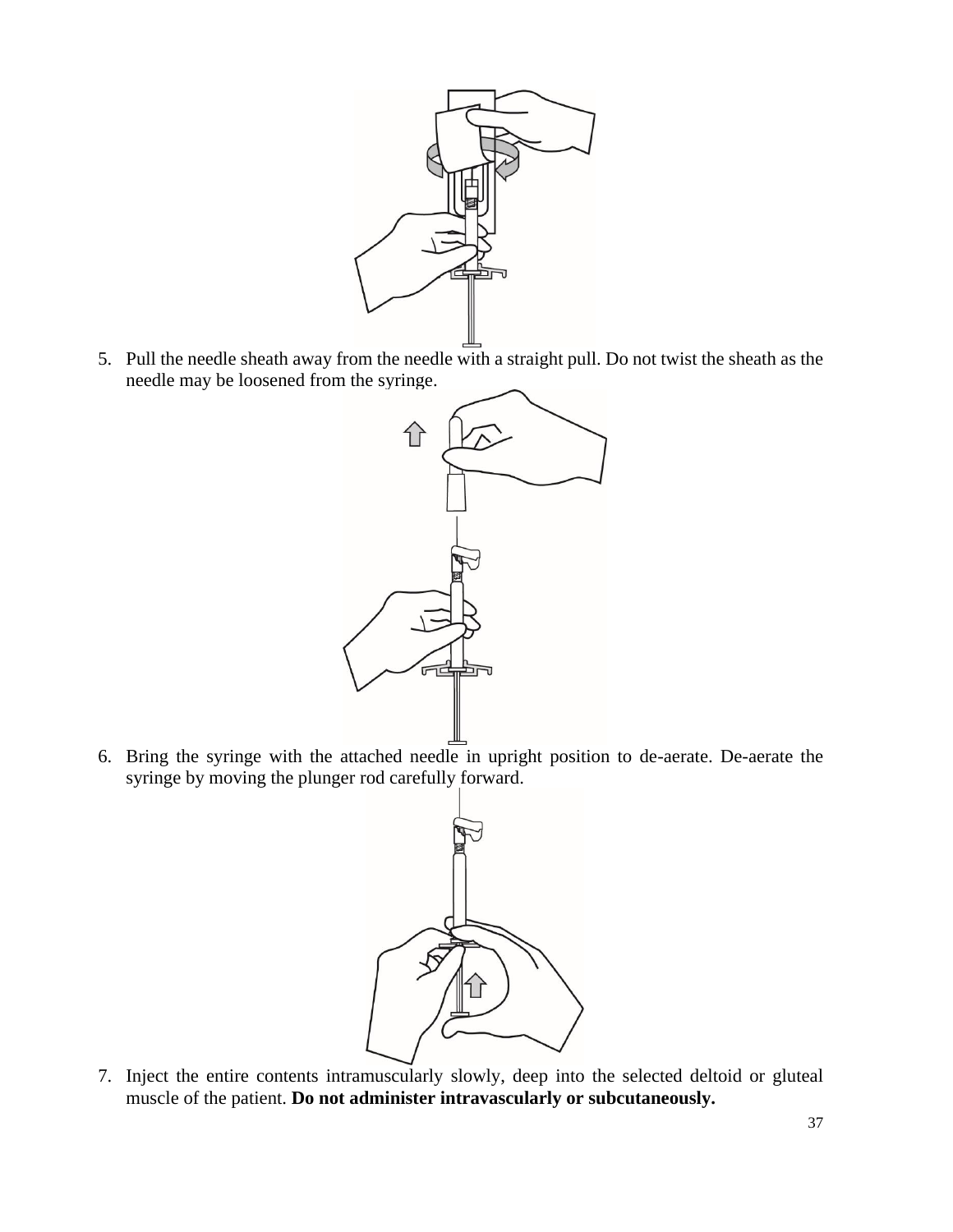- 8. After the injection is complete, use either thumb or finger of one hand (8a, 8b) or a flat surface (8c) to activate the needle protection system. The needle protection system is fully activated when a 'click' is heard. Discard the syringe with needle appropriately.
	-



**8a**



**8c**



## **PRODUCT REGISTRANT**

Johnson & Johnson Pte Ltd 2 Science Park Drive #07-13, Ascent Singapore Science Park 1 Singapore 118222

# **BATCH RELEASERS**